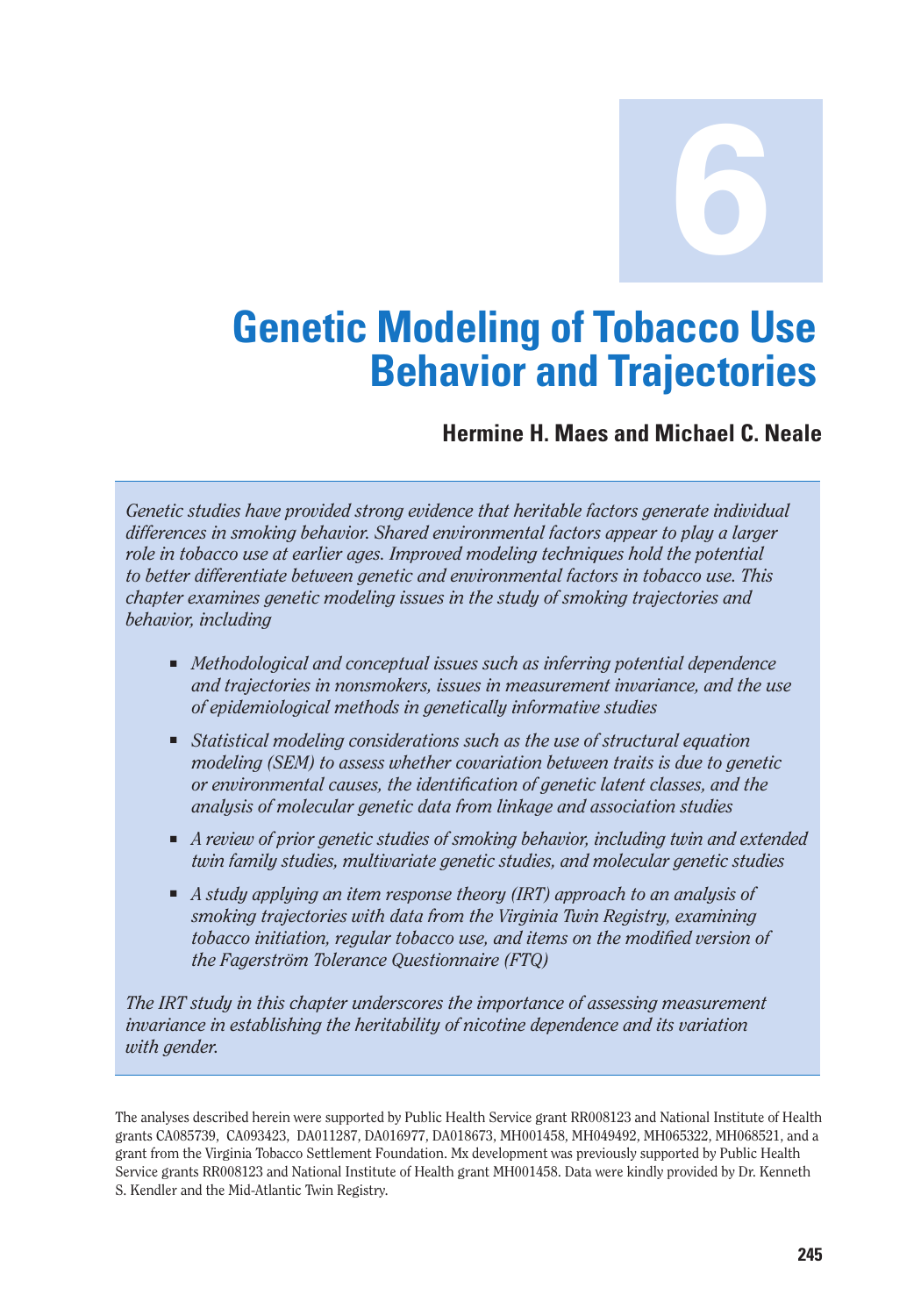# **Introduction**

This chapter examines issues in studying the heritability of tobacco use behavior and trajectories and their methodological implications for future genetic research in nicotine dependence. Its goal is to follow the discussion of tobacco use trajectories in chapter 5 to examine what can be learned about these trajectories through studies using genetically informed data. Areas discussed include methodological and conceptual issues, a review of existing genetic studies of smoking, and the results from a multivariate genetic analysis of nicotine dependence using the Virginia Twin Registry.

A key question in many epidemiological studies is the extent to which parents influence their children. For example, one may ask whether parental cigarette smoking in and of itself increases the chance that their children will smoke. At the simplest level, one might compare the proportion of smokers in parents whose children smoke to the parents whose children do not. A higher rate of smoking in the parents of smokers may be taken as evidence that behavioral modeling is operating; that is, children have learned their behavior from their parents. Alternatively, it might be thought that the secondhand smoke ingested by the child of a smoker kindles the smoking habit. In practice, however, such conclusions may be unwarranted, because—except in the case of adoption—parents share genetic factors with their children. Genetically informative research designs, such as data collected from monozygotic and dizygotic twins, or from adopted and biological relatives, permit a closer inspection of the nature of parent-child resemblance, and indeed, of any association between a putative risk factor and an outcome. In principle, any random effect, such as variation in level or slope in a growth curve model, or membership in

a particular latent trajectory class, may be partitioned into genetic and environmental components. However, the value of data collected from family members does not end here. In addition to the potential to resolve genetic and environmental components of variance, it is possible to measure covariance between variables that cannot be measured with data from unrelated individuals. For example, one can test whether liability to initiate smoking is related to quantity smoked or propensity to become nicotine dependent. Such information is of particular value when one considers whether to expend efforts on the prevention of tobacco initiation or on the alteration of trajectories of tobacco consumption once initiation has occurred. Therefore, this chapter provides a review of these methods, with a view to integrating both molecular and nonmolecular approaches into the same framework.

First, some of the methodological and conceptual issues in tobacco use research are considered. A statistical framework is then discussed within which these issues may be tackled. The approach is general enough to encompass both latent trait and latent class models and is suited to a wide variety of both genetic and nongenetic analyses. This methodological review is followed by a substantive one, considering the findings of genetic studies of smoking initiation on nicotine dependence. The final section applies multivariate genetic analysis of tobacco use and nicotine-dependence symptoms to data collected from relatives in the Virginia Twin Registry. The results are described in more detail than those of published studies because these results integrate a focus on assessing the phenotype with the traditional partitioning of the variance of that phenotype into genetic and environmental sources. The analyses also take into account that nicotine dependence is contingent on smoking initiation and progression to regular smoking.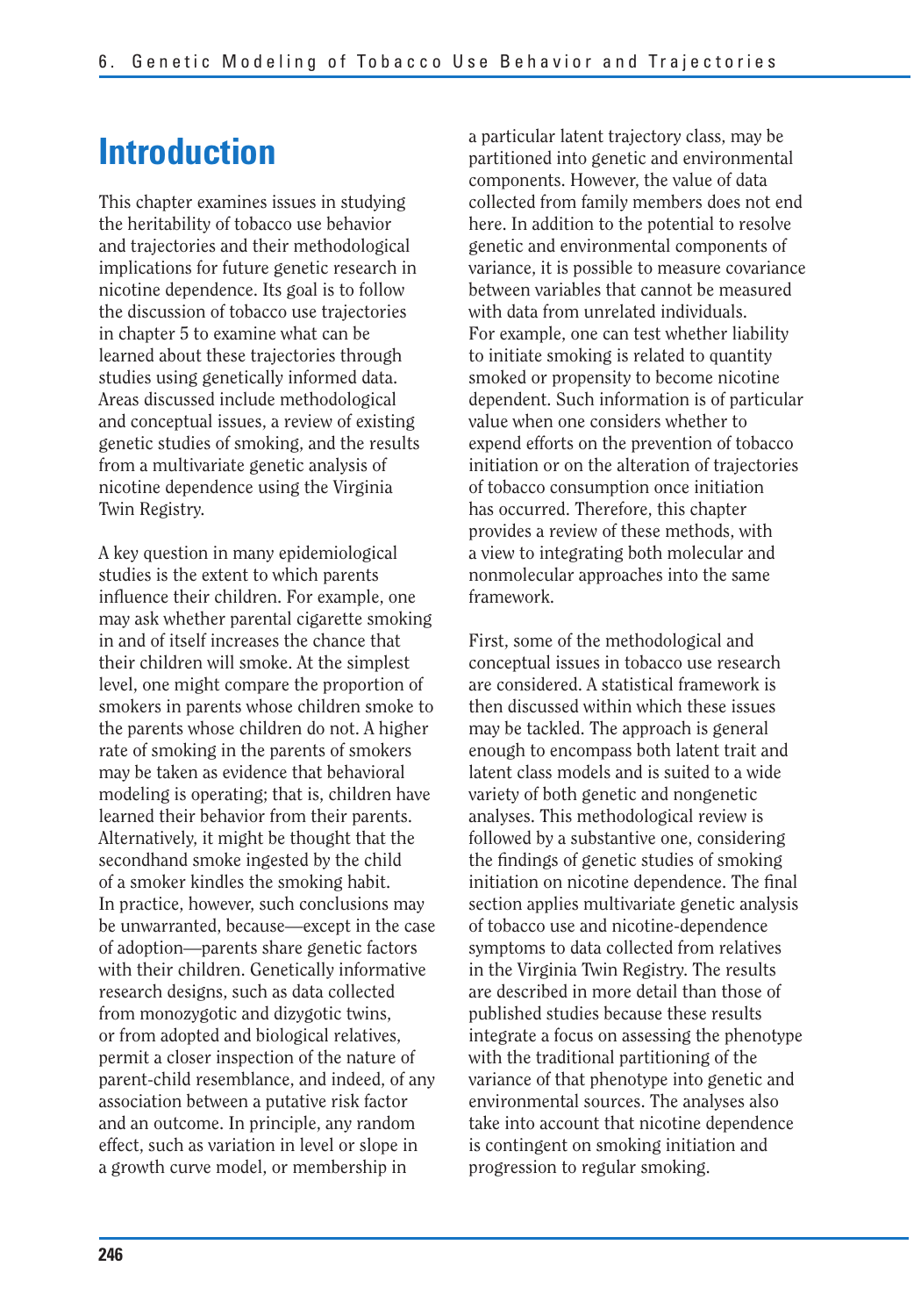## **Methodological and Conceptual Issues**

One of the problems with studying tobacco use is that many of the symptoms and signs of abuse or dependence are *contingent.*  Thus, it is not possible to observe the rate of increase in use of cigarettes in those who have never smoked. Whether it is correct to regard the nonsmoker's increase in cigarette consumption as zero is an empirical question. There is an assumption that a nonsmoker does not experience symptoms of nicotine dependence. However, in trying to understand the population from an epidemiological perspective, it is often better to ask the question of whether a nonsmoker would have experienced symptoms of dependence if he or she had initiated cigarette use. Certain research designs permit such inferences. For example, data from pairs of siblings might show that nicotine-dependence symptoms are more common in individuals with a sibling who has also become a tobacco user than in those with a sibling who has not. Such data imply a relationship between initiation and dependence. Ordinarily, with data collected from unrelated individuals, it is typically not possible to assess the relationship between initiation and dependence symptoms because dependence data are missing in those who have not initiated. Therefore, the modeling of this contingent type of data is described.

A similar issue arises with the analysis of the relationship between age at onset of tobacco use and its sequelae, such as trajectory. While it is possible to compare trajectories of those who initiate at a young age to those who initiated at a later age, it remains impossible to examine the trajectories of those who have not initiated use. Again, a research design that includes data collected from relatives provides a framework within which the relationship between age at onset and liability to use may be estimated. In this

context, it becomes possible to tease apart factors that influence initiation, which, in turn, influences trajectory, from those that influence trajectory only.<sup>1</sup> In addition, it may prove useful to examine substance use as a function of time onset rather than of chronological age.2

find it difficult to wait for your first cigarette One of the impediments to research on behavioral and psychological traits, such as tobacco use, is that behavior is intrinsically difficult to measure. For the most part, the quantification of daily tobacco use is limited to an ordinal scale (0, 1–5,  $6-10$ ,  $11-20$ ,  $20+$ ), and the assessment of symptoms of dependence is typically only binary (e.g., do you find it difficult to cut down?). Many of the more modern models for the analysis of growth or change have been developed on the assumption that measurement has been at the *interval* level. For the most part, it is not wise to simply pretend that the data have been measured on a continuous scale and proceed with data analysis as usual. However, it is often possible to extract continuous-level information from ordinal data by modeling it appropriately,3 although at the cost of additional computer time. Yet, even given an appropriate analytical framework for ordinal data, things can go wrong at the measurement level. For example, a questionnaire item—do you of the day—may provide a good indicator of dependence for those attending high school if smoking at home is not permitted. Those who no longer live at home may never have to wait, and therefore, the question loses its relevance as a measure of dependence. Such failures of *measurement invariance*  are important to detect and should be controlled wherever possible.<sup>4-7</sup> That is, it is important to distinguish change in behavior or symptoms over time from change in the way that the measurement instrument works. This chapter examines this issue of measurement invariance with data from twins assessed with the FTQ.<sup>8</sup>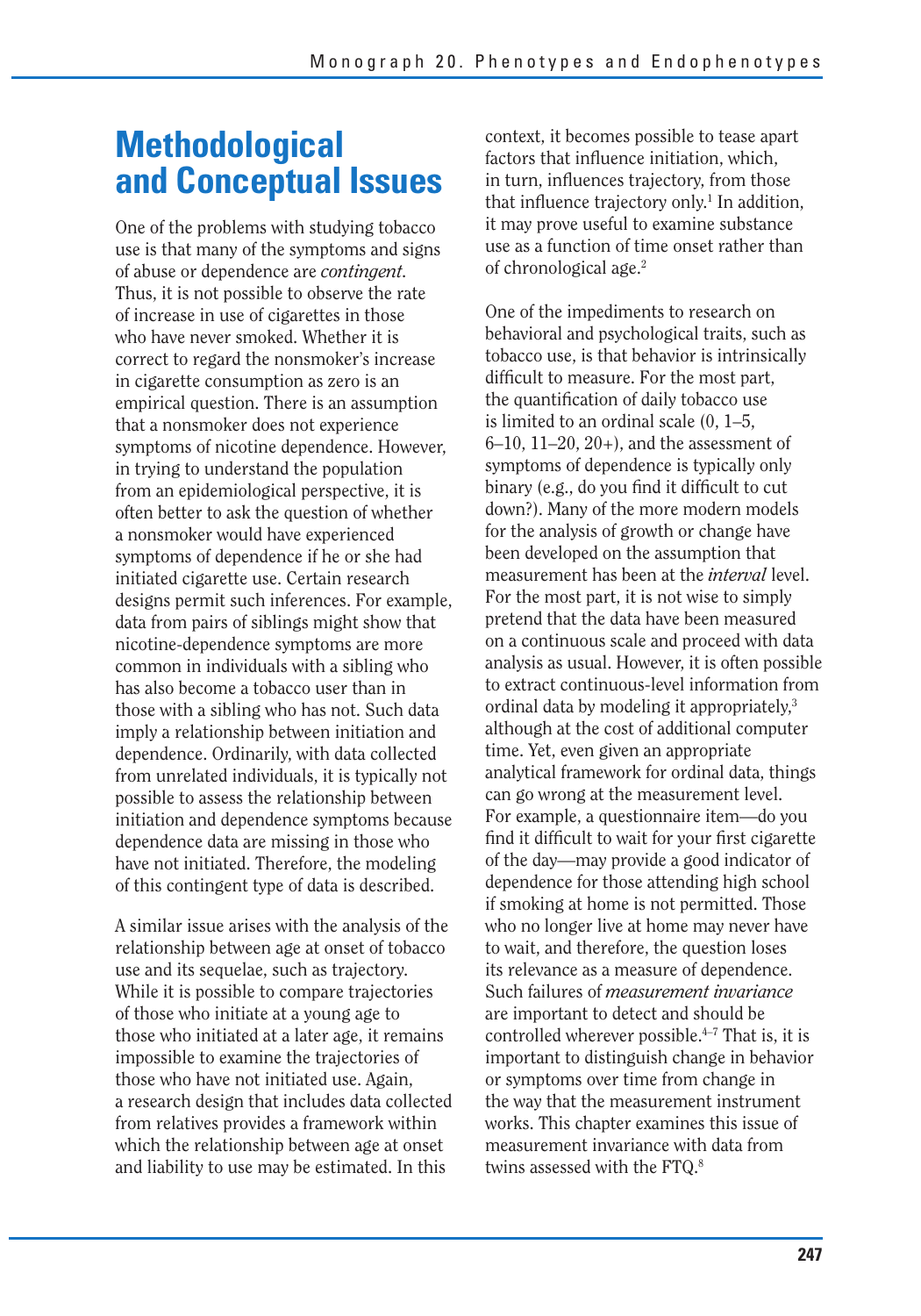Many statistical frameworks are constructed around the assumption that the population is homogeneous in some respect. Thus, a simple regression equation,  $y = \beta_0 + \beta_1 x$ , implies that the effect of the independent variable *x* on the dependent variable *y* is the same for all subjects in the sample. In practice, however, it is possible that the strength of the regression—for example, between liability to initiate tobacco use and liability to progress to nicotine dependence—varies as a function of other variables. Such *moderation* of relationships may occur as a function of either variables that have been measured, such as age or gender, or of variables that have not been measured, such as an unidentified polymorphism at a particular region of the genome or the quantity of secondhand smoke experienced as a child.

Much progress has been made in tying together statistical methods used in epidemiological studies of unrelated individuals with those in use with genetically informative studies. For example, analyses of growth curves, measurement invariance, factor analysis, and latent class analysis all have been adapted and extended for use with data collected from relatives. Multilevel analysis might be considered to be almost ubiquitous in the study of relatives in that the family provides a level. However, it is clear that several areas have yet to be implemented for use in family data. For example, factor mixture modeling and growth curve transition modeling are in need of further development. While technical challenges remain (e.g., the likelihood of longitudinal ordinal data collected on a large pedigree may involve numerical integration over a very large number of dimensions), this is an area of active research. The future, with improvements in computer architecture and software that exploit it, holds much promise for furthering the understanding of genetic and environmental factors in the etiology, development, and interaction of complex traits.

# **Statistical Framework**

#### **Structural Equation Modeling**

The majority of statistical modeling of genetically informative data is carried out within the framework of SEM. In its basic form, SEM involves the specification of two types of variables: (1) observed variables that have been directly measured and (2) latent variables that have not been directly measured. Two types of relationship between these variables may be specified: linear regression and covariance. This type of model may be represented as a path diagram9–11 in which observed variables are shown as boxes, latent variables are shown as circles, regression paths are drawn as single-headed arrows from the independent variable to the dependent variable, and covariance paths are shown as double-headed arrows. Any description of the model, be it a simple list of the paths involved, or matrices thereof, or a correctly drawn path diagram, is mathematically complete and can be used to derive predicted covariances between variables. Three extensions of this framework are becoming popular. One is the depiction of means,<sup>12</sup> usually drawn as a triangle that has a constant value of one, which enables specification of mean structure as well as of  $covariances.<sup>13</sup>$  The second is the specification of "definition variables," which are values attached to specific paths in the diagram. These may specify a different predicted covariance structure for every subject in the sample.14 They are thus of value in the specification of models for data that were collected at different sets of ages, as opposed to the unlikely scenario that, for example, all subjects were assessed precisely on their 10th, 12th, and 15th birthdays.15 The third extension is that the population may be described as a mixture of two or more subpopulations in which different mean and/or covariance structures exist. This third addition subsumes latent class and latent profile analyses as special cases; growth curve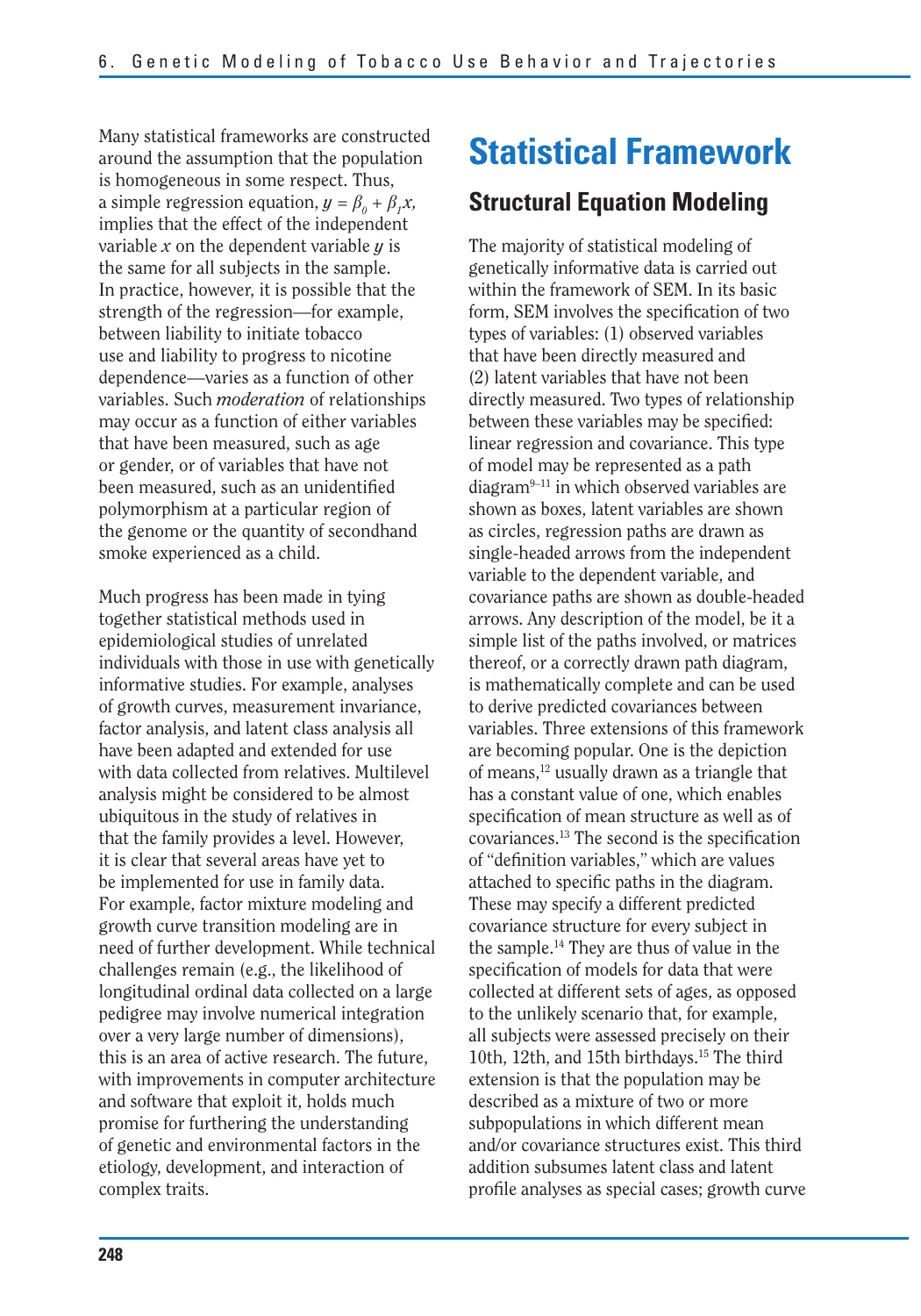mixture modeling is a popular example.<sup>16,17</sup> This framework is referred to as "extended structural equation modeling" (i.e., XSEM).

Originally, SEM was devised for the analysis of data that were distributed according to the multivariate normal distribution, and it is still used in this way in many applications. The addition of mean structures, which may differ according to group or definition variables, makes the method appropriate for the analysis of data that are distributed according to a conditional multivariate normal distribution (the data from the sample as a whole will not be normally distributed if there are group mean differences). Applications to binary or ordinal data have become popular, because such data are commonly encountered in behavioral and other research. For the most part, these methods shift the distributional assumption to a level above the actual measurement, such that it is assumed that there is an underlying normal distribution of liability in the population, but that it is only possible to discriminate whether a given subject falls in a particular range or band of this distribution. For example, if a subject indicates that he or she has tried smoking cigarettes, as do some 60% of subjects, then the subject's liability is assumed to be in the top 60% of the distribution, or above a threshold of –0.253 measured in *z-*score units. It turns out that with ordinal data with at least three categories, it is possible to estimate the same parameters as in the continuous case by fixing the first threshold at zero, the second threshold at one, and estimating the mean and variance of the measure instead.3 It is also possible to fit growth curves to binary item data, $18,19$ although item-specific variances are confounded with item means in this case.

#### **Structural Equation Model for Twin Data**

The basic path diagram for the analysis of data collected from pairs of monozygotic

and dizygotic twins—the most widely used genetically informative design<sup>20</sup>—is shown in figure 6.1. The diagram includes three variance components: additive genetic factors (A), which correlate perfectly between monozygotic twins and .5 between dizygotic twins; common or shared environmental factors (C), which correlate perfectly between twins regardless of their zygosity; and random or specific environmental factors (E), which are those influences unique to each member of a twin pair (including measurement error and genotype by specific environment interaction). The key to identifying the parameters of this model (the regression paths a, c, and e) is the availability of three statistics: the variance, the covariance between monozygotic twins, and the covariance between dizygotic twins. These data, together with the equal environment assumption (for more details, consult, for example, Loehlin and Nichols,<sup>21</sup> Rose and colleagues,<sup>22</sup> and Kendler and  $\text{colle}$ agues<sup>23</sup> for theoretical and empirical reasons that the equal environment assumption is unlikely to be violated), allow unique estimates of the parameters to be obtained. Alternatively, one could include a dominance parameter (D) instead of shared environment; the effects of both are confounded in the classical twin design. It is important to note that the classical twin study is really just a starting point for the genetic epidemiological investigation of a trait. Extending the design to include, for example, adoptees, parents and offspring, half siblings, or more distant relatives allows for resolving a greater variety of genetic and environmental parameters, such as genetic nonadditivity and assortative mating,<sup>24</sup> which are assumed to be zero when fitting the ACE model. Other assumptions include no genotype by environment correlation or interaction. The power of the classical twin study has been described in detail for the continuous case<sup>25</sup> and the ordinal case.<sup>26</sup> Of note is that for ordinal data, three times the sample size is needed for equivalent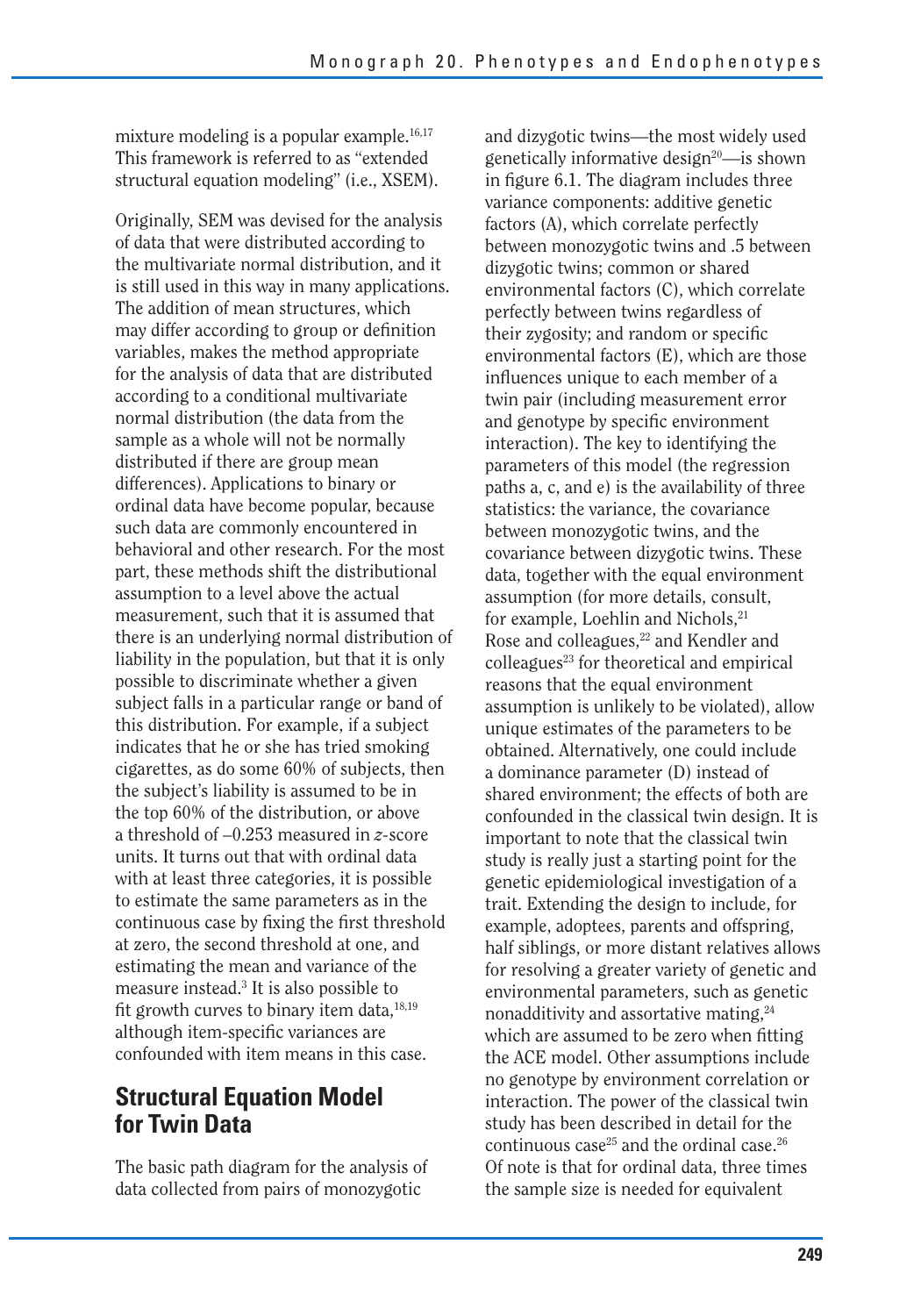

power to the continuous case when the threshold is at the optimal 50%, and this ratio increases rapidly for more extreme thresholds. In general, the twin study has more power to reject false models when the true world involved shared environmental effects than when familial aggregation was genetic. While false models that involve no familial aggregation are easy to reject, models including incorrectly specified sources of resemblance (e.g., AE instead of CE) are difficult to reject.

The basic ACE model can be straightforwardly extended to multivariate or longitudinal data. In the multivariate context, it becomes possible to partition *covariation* into the same components as is variation. Thus, one can establish whether two traits covary primarily because the same genetic factors influence both or because the same environmental factors do so. In addition, it is possible to detect relationships between variables that do not covary within an individual but, in fact, share genetic and environmental factors whose

influences counterbalance—for example, a correlation of +.7 due to environmental factors but –.7 because of genetic factors. This same partitioning of covariation between traits may be applied to the same trait measured on repeated occasions to address whether development and change have primarily genetic or environmental origins. Four specific extensions to this model are considered below.

#### **Extensions of the Basic Twin Model**

#### *Extended Twin Family Studies*

While twin studies provide an excellent design to disentangle genetic and shared environmental influences, several assumptions are made, and only a limited number of sources of variance can be estimated simultaneously (A, C, and E or A, D, and E, with C and D being confounded). Three statistics provide the information for the partition: the total phenotypic variance,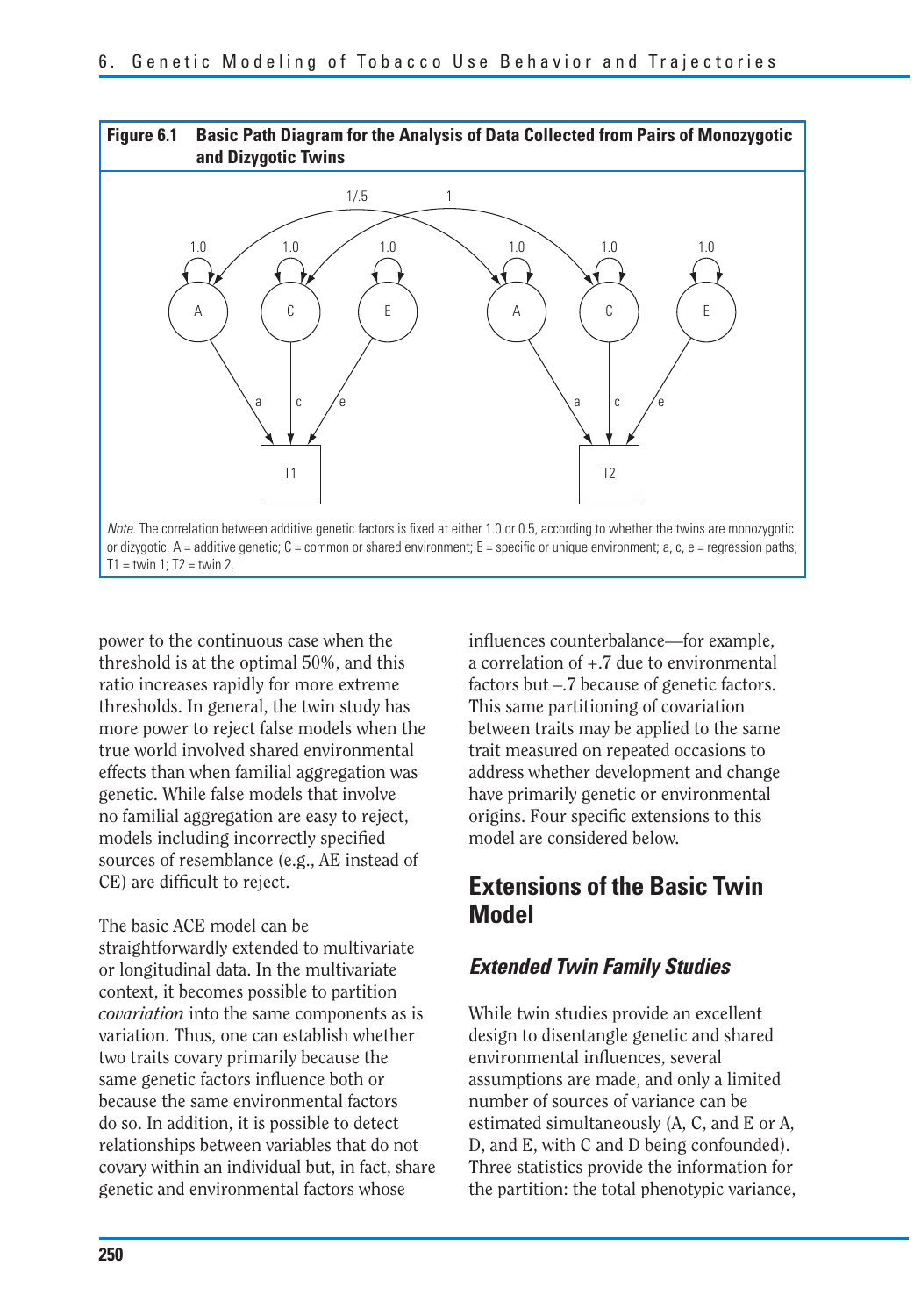the monozygotic covariance, and the dizygotic covariance. Data from other types of relatives provide additional, qualitatively different statistics, which (subject to identification of the model) permit estimation of additional sources of variance. Conceptually, this approach is similar to that used in plant and animal breeding experiments in which different types of cross provide information about different types of genetic effect.27 Early contributions to developing methods for the analysis of data from human populations were provided by Jencks,<sup>28</sup> Eaves and colleagues,<sup>29,30</sup> and Fulker.<sup>31</sup>

Extending the twin design to include siblings allows a test of whether twins resemble each other more than do regular siblings. The usual way to model the addition of siblings is as a special twin environment variance component, *T,* for which twins (monozygotic or dizygotic) are specified to correlate perfectly, while siblings are specified to correlate with zero. Several potential contributors to a variance component are specified in this way. The most obvious source is twins who share trait-influencing environmental factors to a greater extent than do siblings. A second possibility is that twins influence each other, although typically this would result in different total variances of monozygotic, dizygotic, and siblings. A third potential contributor is interaction between age or cohort and the variable under study. Nontwin siblings are commonly measured at different ages and may therefore have reduced similarity compared with siblings measured at the same age and time. The addition of half siblings or adoptive siblings also permits estimation of genetic dominance as well as shared environmental influences—two sources that are confounded in the classical twin study.

Further extensions, such as including parents of twins, provide a test for the presence of assortative mating (process of mate selection based on the phenotype) and cultural transmission or whether parents influence their children's behavior through environmental pathways in addition to passing on their genes. Different mechanisms could account for environmental transmission: (1) parents can influence the environment of their children directly; this is referred to as phenotypic cultural transmission (or P [phenotype] to C [shared environment] transmission); and (2) the parental environment directly influences the children's environment, which is known as social homogamy (C to C transmission). Similarly, assortment, evidenced through significant marital correlations, can be a function of the phenotypes of the spouses (phenotypic assortative mating). Alternatively, social homogamy may result in spousal concordance, or direct influence between the spouses may lead to increased similarity over time. The extended twin kinship model, which extends the classical twin study with not only siblings and parents but also spouses and children of twins, was developed32 for simultaneous estimation of additive and dominance genetic as well as unique and shared environmental (cultural transmission, nonparental, special twin) factors in the presence of assortment. The specification includes phenotypic cultural transmission and phenotypic assortative mating.33 It is important to note that the correlation between parents and their children alone provides information to sort out whether parents directly influence their children's smoking behavior in that they also share genes with one another. However, a design that includes additional types of relatives (with differing degrees of genetic similarity), such as monozygotic and dizygotic twins, allows one to disentangle genetic from environmental transmission and "controls for" the genetic relatedness of parents and offspring.

Another design that also allows for disentangling genetic from environmental transmission is the children of twins (COT) design, which collects data from adult twin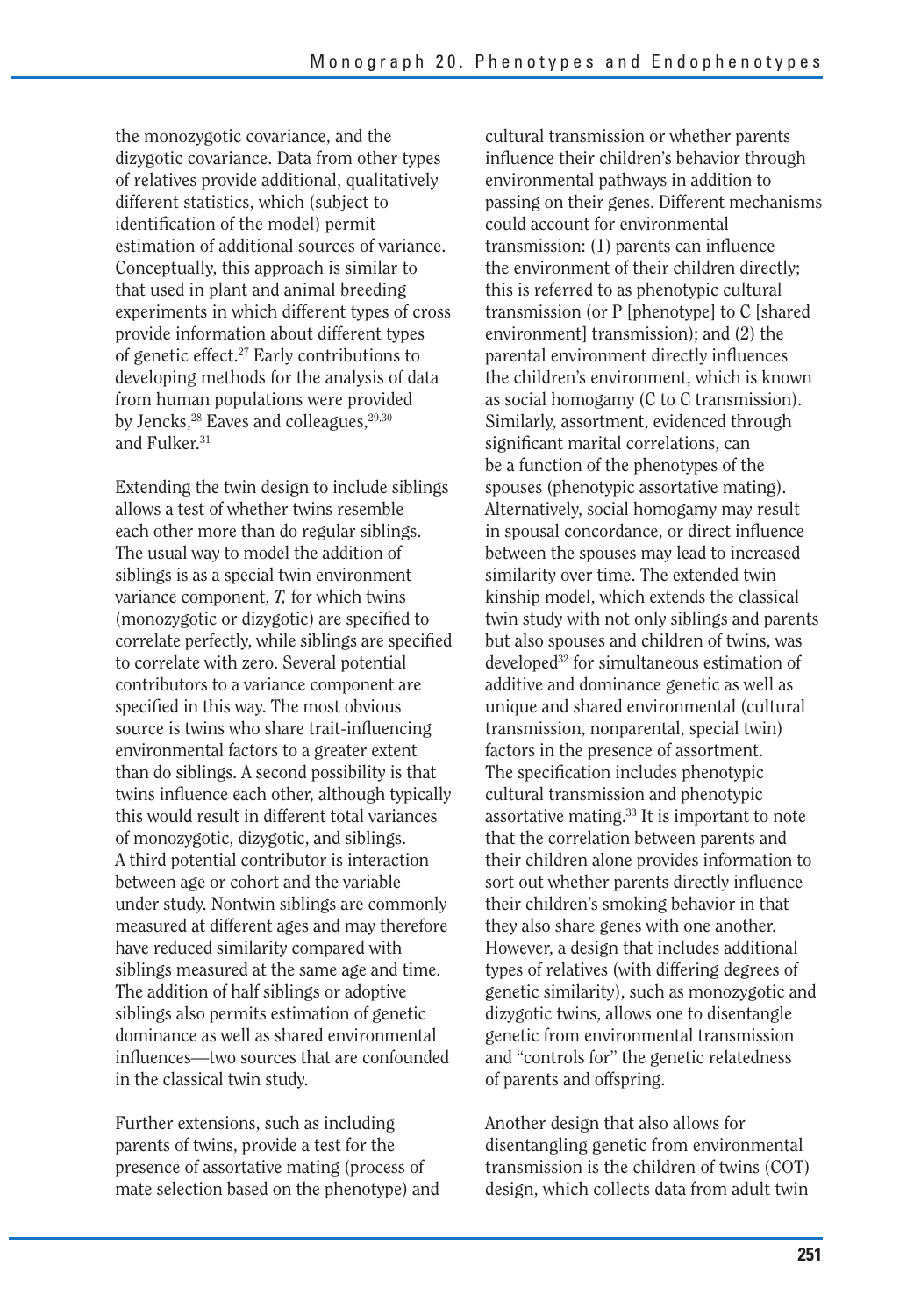pairs and their children (and possibly their spouses). One specific application relevant to tobacco use research is the comparison of the prevalence of smoking initiation in children and the parent-offspring correlation as a function of the smoking status of the parents: either nonsmoker, former smoker, or current smoker.

#### *Multivariate Factor Model*

A basic model for multivariate data collected from twins is shown for one member of a twin pair in figure 6.2. This model, known as a "latent phenotype" or "common pathway" model, 34,35 includes three latent phenotypes (factors) that influence all the observed measures (shown in squares). It is a natural extension of a psychometric common factor model to twin data. All the

covariation between twins' items occurs through correlations between the additive genetic (A) and common environment (C) latent variables in twin 1 and their counterparts in twin 2. These correlations are fixed, in accordance with genetic theory, at 1.0 for monozygotic twins for both A and C, and at .5 and 1.0 for A and C, respectively, in dizygotic twins. Note that residual or "measure-specific" covariation between an observed measure and that of the co-twin may occur through the A and C paths shown at the bottom of the figure. Also note that the variance components A, C, and E for factor 1 may correlate with their counterparts for factors 2 and 3. Thus, there is an analog of the oblique factor model in psychometrics.

An important submodel of this three-factor model is one in which the path coefficients

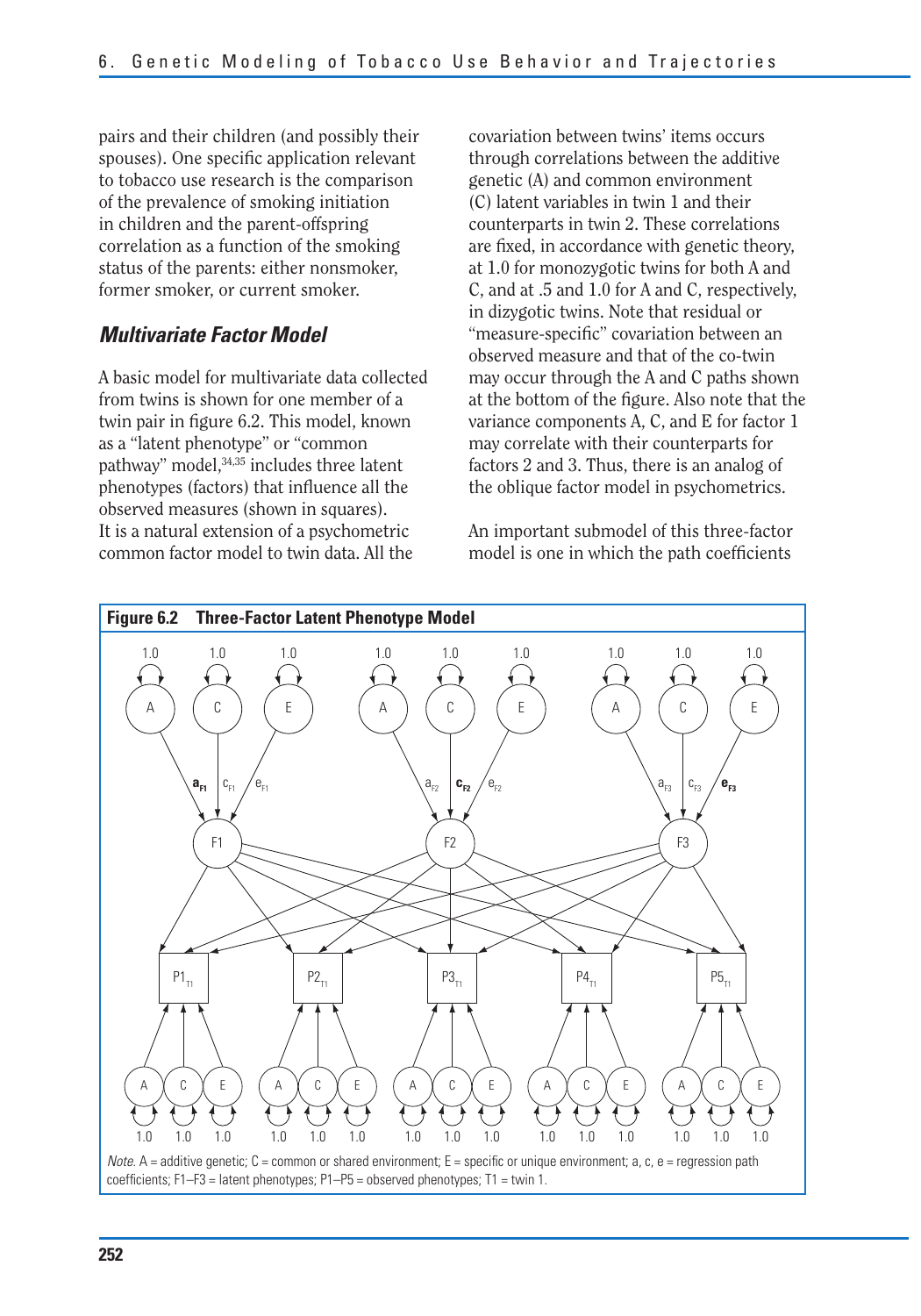$a_{F2}, a_{F3}, c_{F1}, c_{F3}, e_{F1}$ , and  $e_{F2}$  are fixed to zero, and the coefficients  $(a_{F1}, c_{F2}, \text{ and } e_{F3})$  are fixed to unity. This submodel, known as the "independent pathway" or "biometric factor" model,34,35 estimates loadings from variance components that are specified as having only one source of variation. Another important submodel is one in which only one latent phenotype is specified; that is, *F2* and *F3*  are omitted. This model is often called the "common pathway" model, because the genetic and environmental components (at the top of the diagram) are combined into a latent common factor before they affect the measured variables.

#### *Causal Contingent Common Pathway Model*

To analyze contingent data, such as the presence of symptoms of nicotine dependence, for which nicotine use is prerequisite, a simplified bivariate model is used. The model is necessarily simplified because not all the data that would ordinarily identify a multivariate model for twin data are available. There is no information on the within-person covariance between initiation and progression because there is no variation in initiation when progression is

observed. However, it is possible to estimate the strength of this relationship in twin data because the co-twin data provide a proxy form of information about the relationship between progression and initiation. Thus, this information comes from discordant pairs; that is, one twin progresses from initiation but the co-twin does not progress. The diagram in figure 6.3 shows progression regressed onto initiation. Each variable has its own A, C, and E components, which are specific to either initiation or progression. All covariance between these two variables is assumed to arise via the regression path. This model has a number of extensions, including the multivariate case and more than two-stage phenomena.36,37 The key here is the use of twins to overcome the problem of systematically missing data, which is exploited in the application below in the section "Item Response Theory Approach: Application to Virginia Twin Registry Data." Ordinarily, it is not possible to identify the loading of a binary initiation variable on a common factor when the remaining items that load on the factor (e.g., measures of dependence) are contingent on it. However, when data are collected from twins, and when the factors correlate, the model is identified.<sup>38</sup>



Note. A = additive genetic;  $C$  = common or shared environment;  $E$  = specific or unique environment; a, c, e, and b = regression path coefficients;  $I =$  initiation;  $P =$  progression;  $T1 =$  twin 1.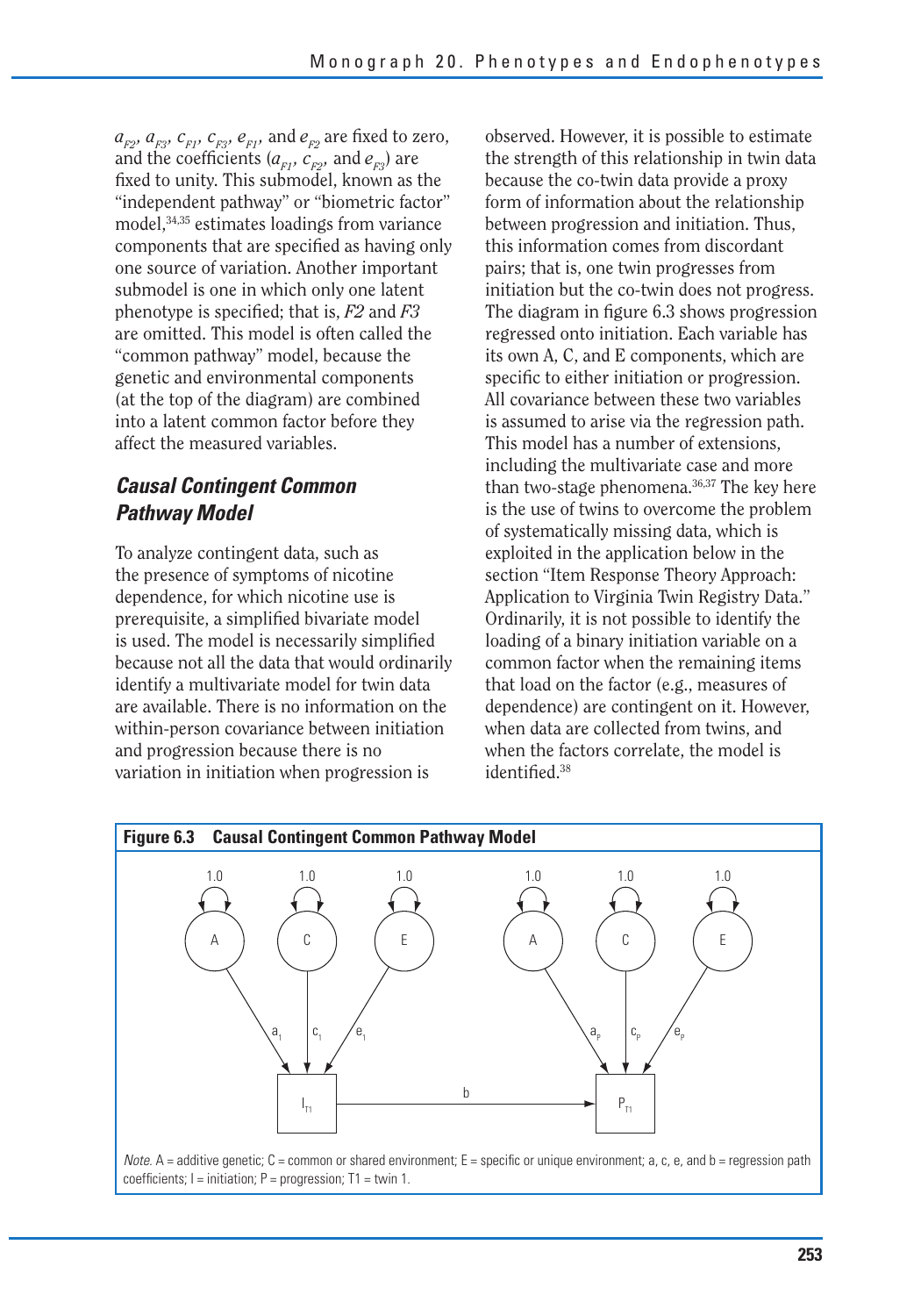#### *Item Response Theory*

In both clinical practice and research, it is common practice to collect data on the presence or absence of multiple symptom criteria for a given disorder or trait. The item-level data are often collapsed into either a single affected versus unaffected classification or summarized into a score by summing the endorsed symptoms. For example, the Fagerström criteria are widely used to provide an nicotinedependence score (either FTQ or Fagerström Test for Nicotine Dependence [FTND]) or a binary dependence diagnosis. Both types of summary statistic have problems. In the binary classification case, much of the available information is not utilized. The sum score approach assumes that the criteria are equally important. These assumptions can be tested in an item response framework. In addition, one can evaluate the role of potential covariates, such as gender and age, on the measurement of the phenotype of interest. For genetic studies, failure of these assumptions can lead to erroneous conclusions about the genetic architecture of the trait of interest. Lubke and Neale<sup>39</sup> noted that studies of genotype by environment interaction, including genotype by age and genotype by gender interactions, are subject to potential confounding of measurement artifacts when sum scores or diagnoses are analyzed. Since changes in heritability over time or across groups are fundamental to the genetic analysis of trajectories, it is a crucial first step to assess whether one is measuring the same construct at different times and with the same accuracy. Therefore, these methods are applied in the section below, "Item Response Theory Approach: Application to Virginia Twin Registry Data."

#### *Genetic Latent Growth Curve Models*

Of particular interest to those studying trajectories of tobacco use is the information provided by structured latent growth curve (LGC) models. These models are described

in detail in chapter 5. Their treatment here is brief and focuses on their extension to genetically informative data,<sup>40</sup> nonlinear models, and switching. By way of preamble, the authors of this chapter support "putting the individual back in growth curves" as proposed by Mehta and West.15 That is, arbitrary categorization of subjects into age bands (e.g., 10 years old, 11 years old) should be avoided if possible, and the analysis should proceed at the raw data level with subjects' actual ages at testing. This method eliminates the biases that can accrue when there is variation between subjects' ages at a particular occasion of measurement. The LGC model is essentially a factor model with some specific restrictions. In the linear case, it is hypothesized that there is random variation in two factors: initial level and slope. These factors may be correlated. A natural extension of this model for genetically informative data is, therefore, to apply the variance and covariance partitioning to these latent variables. Thus, with twin data, one expects the variation in the level and slope factors to arise from the action of genetic and environmental (C or E) factors, and the covariance between level and slope can be partitioned in the same way. In addition, one can partition the residual occasion-specific variance into the three usual A, C, and E sources. Note, however, that this departs from the idea that the residual variance is purely random measurement error; such a model would eliminate the A and C components and may be fitted to explicitly test this hypothesis. Initial attempts to model growth data collected from relatives $41$  used a two-stage approach in which individual growth curves were estimated (to obtain person scores for level and slope), followed by biometric analysis of the scores themselves. This is a practical approach that is suitable when all subjects are measured at equal intervals. However, when data are missing or there is variation in the intervals between measurements, the individual growth curves will vary in their accuracy. The initial summary step does not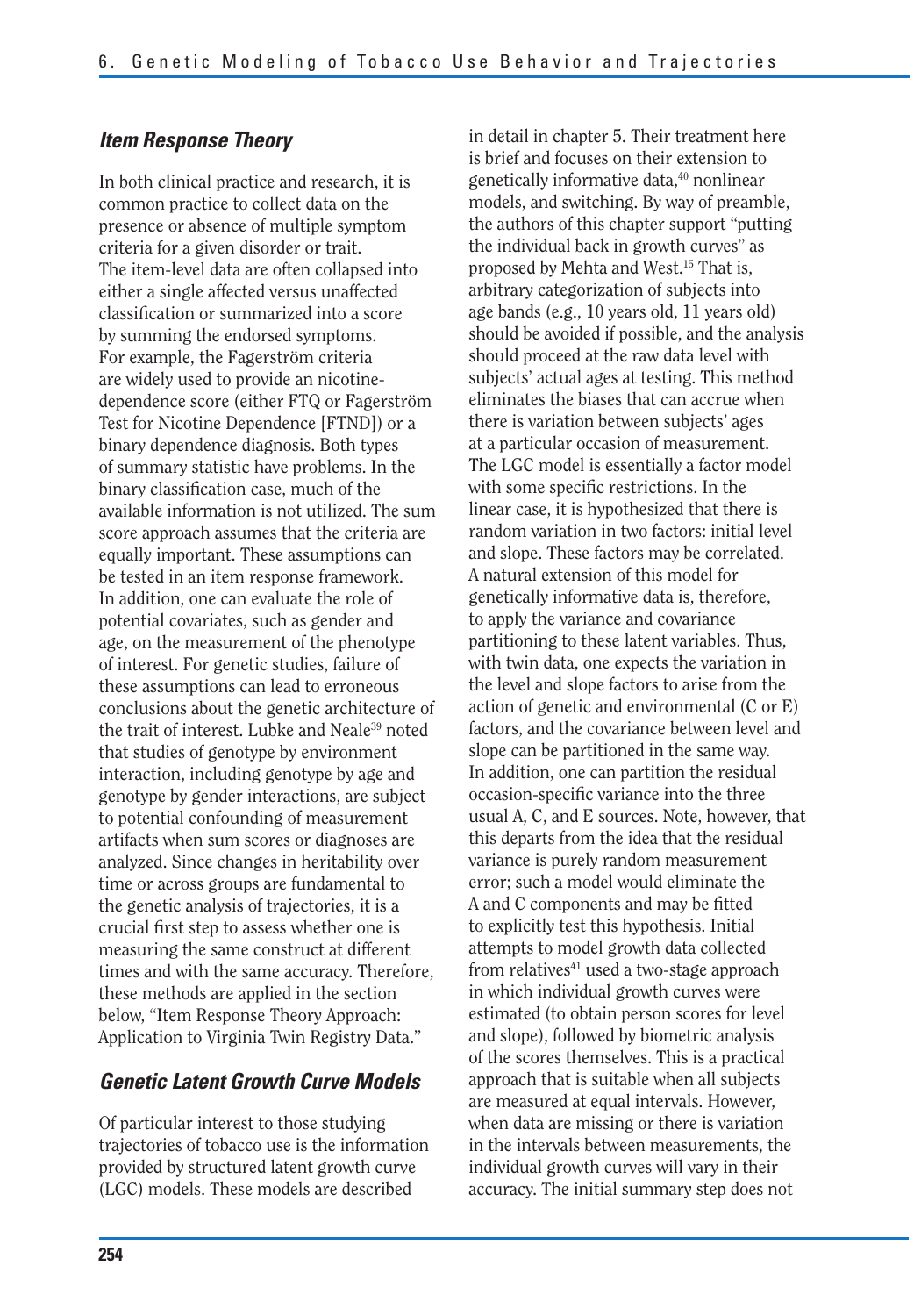capture these differences in precision and therefore may yield biased or inaccurate estimates of the biometrical parameters. It is for this reason that one should prefer, whenever possible, single-step analysis of what has been measured.<sup>42</sup>

A critical issue in LGC modeling is the assumption that growth is linear. While it is likely that the majority of variation in many traits will be captured by this component, it is unlikely to be the case for all traits, especially those measured over a wide range of ages. This was recognized as early as the eighteenth century by Malthus,<sup>43</sup> who developed mathematical equations for alternative growth curves. Fundamental work by Browne<sup>44</sup> provided methods to fit such nonlinear growth curves to data. Perhaps due, in part, to limitations of some of the popular software packages, such nonlinear growth curves have not proved popular.44 Fitting such models is not technically difficult, even for the case of data from relatives45 with very long time series; these are typically handled by using time series analysis.46 Ecological momentary assessments, which may contain thousands of repeated measures for each individual, present an obvious technical challenge. Research in this area typically extracts summary statistics in a two-stage approach. While practical, there may be unwarranted or undesirable assumptions in such an approach, which a more direct analytic method could avoid if it became practical.

The assessment of tobacco use patterns is no different from most other behavioral and psychological domains in that it typically begins with a collection of binary or ordinal items. The analysis of such measures represents a serious challenge for growth curve modeling because the methods were developed for continuous data. Two main challenges present themselves. One is that computing the likelihood of ordinal data is typically done by integrating the multivariate normal distribution. In a growth curve

model with *m* occasions of measurement, multiple integrals must be computed over as many dimensions as there are occasions, which becomes computationally intensive with more than 10 dimensions. This problem is more acute with data from relatives; pairs of twins doubles the number of dimensions of integration, and larger pedigrees (e.g., size *f* ) further exacerbate the problem to *mf* integration. Worse still, when measures of dependence are being derived from a set of *p* items, *mpf* dimensional integration is needed. It is nonetheless possible to apply models for both mean and covariance structure (of which LGCs are an example) to ordinal data, as described by Mehta and colleagues $3$ and Wirth and Edwards.47 The second key issue in the analysis of multivariate data (such as a measure derived from a number of questionnaire items) is that it is very important to assess measurement invariance.5 Analysis of sum scores could provide misleading results influenced by variance specific to any of the items rather than by the factor itself. Conversely, analysis of individual items subsumes factor variance and item-specific variance for which patterns of familial resemblance (and relative magnitude of variance components) may differ.

An addition to modeling of growth curve mixture models is the notion of switching<sup>48</sup> in which individuals may belong to different trajectory groups at different times. The specification of these models is not straightforward, because it is necessary to consider all possible latent states in which an individual might be at each occasion of measurement. With *r* trajectory classes and *s* occasions of measurement, there are *rs*  possible states for each individual and, thus, *rs* components to the mixture distribution. The situation is exacerbated when the model is extended to data collected from pairs of relatives in that *r2s* components are required. One may therefore envisage analysis of relatively few occasions of measurement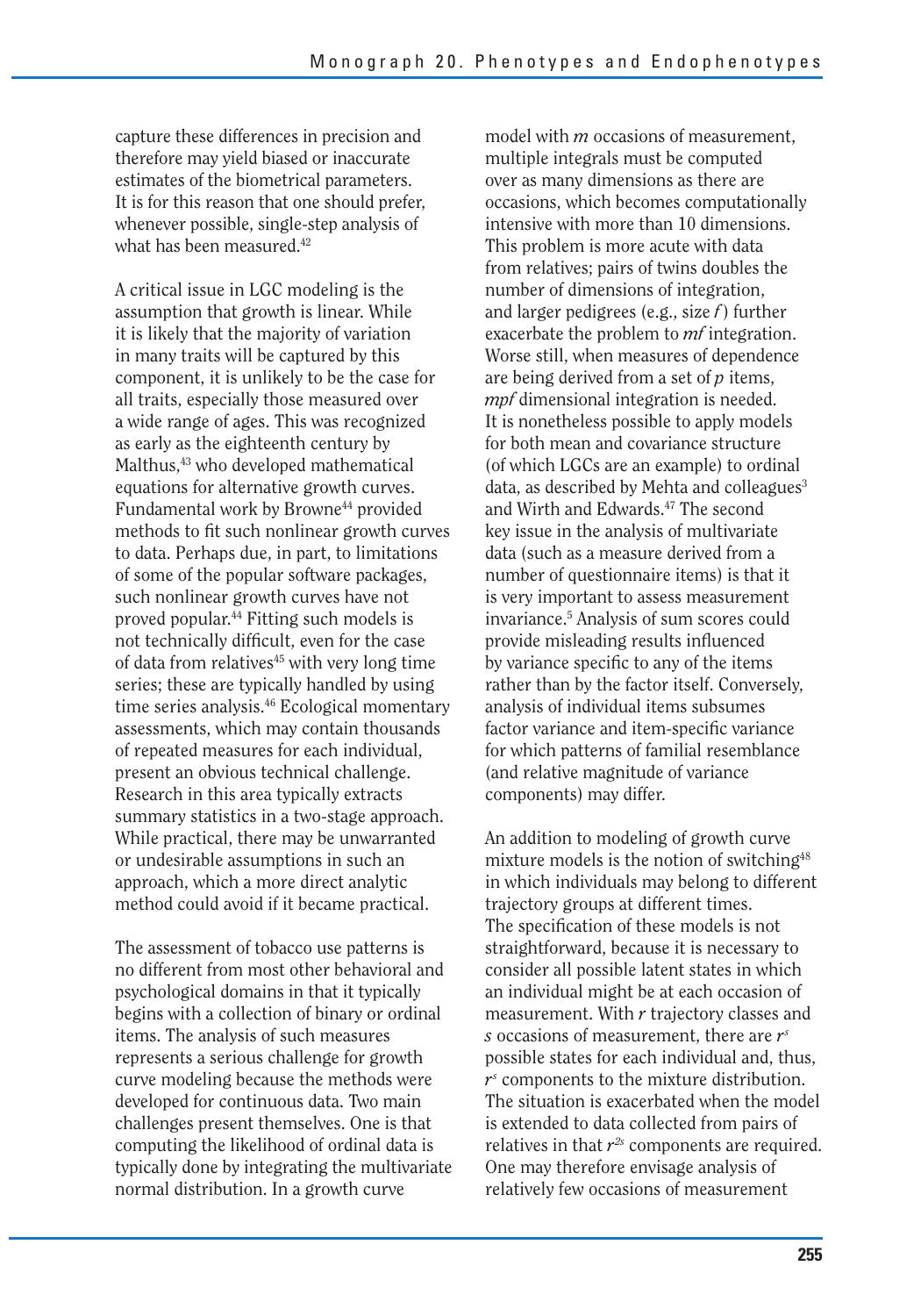with this approach. Nevertheless, this approach has some attraction for the analysis of data on nicotine use. Transitions between user and nonuser classes are of key importance in the study of the uptake and cessation of tobacco use. In future work, it is hoped to extend the model to the genetic epidemiology of the probability of transitions between different latent states.

#### *Genetic Latent Class Models*

Historically, latent class models and factor models developed separately. Factor models can be traced to the work of Spearman.49 Latent class analysis was developed in the mid-twentieth century.50,51 Although its use has been less widespread than that of latent trait models (which have been very popular for the last 20 years), it is still a popular method.<sup>52</sup> Under certain circumstances, latent class models and factor models are equally able to account for mean and covariance structure;<sup>53</sup> they have distinct conceptual frameworks and can be distinguished by analysis of raw data.<sup>39</sup> In the latent class model, the population is regarded as a mixture of subgroups, whose item response probabilities (or item means and variances in the continuous case, known as the latent profile model) vary between the groups. Within each subgroup, the items are specified to be uncorrelated (the assumption of *conditional independence*). The model is one example of a finite mixture model;<sup>54</sup> along with other such models, it is becoming popular in many areas.

Eventually, structural equation models and latent class models were combined in a single comprehensive model.55–60 Slightly different combined models have been proposed with names including "finite mixture structural equation model," "mixtures of conditional mean- and covariance-structure models,"<sup>55</sup> and "finite mixture confirmatory factor models."58 In what follows, the combined model is referred to as the "factor mixture model"

(FMM). The FMM features two types of latent variables—namely, a latent class variable and one or more continuous factors within each class. The continuous factors have several observed indicators (e.g., items of a questionnaire), which can be binary, ordinal, or continuous. The FMM is therefore a model for multivariate data. Muthén and Asparouhov<sup>40</sup> describe application of an FMM to data collected from twins. These models may be fitted with either Mx or Mplus.

Several genetic latent class models were described by Eaves and colleagues.<sup>61</sup> In these models, the conditional independence assumption is retained, both within individuals and across relatives. Complexity arises in the modeling of familial resemblance for class membership. Several choices are possible. A simple Mendelian model of a diallelic major locus that controls class membership (*AA* versus *Aa* versus *aa* genotypes corresponding to three latent classes) would yield a pattern of identical class membership for monozygotic twin pairs with frequencies  $p^2$ , 2pq, and  $q^2$ , where  $p = 1 - q$  is the frequency of allele *A* in the population. The dizygotic proportions of class membership are more complex, involving pairs discordant for class membership, but are straightforward to derive. It is also possible to construct a two-class concatenation of this single locus model, where genotypes *AA* and *Aa*  are both associated with class 1, while *aa* is associated with class 2. Eaves and colleagues also describe more complex models that specify a binary environmental factor that interacts with the major locus to generate four classes. The environmental factor is allowed any degree of association between relatives, according to the pattern

$$
\begin{array}{cc}\n\alpha^2 + \delta & \alpha\beta - \delta \\
\alpha\beta - \delta & \beta^2 + \delta\n\end{array}
$$

where  $\alpha = 1 - \beta$  is the frequency of the first environmental condition, and  $\delta$  is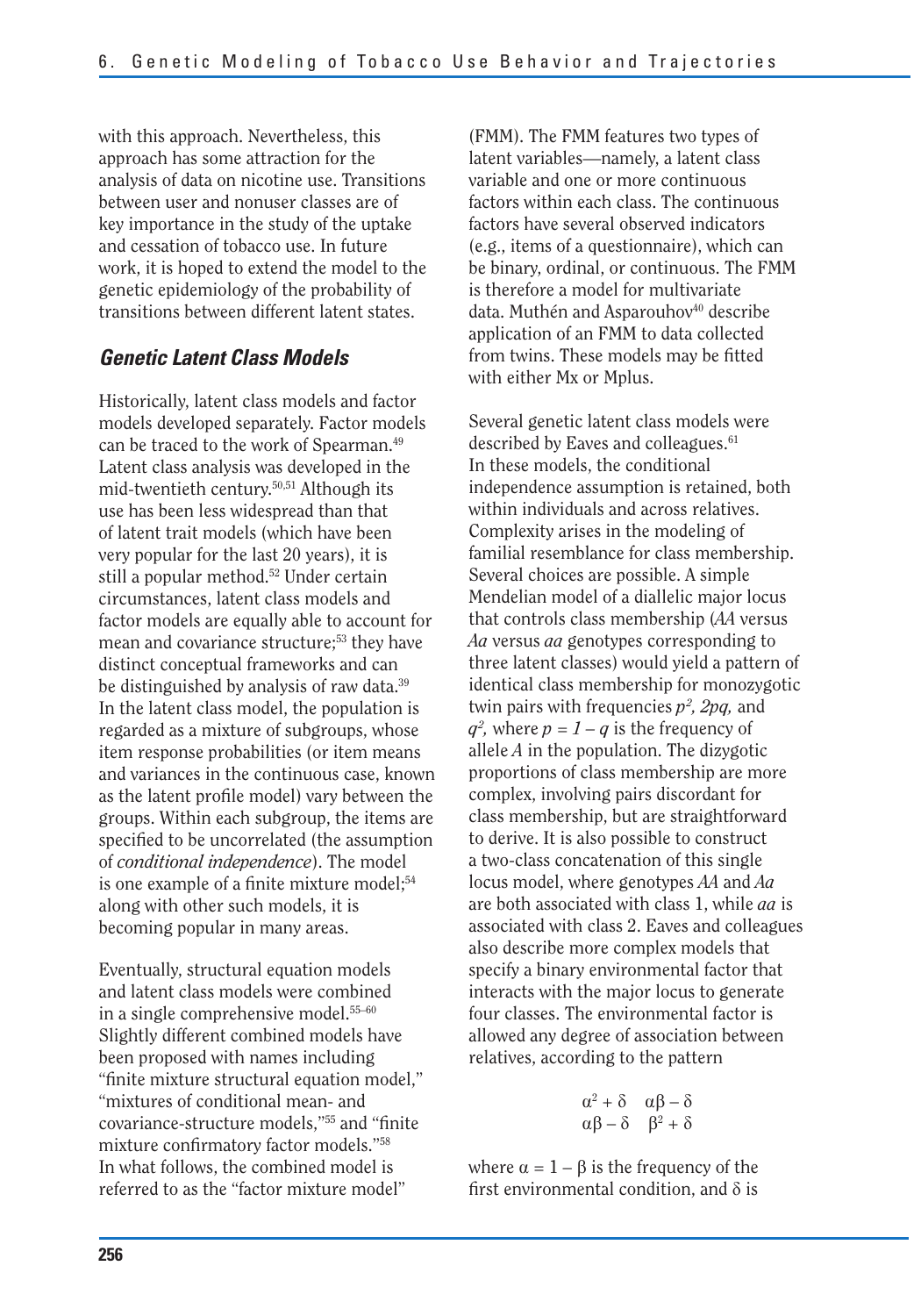the association parameter for familial resemblance, which has to satisfy the range constraint

 $0 < (\alpha \beta - \delta) / [(\alpha^2 + \delta) (\beta^2 + \delta)]^{1/2} < 1$ 

Such nonlinear inequality constraints are easily specified in Mx or MPlus, although no implementation of the model was found. Other specifications of familial resemblance for class membership are possible. Gillespie and Neale<sup>62</sup> described a finite mixture distribution model for genotype by environment interaction in which a major locus, a continuous threshold model, a shared environment, or a nonshared environment factor controlled group membership. This area is underdeveloped in genetic modeling, particularly in view of developments such as growth curve mixture modeling.48,56,63,64

#### **Molecular Genetic Analysis**

#### *Linkage Analysis*

The focus of structural equation modeling of data has largely been on testing the significance and quantifying the contributions of genetic and environmental latent sources of variance to individual traits or the comorbidity of traits. This is referred to as either "basic" or "advanced genetic epidemiology." The 1990s saw a huge upswing in the analysis of data collected from molecular genetic studies, which continues to increase to this day. These studies attempt to establish whether measured specific genetic variants contribute to variation in the trait of interest and thus identify the actual genes involved. There are two main types of molecular genetic study: linkage and association. Linkage analysis uses related individuals to evaluate the correlation between similarity at a genetic locus with similarity of the trait value. Association studies mostly employ unrelated individuals and compare the frequency of genetic variants at a locus in

cases and controls. Typically, these analyses are repeated for a range of locations across the genome, either using a candidate gene approach or by scanning the genome. While traditionally a limited set of markers across the genome was included, genome-wide association studies now employ chips with a million loci. This section describes in brief the connection between structural equation modeling and linkage analysis, setting the stage for the integration of models for gene action with growth curves or stages of tobacco use trajectories.

Linkage analysis is closely analogous to the analysis of twin data. In practice, the molecular biologist assays several markers along the genome. Originally, these markers were chosen to be highly polymorphic, such that there were some 15–20 different alleles at a "microsatellite" locus, and some 300–400 loci were placed at approximately equal intervals along the genome. Today, a larger number of twoallele loci are usually assayed, using single nucleotide polymorphism (SNP) genotyping technologies. In either case, the idea in linkage analysis is to assess how many alleles a pair of siblings (for example) share at a particular location along the genome. Sib pairs can then be classified into those sharing zero, one, or two alleles identical by descent (IBD) at the locus. The possible IBD configurations for sib pairs can be tabulated by labeling parents' alleles as *AB*  for the father and *CD* for the mother.<sup>65,66</sup> Their possible offspring are *AC, AD, BC,*  and *BD;* the possible pairwise combinations of these offspring are shown in table 6.1. The cells of this table indicate the number of alleles shared IBD by each of the 16 possible sib pair types. Since each combination is expected to be equally frequent, the expectation is that one-fourth of the pairs will be IBD 2, one-half will be IBD 1, and one-fourth will be IBD 0.

Detection of linkage occurs when IBD 2 pairs are more similar than IBD 1 pairs, who in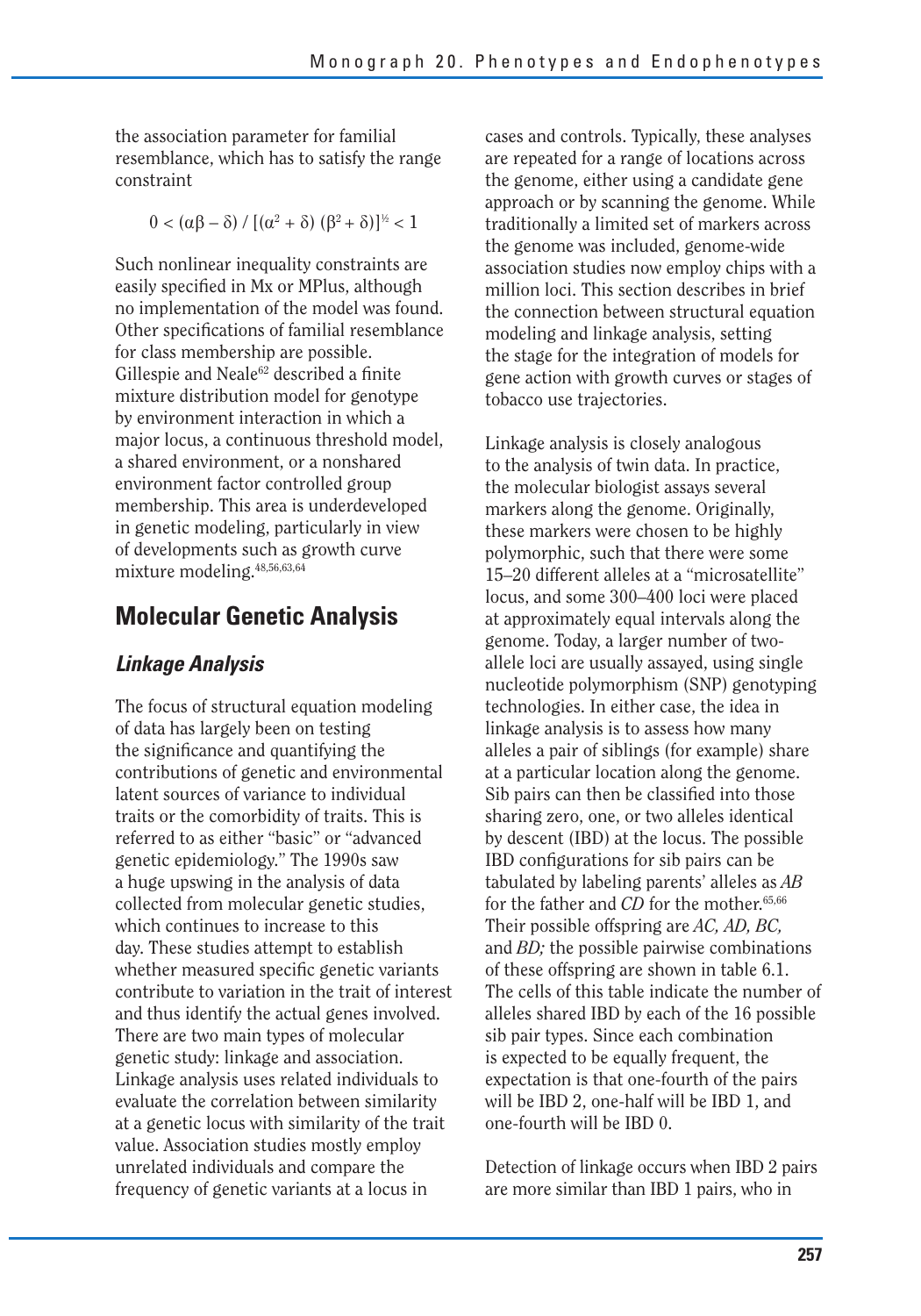|           | uivu viiulvu<br><b>Identical by Descent for a Pair</b><br>of Full Siblings |    |    |    |  |  |  |  |  |
|-----------|----------------------------------------------------------------------------|----|----|----|--|--|--|--|--|
|           | AC                                                                         | AD | ВC | BD |  |  |  |  |  |
| AC        | 2                                                                          |    |    |    |  |  |  |  |  |
| AD        |                                                                            | 2  |    |    |  |  |  |  |  |
| <b>BC</b> |                                                                            |    | 2  |    |  |  |  |  |  |
| BD        |                                                                            |    |    |    |  |  |  |  |  |

# **Table 6.1 Number of Alleles Shared**

Note. Parental genotypes are AB and CD.

turn are more similar than IBD 0 pairs. This is very much the same as the twin study apart from three important exceptions. First, rather than fitting an ACE model, an estimate is made of the contributions to the variance of the genetic variants at a specific locus, the quantitative trait locus (QTL), the residual familial factors (F), and unique environmental factors (E), sometimes referred to as the QFE model. Second, the IBD 0 pairs correspond to unrelated pairs, such as adopted children reared in the same family. Third, the information about IBD sharing is imperfect because the markers do not unambiguously classify sib pairs into those sharing 0, 1, or 2 alleles IBD. There are two main approaches to overcoming this limitation. One is to use an estimate of  $\pi$ , the proportion of alleles shared IBD, and  $\pi$  is specified as the covariance between the variance component that represents the effect of the QTL. Alternatively, and mathematically more consistent, the imperfect classification can be represented as a mixture distribution.67,68 The likelihood of a sibling pair's phenotypes can be written as the weighted sum of three likelihoods: the IBD status is zero, one, or two. In either approach, one uses the definition variable approach described above in the subsection on "Structural Equation Modeling" to specify the model. The significance for linkage is evaluated by the logarithm of odds (LOD) score, a statistic that represents the likelihood of the odds of linkage over the odds of no linkage. Criteria have been established to classify results as suggestive, significant, or confirmed evidence for linkage.<sup>69</sup>

In practice, most linkage analysis is conducted with specialized software such as Merlin<sup>70</sup> or GENEHUNTER.<sup>71</sup> However, such programs are designed for the analysis of a single trait. Fortunately, they permit export of IBD probabilities that can be used in other software for modeling multivariate or longitudinal data or simply modeling traits that are assessed by using a collection of binary or ordinal items. For example, it is possible to conduct a linkage scan for quantitative trait loci that cause variation in level or slope of a growth curve model.

#### *Association Analysis*

Association analysis is in principle simpler than linkage analysis in that it can be conducted with groups of cases and controls. Conceptually, the idea is to compare between groups the allele frequency at a particular locus. From a statistical point of view, this is a simple comparison that can be conducted using a  $\chi^2$  test. However, certain pitfalls have the potential to generate false positives or false negatives. One is population admixture in which there exist two or more subpopulations whose allele frequencies differ and whose trait mean values differ for entirely different reasons. Several approaches exist to control for such admixture (or stratification). One is to obtain a set of alleles in noncoding regions of the genome to assess whether there is stratification.<sup>72</sup> A second is to use data collected from relatives.73 Since families come from the same stratum of the population, any allelephenotype association observed within families cannot be due to population stratification. An additional advantage of the family-based research design is that it permits joint analysis of linkage and association information, which in turn assists with fine mapping of quantitative trait loci.<sup>74</sup>

There is much focus on genome-wide association studies, which have become practical to conduct with the advent of inexpensive SNP chips. These microarray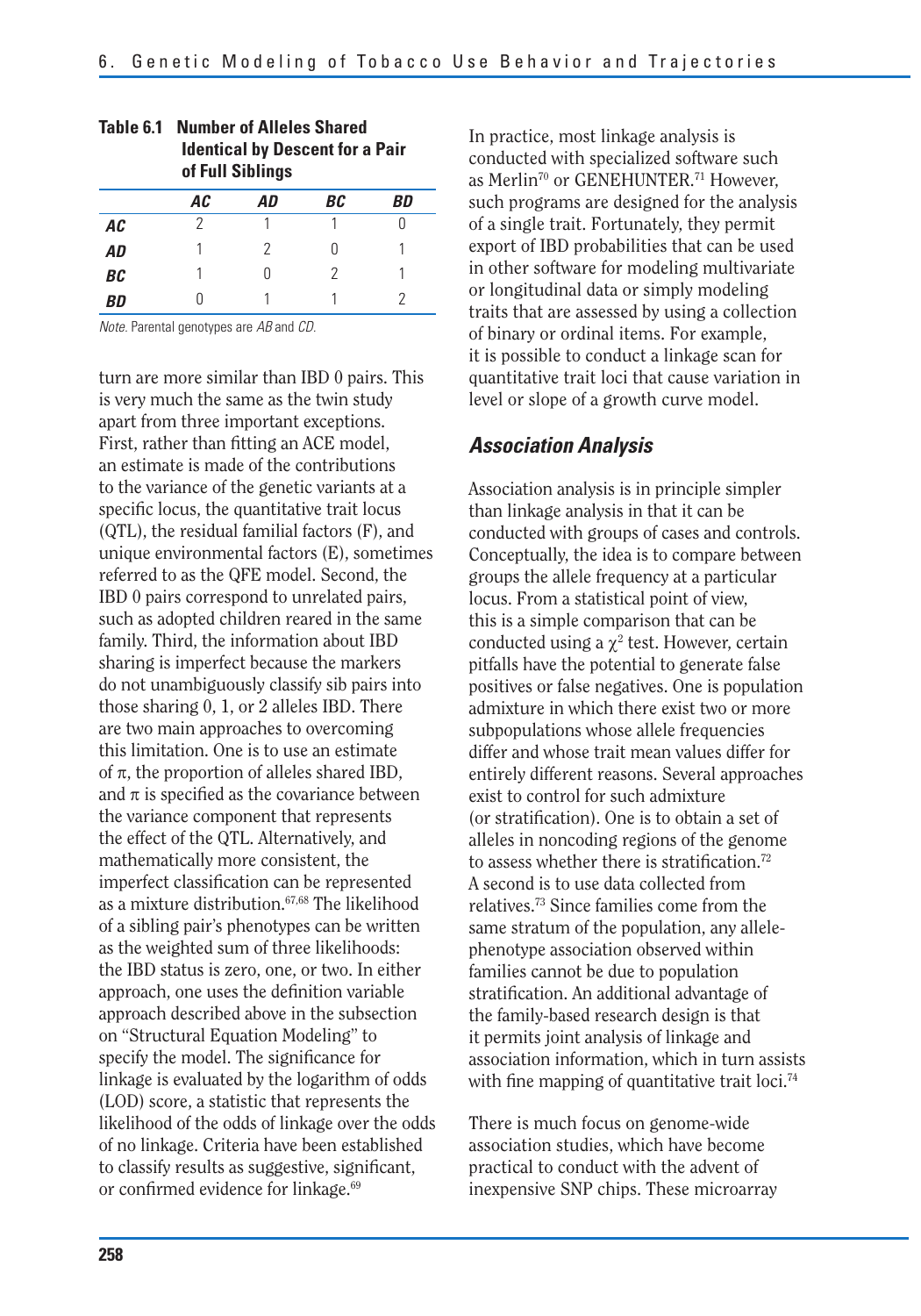chips permit the assaying of a very large number (500,000, for example) of SNPs across the genome. Such density permits exploitation of linkage disequilibrium in which short strands of DNA are transmitted intact with low chance of recombination. Thus, it becomes possible to identify very small regions likely to contain a polymorphism that accounts for variation in a trait. Much of the software development in this area is targeted at the rapid analysis of this large number of data points and with handling the high type 1 statistical error rates that ensue. Redden and Allison<sup>75</sup> note that assortative mating can increase the risk of type 1 error in association studies. Again, the focus is single trait oriented rather than multivariate. However, it has been noted that association data have considerable potential to resolve alternative pathways between phenotypes.76 The integration of association data into a more sophisticated modeling framework is straightforward in principle, but much remains in the way of opportunities to develop and test the models. For example, in a latent growth curve mixture model, one might specify that alleles at a locus affect the mean of the level or growth factors. Alternatively, one might specify that an individual's class membership probabilities are a function of genotype. Thus, one would explicitly model the allele effects as another model parameter. A simpler two-step approach would be to assess allele frequencies between those classified as belonging to one or another class. This latter method would have the advantage of analytic simplicity at the cost of losing the information about the precision of the class membership classification.

# **Review of Genetic Studies of Smoking**

The role of genes and environment in initiating smoking has been the subject of a growing number of twin and family studies and several reviews.77,78 Evidence from these studies generally points to an important role of genetic factors in explaining individual differences in starting to smoke. In addition to additive genetic factors, however, shared environmental factors also contribute significantly to the variation, especially in adolescent samples. The literature is reviewed here from a range of perspectives, with the aim of providing a better understanding of the process of developing the smoking habit and subsequent dependence. As shown in epidemiological studies, approximately 50% of the individuals who start to smoke continue to do so and go on to become dependent on nicotine. Prevalence rates for adults in 2006 suggest that 42% have ever smoked in their lifetime and 24% of men and 18% of women still were smoking.79 One obvious question is whether the factors that lead to individuals starting to smoke also contribute to whether they persist in their smoking behavior. First, this section reviews the most prominent twin studies on adolescent smoking. Second, additional information is considered that can be obtained from extending the classical twin design to other relatives—for example, parents, siblings, and spouses. Third, the focus is on studies that have included measures of smoking initiation and progression to discern the role of genes and environment to the different stages of the smoking process. Finally, molecular studies of adolescent smoking are reviewed to show how the direct assessment of molecular genetic polymorphisms can enhance understanding of the trajectory from initiating the smoking habit to nicotine dependence.

#### **Twin Studies of Adolescent Smoking**

Eight published papers were identified that report results from twin studies on smoking behavior in adolescence. The first, by Boomsma and colleagues,<sup>80</sup> reported data on 1,600 Dutch adolescents aged 13–22 years, concluding that the majority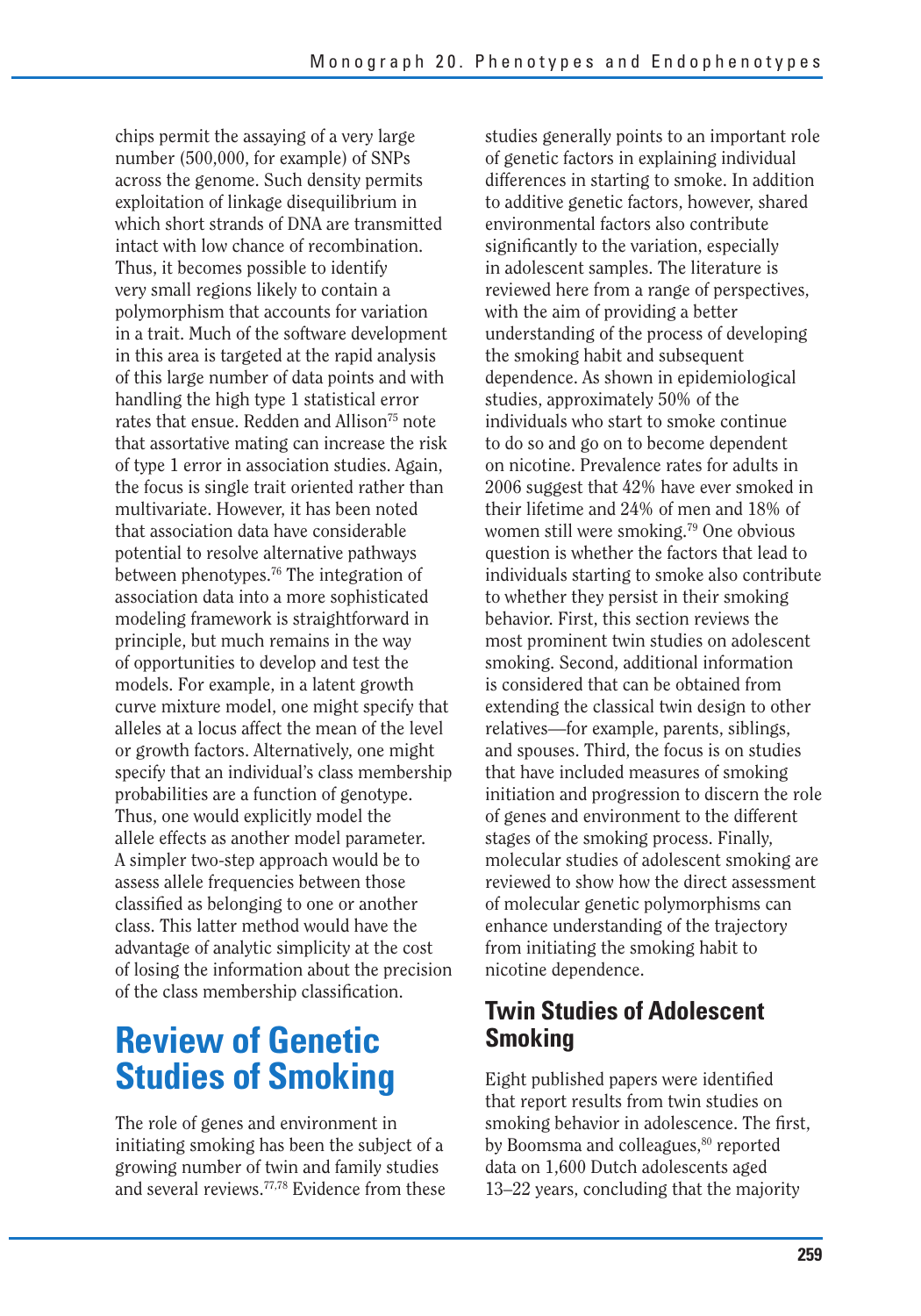of interindividual variation in smoking behavior was due to shared environmental factors (59%), with 31% attributed to genetic factors. Results, however, were not consistent across age groups, with heritability estimates decreasing with age in males but increasing in females. When age was included in the analyses, 9% of the variance could be accounted for by age, reducing the proportion explained by shared environmental factors to 50%. Furthermore, the shared environmental factors differed between males and females (correlation between shared environmental factors,  $r_c = .65$ ). A follow-up study including more than  $2,600$  pairs of Dutch adolescents $81$ showed a more consistent trend of an increasing role of genetic factors in smoking behavior from ages 12 to 22 years, with a corresponding decline in the contribution of shared environmental factors. Up to age 17, heritability was not significantly different from zero. However, 33% (95% confidence interval [CI], 31%–54%) of the variance was attributed to genetic factors in young adult females, and 66% (95% CI, 43%–86%) in males. Again, shared environmental factors, which accounted for the majority of the variance in adolescence, appeared partially different for males and females. Similar results were obtained in a sample of 1,419 16-year-old Finnish twin pairs. $82$ Shared environmental factors accounted for the majority of the variance in smoking behavior (having smoked 50 cigarettes or more)—75% in males and 63% in females. Heritability was estimated at 17% and 30%, respectively. In analyzing FinnTwin12 smoking data from twins and their classmate controls, heritability  $(h^2)$  was  $11\%$ and shared environment could be split into familial influences (49%) and school-based neighborhood effects (24%).<sup>83,84</sup>

Data from 16-year-old twins  $(N = 159)$ studied in the first wave of the Virginia Twin Study of Adolescent Behavioral Development $85$  suggested that additive genetic factors accounted for 65% (95% CI,

10%–93%) of the variance in liability to lifetime smoking and 60% (95% CI, 0%–93%) for current tobacco use, with nonsignificant contributions of shared environmental factors (18% and 21%, respectively). While the prevalence of smoking was statistically different for males and females, the contribution of genetic and environmental factors did not differ by gender. Gender differences were also not statistically significant in analyses of 500 17- to 18-year-old twin pairs from the Minnesota Twin Family Study,<sup>86</sup> resulting in estimates of 36% for the heritability of tobacco use and 44% for shared environmental factors. When analyzed separately by gender, the predominant source of variance was genetic (59%) for males and shared environmental  $(71%)$  for females. An updated report<sup>87</sup> on a slightly larger sample  $(N = 626)$  with primarily additional female twins showed a heritability of 56% for ever having used tobacco and a smaller contribution of shared environmental factors (30%). Genetic factors were the predominant source of variance in males (48%) and females (62%). The contributions of both genes (38%) and shared environment  $(52%)$  were significant in data from 682 twin pairs (306 biological siblings and 74 adoptive sibling pairs) aged 12 to 19 years assessed by the Center for Antisocial Drug Dependence in Colorado.<sup>88</sup> Again, gender differences were not statistically significant. The slightly larger role of the shared environment is consistent with the inclusion of younger adolescents.

Shared environmental factors were also the predominant (52%) source of variation in smoking initiation in a sample of 414 samegender twin pairs aged 13–18 years from the Australian Twin Registry (ATR).<sup>89</sup> Heritability reduced from 22% to zero when the model was adjusted for smoking by peers and parents. While shared environmental factors were more important in males, and genetic factors accounted for the largest proportion of variance in females, the gender difference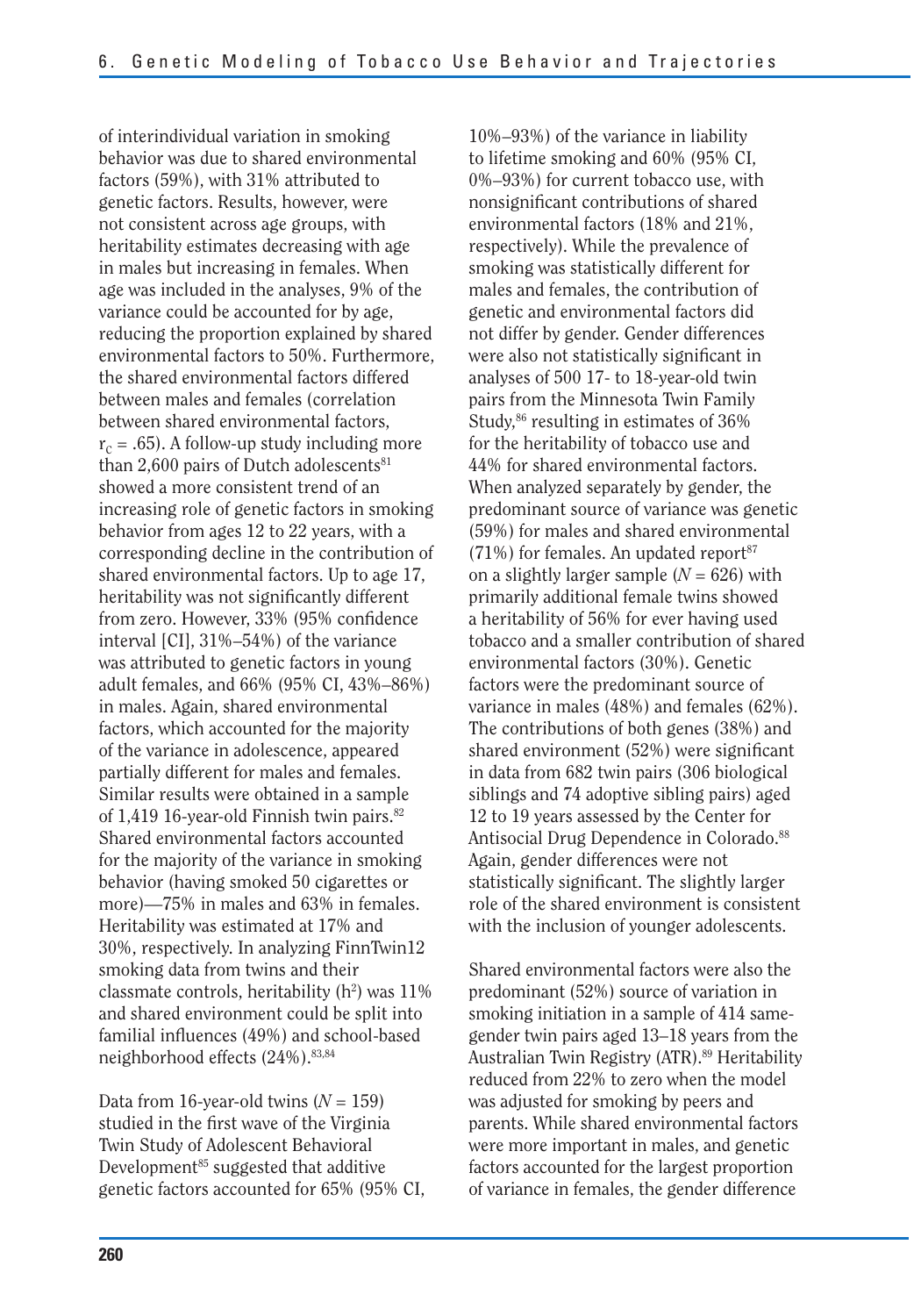was not significant. Data from two follow-up waves showed a gradual shift from shared environmental to genetic influences, with each accounting for about 35% of the variance in 18- to 25-year-olds, consistent with results from other studies. A 2005 study, using a genetically informative subsample of 2,142 sibling pairs, aged 11–20 years, participating in two waves of the National Longitudinal Study of Adolescent Health,<sup>90</sup> presented heritability estimates for smoking frequency of 52% and between 28% and 35% for high levels of smoking frequency. The role of shared environmental factors was greater for high levels of smoking frequency (25%–38%) than for overall smoking frequency (7%). In contrast to previous studies, smoking frequency was used rather than a measure of smoking initiation.

As discussed in a review of twin and adoption studies of adolescent substance use,<sup>91</sup> shared environmental influences appear stronger in younger adolescents,

whereas genetic influences are more substantial in older adolescents and young adults (figure 6.4). However, it is possible that the earliest stage of cigarette smoking (i.e., first experimentation) is mostly due to environmental factors, whereas later stages (conditioned on previous exposure to nicotine) are more likely to be due to genetic factors. The issue with many studies is that the presence of smoking initiation is determined by a somewhat vague item, such as, "Have you ever smoked?" It is possible that this question is more likely to be interpreted by a younger adolescent (i.e., one closer to first exposure to cigarettes) as "whether they've ever tried even a single cigarette," while by older adolescents or young adults as meaning onset of regular smoking. Studies that use such a vague measure of initiation with a broad age range may inadvertently be measuring different behaviors (i.e., different stages of the smoking habit) in early adolescents compared with those subjects

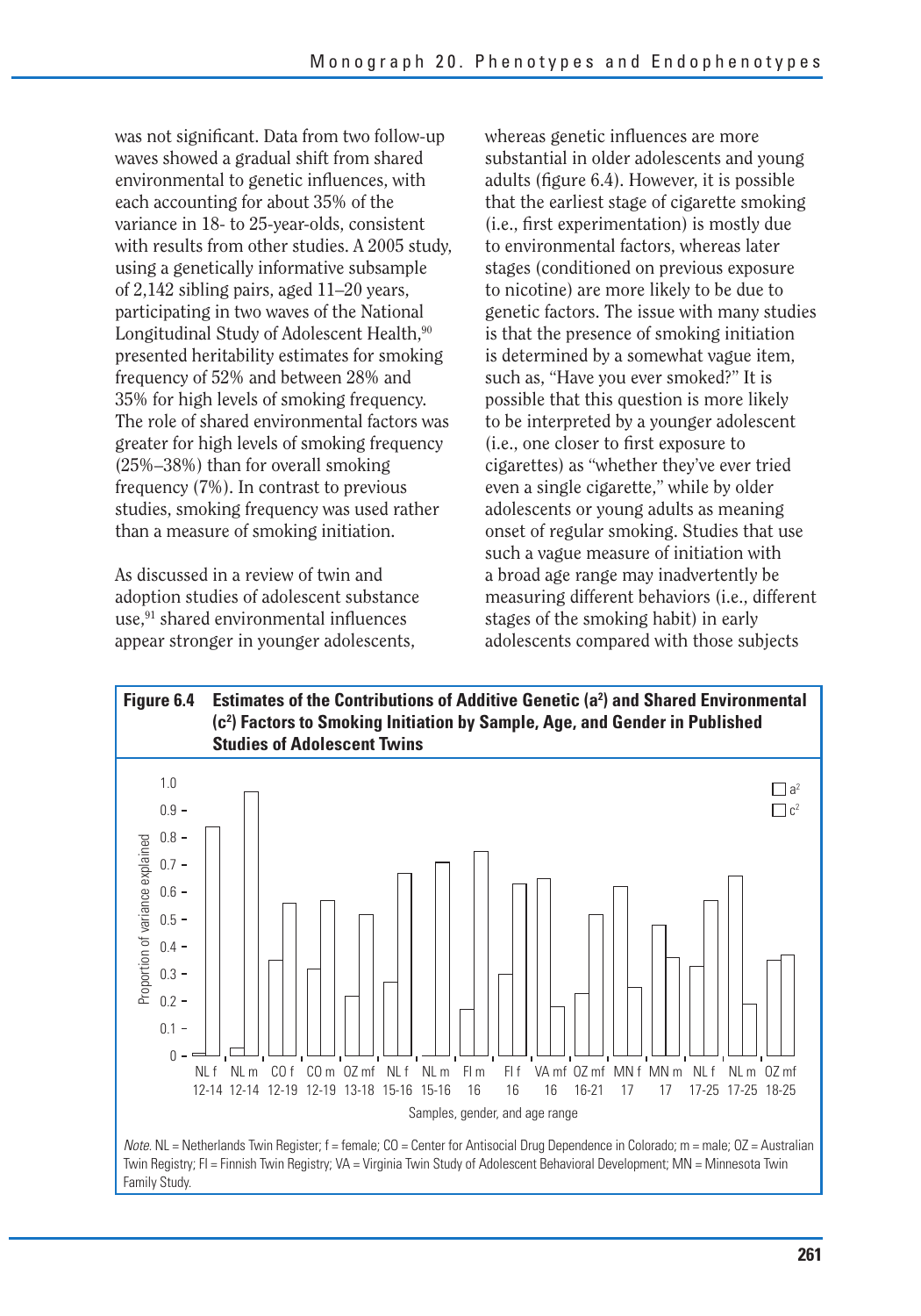in young adulthood. It should also be noted that these comparisons are based on estimates from studies with varying sample size and thus varying precision. Ideally, a meta-analysis should be undertaken that appropriately accounts for these differences. Alternatively, a mega-analysis that combines the raw data of several related studies would provide more accurate estimates of the potentially changing role of genes and environment across adolescence.

#### **Extended Genetic Epidemiology**

#### *Extended Twin Family Studies of Transmission of Smoking*

Relatively few studies have either included or analyzed data collected from other relatives. Rhee and colleagues reported results of fitting a model to data on twins, nontwin siblings, and adoptees.<sup>88,92</sup> The major finding was that the proportions of variance associated with the special twin environment and with genetic dominance were small. Data from the Netherlands Twin Register suggested significant assortment between spouses, with the correlation between husband and wife for "currently smoking" larger than for "ever smoking."80 Furthermore, there was no evidence that parental smoking encouraged smoking in their offspring, as resemblance between parents and offspring was significant, but rather low, and could be completely accounted for by genetic relatedness. If included, cultural transmission estimates were negative. Similar results were obtained for data on twins and their parents from the Finnish Twin Registry,<sup>82</sup> showing significant assortment (husband-wife correlation = .42), and low but significant parent-offspring correlations.

Nongenetic analyses of data on 3,906 twins confirmed significant associations between the smoking behavior of the twin with that of the co-twin. Odds ratios, ranked highest

to lowest, were given when an individual had a smoking monozygotic co-twin, a smoking same-gender dizygotic co-twin, or a smoking opposite-gender dizygotic co-twin—suggesting a role for both genetic factors and gender. In addition, associations were also significant for smoking behavior of parents, siblings, and friends, and were gender dependent (stronger associations for same-gender smoking family members).<sup>93,94</sup> In fact, the risk to initiate smoking when having friends who smoke was similar to that of having a smoking co-twin and greatly exceeded that of having a parent who smokes.

Similarly, data from the Virginia 30,000 Study, including about 15,000 twins and their first degree relatives (parents, siblings, spouses, children), showed little evidence for the role of parents in influencing the smoking behavior of their children through other than genetic pathways.95,96 Analyses of these extended twin kinship data supported the role of additive genetic factors, accounting for more than one-half of the variance in smoking initiation, partly due to the consequences of assortative mating, which was highly significant. About 20% of the variance was accounted for by specific environmental factors. Furthermore, the contributions of shared environment and special twin environment were both significant. The environmental paths from the parents to their children were estimated to be negative, but this was not significant. Note that these analyses were based on data from different generations of adults and should ideally be performed on data sets of adolescent twins augmented with parents.

#### *Multivariate Genetic Studies*

Only a few studies have investigated whether the same genetic or the same environmental factors account for the co-occurrence of several smoking behaviors. Genetic analyses of data from young adult Australian twins<sup>97</sup> reporting any cigarette use were undertaken to examine whether there are genetic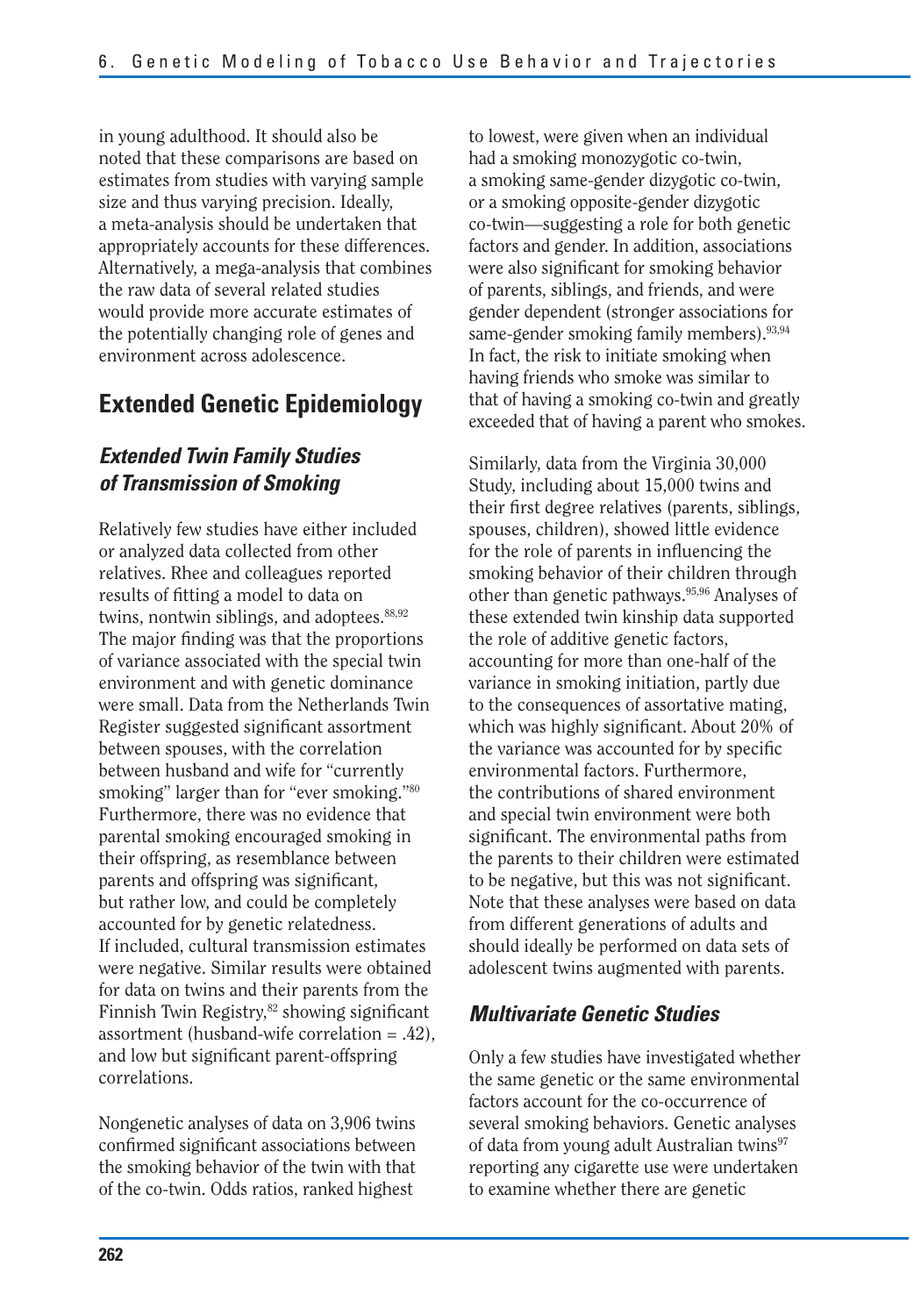factors specific to nicotine withdrawal after controlling for factors for smoking progression and quantity smoked. Significant genetic overlap was found for smoking progression, quantity smoked, and nicotine withdrawal, but evidence for specific genetic influence to nicotine withdrawal remained. An extension of the causal contingent common (CCC) pathway models (see also the subsection below, "Progression from Smoking Initiation to Nicotine Dependence") was used to explore the interrelationship of smoking age at onset, cigarette consumption, and smoking persistence.98 Smoking initiation was operationalized as an ordinal variable with three categories nonsmokers, late-onset smokers, and early-onset smokers—assuming a single underlying distribution and thus referred to as age at onset. This allows the authors to fit a full multivariate model, rather than the CCC pathway model, according to Heath and colleagues,<sup>99</sup> and partition both the variation and covariation into genetic and environmental contributions. The authors found significant heritability for all three phenotypes in males and females and slightly higher genetic correlations in males than in females. The relationship of smoking age of onset, cigarette consumption, and smoking persistence was also mostly due to shared genetic influences. A similar analysis of age at initiation, amount of smoking, and smoking cessation was done on data from adult Finnish twins.<sup>100</sup> The study found that genetic factors were important in amount of smoking and smoking cessation, but these were largely independent of genetic influences on age at initiation.

#### *Progression from Smoking Initiation to Nicotine Dependence*

Most individuals who initiate smoking progress to regular smoking, and many become dependent on nicotine.79 It is, therefore, important to evaluate whether the same factors influence whether someone starts to smoke and whether one continues

to smoke. Reports that analyze measures of persistence or dependence without taking initiation into account assume that the dimensions underlying initiation and progression are independent (if only smokers are included) or assume that persistence is an extreme version of initiation on the same single liability dimension (if nonsmokers are included but score zero on the progression measures). Heath and colleagues $^{101}$ recognized this and developed alternative models to test these assumptions. First, studies are reviewed that estimated the role of genes and environment on the measure of dependence without taking initiation into account. McGue and colleagues<sup>87</sup> reported no gender differences in the role of genetic and environmental factors for nicotine dependence in a sample of 626 17-year-old twin pairs, with genes accounting for 44% and shared environment for 37% of the variance. Although Rhee and colleagues<sup>88</sup> found no significant gender differences for initiation, shared environmental factors were significant for tobacco use and problem use in males but not in females, explaining 45%–48% of the variance in a sample of more than 1,000 twins and siblings. Heritability estimates were 24%–26% in males and 95% in females, respectively.

As far as known, only one study has simultaneously analyzed data on smoking initiation and persistence in a juvenile sample. Koopmans and colleagues $102$ published analyses from 1,676 Dutch adolescents. They found separate smoking initiation and quantity dimensions, which were not completely independent. The total heritability of quantity smoked was estimated at 86%. Five studies were found of smoking initiation and progression in adults. Data from 4,000 male twin pairs from the Vietnam Era Twin (VET) Registry<sup>103</sup> found that genetic and shared environmental factors accounted for 50% and 30%, respectively, of the variance in liability to initiate smoking. However, no evidence for shared environment was found for factors specific to persistence,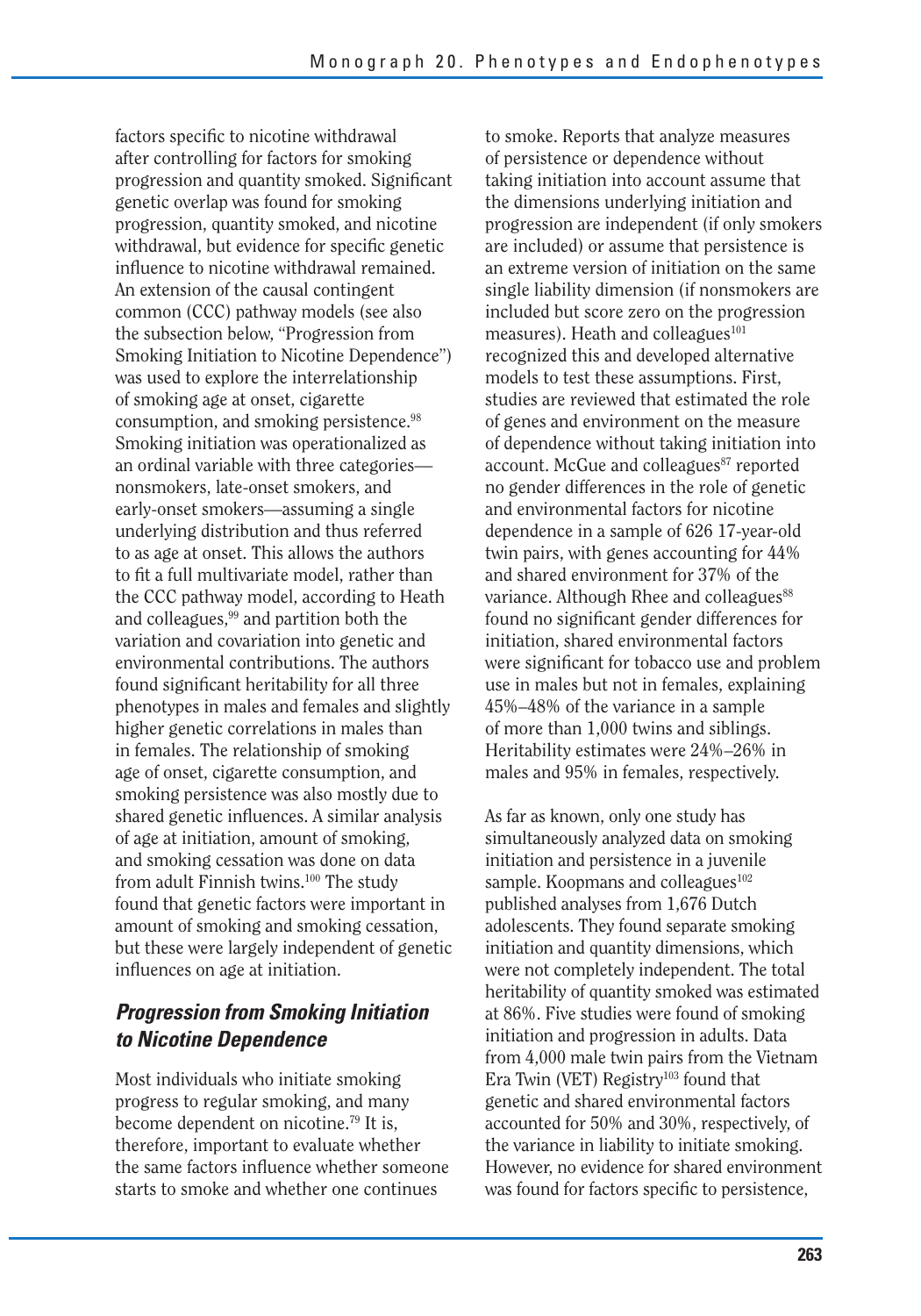for which variation was estimated to be 70% additive genetic. Significant heritability for nicotine dependence (60%) was also found in a follow-up study of 3,356 male VET Registry pairs.104 Using nonmetric multidimensional scaling, Heath and  $\text{colle}$ agues<sup>105</sup> found that the etiologic factors that determined which individuals were at risk of becoming smokers differed from those that influenced age of smoking initiation. The role of genes and shared environment in the onset of smoking differed by cohort and gender, and only genetic factors accounted for twin resemblance in the age at which smoking onset occurred.

As described above, Kendler and colleagues $<sup>1</sup>$ </sup> developed a model that estimates the correlation between liability to smoking initiation and liability to nicotine dependence and applied it to data on 1,898 female twins from the Virginia Twin Registry. Results indicated that etiological factors that influence initiation and dependence, while overlapping, are not perfectly correlated. Thus, genetic factors contributed 72% to variance in liability to nicotine dependence, of which 69% also influence initiation and 31% are unique to nicotine dependence. Madden and colleagues<sup>106</sup> fitted a similar correlated liability dimensions model to data from large samples of male and female same-gender twins from three countries—Australia (1,535 pairs), Sweden (5,916 pairs), and Finland (4,438 pairs) further subdivided by age bands. The authors also found that familial influence on risk for persistence in smoking cannot be entirely explained by the same factors responsible for risk of smoking initiation. Total genetic variance for smoking persistence ranged between 39% and 48% in women and 42% and 45% in men, of which only 7%–35% was accounted for by factors in common with initiation. Although shared environmental factors contributed significantly to smoking initiation, there were no significant additional shared environmental contributions to smoking persistence.

Maes and colleagues $37$  extended the liability models to include smoking initiation, regular tobacco use, and nicotine dependence, and applied them to data on both female and male twins from the Virginia Twin Registry. Results showed that the liabilities to all three stages of smoking behavior were correlated, with 80% of the variance in liability shared between initiation and regular use, and 50% between regular use and nicotine dependence.37 The heritability of nicotine dependence was estimated at  $62\%$ , of which  $24\%$  was specific to nicotine dependence, 10% shared with regular tobacco use, and the remaining 28% shared with smoking initiation as well. Data on 1,572 Dutch adult twins also showed that the smoking initiation dimension is not independent from the nicotine-dependence dimension.<sup>107</sup> As shown in other data sets, shared environmental factors contributed significantly to the variance in liability to initiation but not to nicotine dependence, which was strongly  $(75%)$  influenced by genetic factors (figure 6.5).

#### *Assessment of Nicotine Dependence*

Almost all studies that measure nicotine dependence use either a sum score or a binary diagnosis. The most widely used measures are the  $FTQ<sup>8</sup>$  items and the criteria based on the *Diagnostic and Statistical Manual of Mental Disorders (DSM),*108 either of which may be dichotomized by imposing a threshold for affection status. The latter approach reduces the information available, which, in genetic studies, would typically result in reduced statistical power.<sup>26,109</sup> Using sum scores assumes that the scale of measurement is invariant and that the underlying liability is unidimensional. The FTQ correlates with other proposed measures of nicotine dependence such as carbon monoxide, nicotine, and cotinine levels.8 However, the nicotine rating and inhalation items were found to be unrelated to biochemical measures, and a revised scoring was proposed, the FTND.<sup>110</sup> Both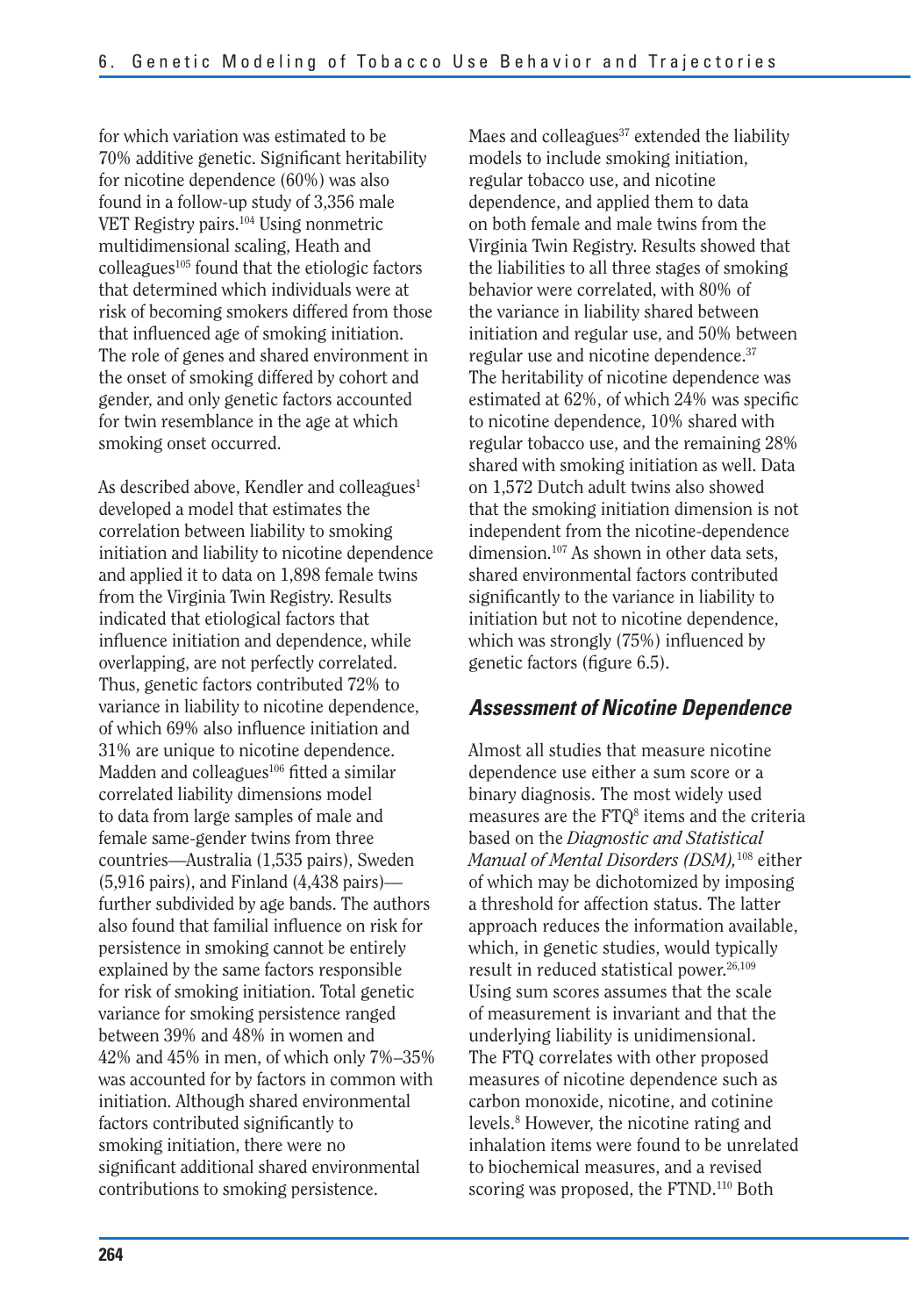

the FTQ and the FTND were highly reliable, and internal consistency was greater for the FTND than for the FTQ.<sup>111</sup> Retrospectively assessed FTQ-FTND scale scores also have acceptable reliability.112 Furthermore, the six FTQ items were positively correlated with cotinine values in adolescent smokers.<sup>113</sup>

Several studies have attempted to evaluate the dimensionality of nicotine dependence using factor analysis of either the FTQ or the FTND items. An exploratory factor analysis of FTND in young adult smokers resulted in two factors.<sup>114</sup> The first factor, labeled "smoking pattern," included items assessing the number of cigarettes smoked per day, time to first cigarette, difficulty refraining from smoking, and smoking when ill. The second factor, labeled "morning smoking," consisted of two items measuring whether one smokes more in the morning and whether the first cigarette is most

satisfying, Confirmatory factor analysis, however, only confirmed the first factor. Similar factors resulted from an exploratory factor analysis of FTND in an adult sample, with a third factor related to the brand of cigarettes when all eight FTQ items were included.115 These analyses were repeated in the drug abuse patient sample, with similar results, except that time to first cigarette loaded on both factors.116 Factors were named "persistence in maintaining nicotine levels during waking hours" and "urgency in restoring nicotine levels after nighttime abstinence." A confirmatory analysis in hospital patients confirmed that the items of the FTND were best modeled as two correlated factors with a crossloading.<sup>117</sup> Furthermore, a four-item single factor ("daytime smoking factor") fitted the data reasonably well. This confirms previous studies showing that both the four-item and the Heavy Smoking Index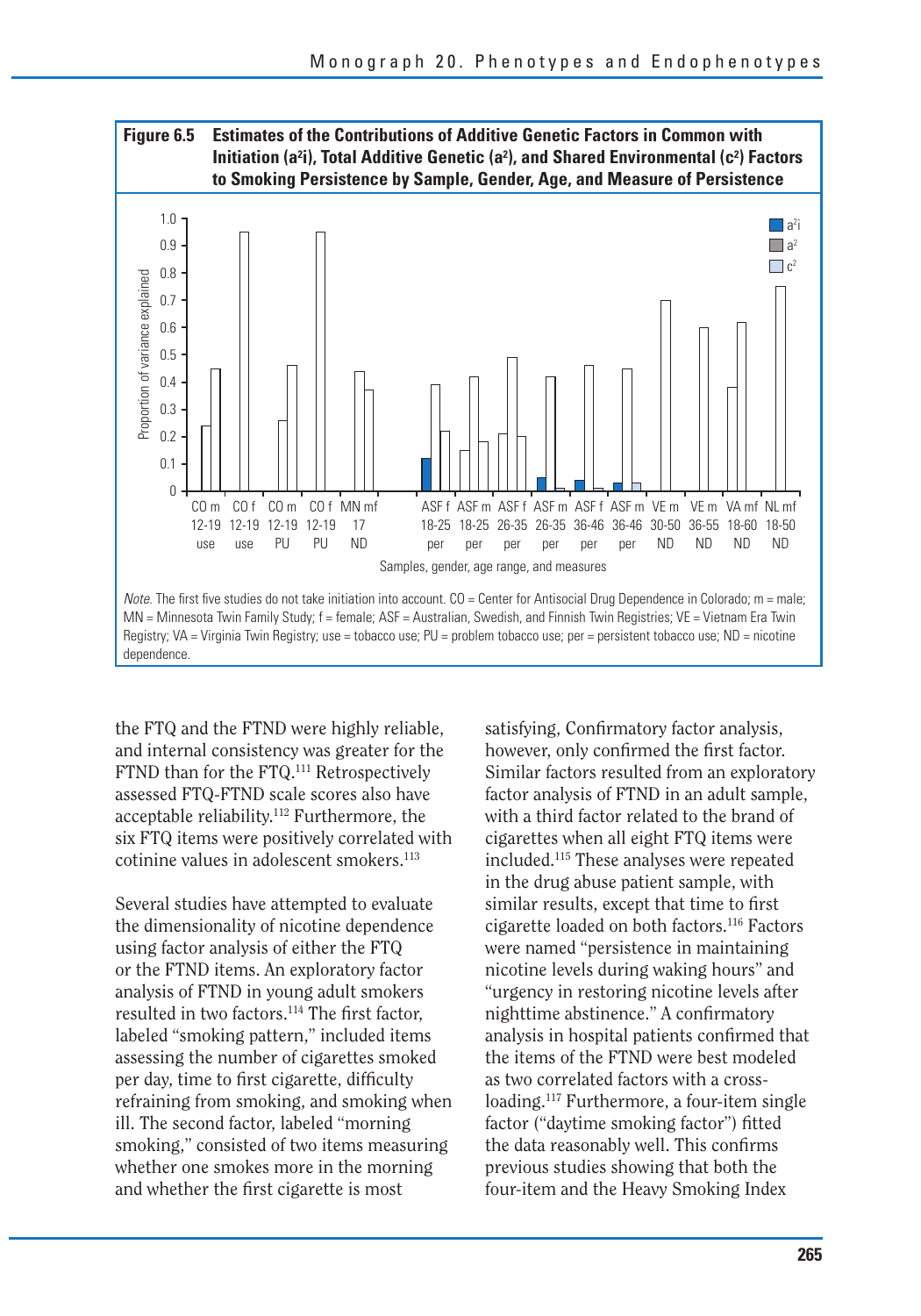(based on two FTND items: the number of cigarettes smoked per day and the time to first cigarette) represent the FTND well.<sup>118,119</sup> Few studies have compared the questionnaire-based FTQ-FTND measures with those based on structured interviews (i.e., *DSM, the International Statistical Classification of Diseases and Related Health Problems*), and have found only moderate concordance,<sup>120,121</sup> which may indicate that they tap into different aspects of nicotine dependence. Only one analysis was found that was based on factor analysis/item response of nicotine-dependence measures using a genetically informative sample. In a genetic factor analysis of nicotine-dependence items measured in adult Australian twins, item covariation was best captured by two genetic but one shared environmental factor for both women and men; however, item factor loadings differed by gender.<sup>122</sup> None of these studies included initiation as an item. Later in this chapter, results are presented from a genetic item analysis of adult Virginia twin data that include both initiation and regular smoking in the analysis. As nicotinedependence symptoms were only assessed in individuals who had initiated smoking and become regular smokers, it is shown here how including these conditional items affects the estimates of factor loadings and thresholds.

#### *Genetic Latent Growth Curves and Latent Class Analysis*

Although the epidemiological literature on growth curve and latent class analysis of smoking behavior is rapidly expanding (chapter 5), genetically informative applications of this type of analysis were not identified.

#### *Molecular Genetic Studies of Smoking*

Besides the extensive literature on genetic epidemiological studies of smoking behavior and nicotine dependence, the literature on gene-finding approaches for nicotine dependence is increasing rapidly, reflecting the general trend in the genetic analysis of complex traits. The major results from linkage and association studies on smoking behavior and nicotine dependence are briefly summarized below. Given that very few molecular genetic studies of smoking behavior have included adolescent subjects, results are provided from adult samples.

#### *Linkage Studies*

In 2003, three linkage scans of smokingrelated measures had been completed. Since then, at least seven more have been published and others are under way. The first genome scan was conducted using a sample of 130 sibling pairs concordant for nicotine dependence from Christchurch, New Zealand (CNZ) and a replication sample from Richmond, Virginia.<sup>123</sup> Several publications have resulted from data made available to investigators participating in Genetic Analysis Workshops (GAW). As part of GAW11, data on 105 families from the Collaborative Studies on Genetics of Alcoholism (COGA) were examined for linkage for smoking-related traits, including smoking initiation, and habitual smoking, defined as ever smoking at least one pack (20 cigarettes) daily for six months or more.<sup>124</sup> Data from a genome scan with 330 extended families participating in the Framingham Heart Study (FHS) were made available to investigators participating in GAW13, resulting in several reports on maximum cigarettes per day  $(maxcig)^{125}$ on a typical day.

Several genome scans have been performed with samples initially selected for phenotypes other than smoking. As part of a Netherlands Twin Study of Anxious Depression (NETSAD) collaborative project, a genome scan was performed on 646 sibling pairs in 212 families for the three smoking phenotypes: smoking initiation, maxcig, and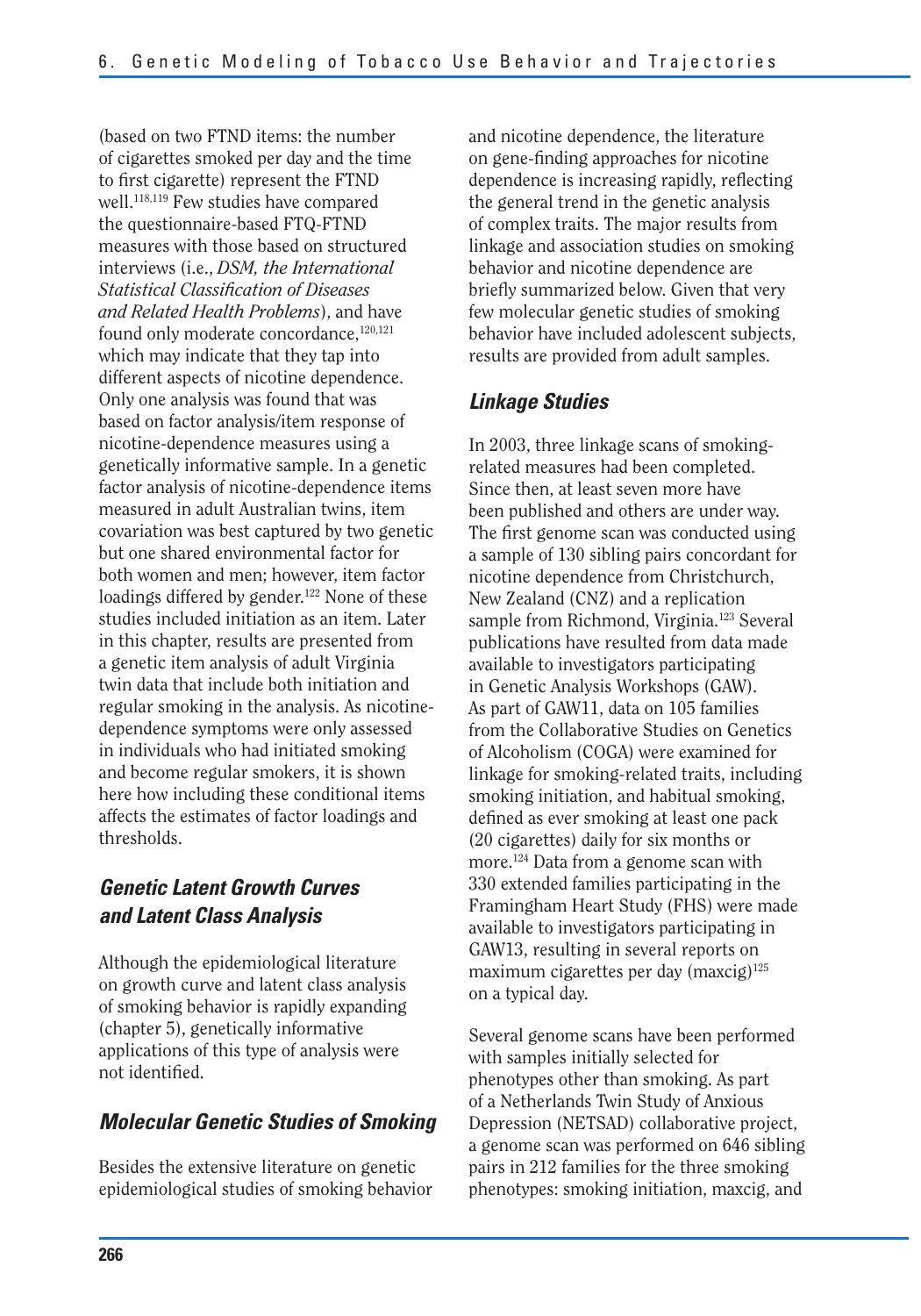age of first cigarette.<sup>126</sup> A scan for regular and persistent tobacco use was performed with data collected from a community sample of Mission Indians as part of a larger study exploring risk factors for substance dependence.127 Another scan was conducted using a Yale University sample originally collected for linkage analyses of anxiety disorders, which also included a measure of cigarette smoking.128 Similarly, data on tobacco use and nicotine dependence were available for a sample ascertained for affected sibling pair linkage studies of cocaine or opioid dependence.129 In the latter study, analyses were conducted separately for subjects with European American versus African American descent.

A number of studies have been published on samples specifically ascertained for smoking behavior. A linkage study focused entirely on a sample of African American origin from the Mid-South Tobacco Family (MSTF)<sup>130</sup> cohort, with assessments of tobacco use and nicotine dependence. Swan and colleagues<sup>131</sup> performed a genome-wide screen for nicotine dependence susceptibility loci on tobacco use data collected from families obtained through participants in the Smoking in Families Study (SMOFAM). Saccone and colleagues132 analyzed a smoking quantitative trait in Australian and Finnish families with at least one heavy smoker. In 2006, the first study in linkage analysis for smoking initiation and cigarette consumption was published that incorporates gender differences by using Australian twin families (ATR).133 None of the reported linkage scans of smoking-related phenotypes have included data from adolescents.

Published linkage scans have resulted in only a few regions that have exceeded levels of genome-wide significance.<sup>134</sup> Saccone and colleagues<sup>132</sup> reported the largest LOD score (5.98) for nicotine use on chromosome 22q12. The second highest LOD score (4.22) was found for maxcig on chromosome 20 at 72 centimorgans  $(cM)$ ,<sup>132</sup> which replicates

an earlier result in the FHS sample.135,136 A similarly high LOD (4.17) was reported for chromosome 10 between 92 and 94 cM for quantity smoked<sup>130</sup> in the MSTF sample. Furthermore, this result was supported by suggestive linkage in the same location for three other nicotine dependence measures. This region was part of a broader region initially reported by Straub and colleagues $123$ for which the highest LOD score (1.28) for nicotine dependence was obtained in the CNZ sample. A modest signal (LOD 2.16) was also found for a location close to this region (80 cM) for FTND in a European American sample.<sup>129</sup> An LOD score of 3.71 was found for smoking rate in the FHS sample on chromosome 11 at 70 cM.135 This result has not been replicated so far, although a modest LOD score of 1.64 was found at 87 cM for heavy smoking.124 Suggestive evidence for linkage  $(LOD = 3.04)$  was also reported at 95 cM on chromosome 5 for FTND.129

At least 12 other 10-cM chromosomal regions contain positive findings from at least two different samples; however, neither reach criteria for significant linkage. For chromosome 5, Vink and colleagues $137$ reported an LOD of 2.09 at 205 cM for age at first cigarette in NETSAD, and Saccone and colleagues $125$  obtained an LOD of 1.02 at 100 cM for maxcig in FHS. Five reports converged on locations between 50 and 65 cM on chromosome 6 with LOD scores ranging from 1.1 to 3 for different tobacco use phenotypes.<sup>126,127,133,137,138</sup> Four reports converge on an area on chromosome 7 between 140 and 164 cM.127,131–133 Two regions on chromosome 8 showed some evidence for linkage: one between 24 and 31 cM for maxcig and nicotine dependence in the FHS and SMOFAM, the other between 110 and 115 cM for regular tobacco use in the Mission Indian and FHS samples. The largest region identified, with seven "hits," is in a 25-cM region (91–116 cM) on chromosome 9 for phenotypes ranging from lifetime smoking to nicotine dependence. An additional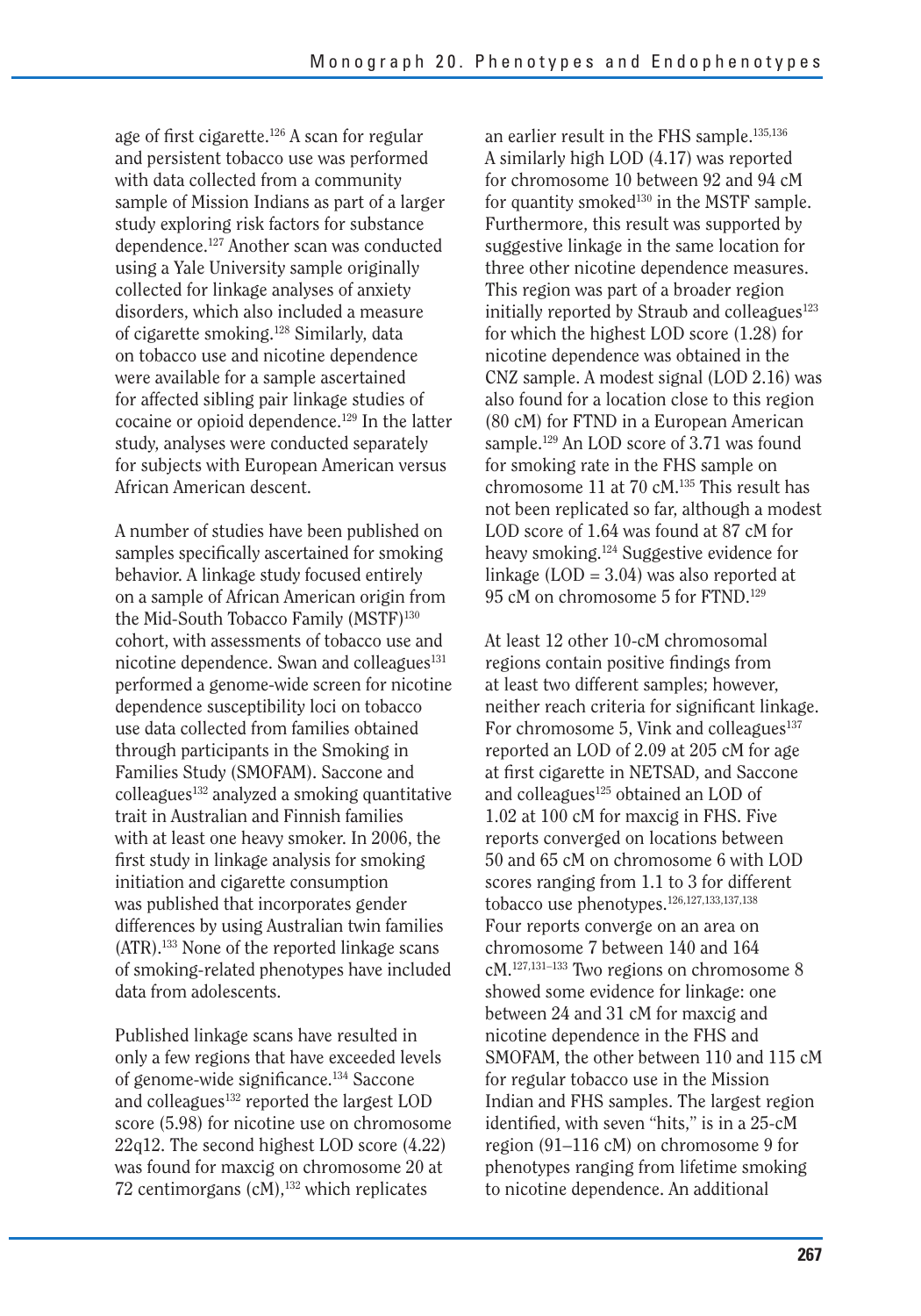region on chromosome 9 (between 165 and 172 cM) also showed modest to suggestive evidence for linkage for ever smoking (COGA sample) and maxcig (in the FHS). Two positive reports were found for an area between 38 and 43 cM on chromosome 11 in the MSTF and the ATR. On chromosome 13 (41–42 cM), two positive linkage signals were found for quantity smoked, one in FHS and the other in MSTF. LOD scores between 1.29 and 3 were reported for the exact same location on chromosome 14 (88 cM) in three independent samples (COGA, NETSAD, and the FHS). Another region with support from at least two samples includes locations 127 and 135 cM on chromosome 15 for smoking rate (FHS) or ever smoking (COGA).129 Given the range of phenotypes, methods, selection criteria, and sample sizes, the accumulated data have at least identified regions of interest for susceptibility loci for nicotine use phenotypes. Collaborations and metaanalyses might assist in resolving some of these findings. $139$ 

#### *Association Studies*

The number of association studies of candidate genes for smoking initiation and nicotine dependence has grown steadily. A search identified only 10 studies published before 2000 and five or less papers per year from 2001 to 2003. Yet, in 2004, 13 papers were published on the subject, a trend that has continued with 17 papers in 2005 and 15 in 2006, bringing the total to more than 70 articles.

Several reviews have summarized the findings. $140-146$  They can be broadly divided into four categories: (1) metabolism of nicotine, (2) nicotine receptors, (3) the dopaminergic reward system, and (4) the serotonergic reward system. Obvious candidate genes are those that influence the metabolism of nicotine, such as the cytochrome P-450 (CYP) system. Interest has focused on *CYP2A6,* which is

involved in the metabolism of nicotine to cotinine. At least 10 out of 14 studies show significant associations to smoking behavior, primarily smoking status and quantity, with 3 reporting positive associations with nicotine dependence. The second group of candidates are genes involved in sensitivity to nicotine, the major addictive substance in tobacco. Evidence from mouse knockouts suggests that the gene coding for the nicotinic acetylcholine receptor beta2 subunit *(CHRNB2)* is necessary for the full reinforcing properties of nicotine. Four studies of humans did not find association between *CHRNB2* and smoking initiation or nicotine dependence. However, a nominally significant allelic and genotypic association was found for *CHRNB2* and three other nicotinic cholinergic receptors and smoking initiation.147 Furthermore, some evidence suggests variation in the *CHRNA4* gene may be associated with reduced risk for nicotine dependence. Two other receptors (*CHRNB1*  and *CHRM1*) have also been implicated in the risk for nicotine dependence.

A third group of studies has examined the association of smoking with variations in genes involved in the dopamine system, motivated by findings that the mesolimbic dopaminergic system appears to play a significant role in the reinforcing effects of addictive drugs, including nicotine. A number of studies have examined the association between several aspects of smoking behavior and variants in the dopamine receptors and a repeat polymorphism in the dopamine transporter protein (DAT/SLC6A3). About two-thirds of the findings for *DRD2* suggested an association with smoking status. Evidence for an association of DAT with smoking behavior was even stronger: five out of six reports presented significant positive findings. Analyses of other dopamine receptors *(DRD4, DRD5)* have largely produced nonsignificant results. A number of studies have examined genes related to dopamine synthesis or degradation.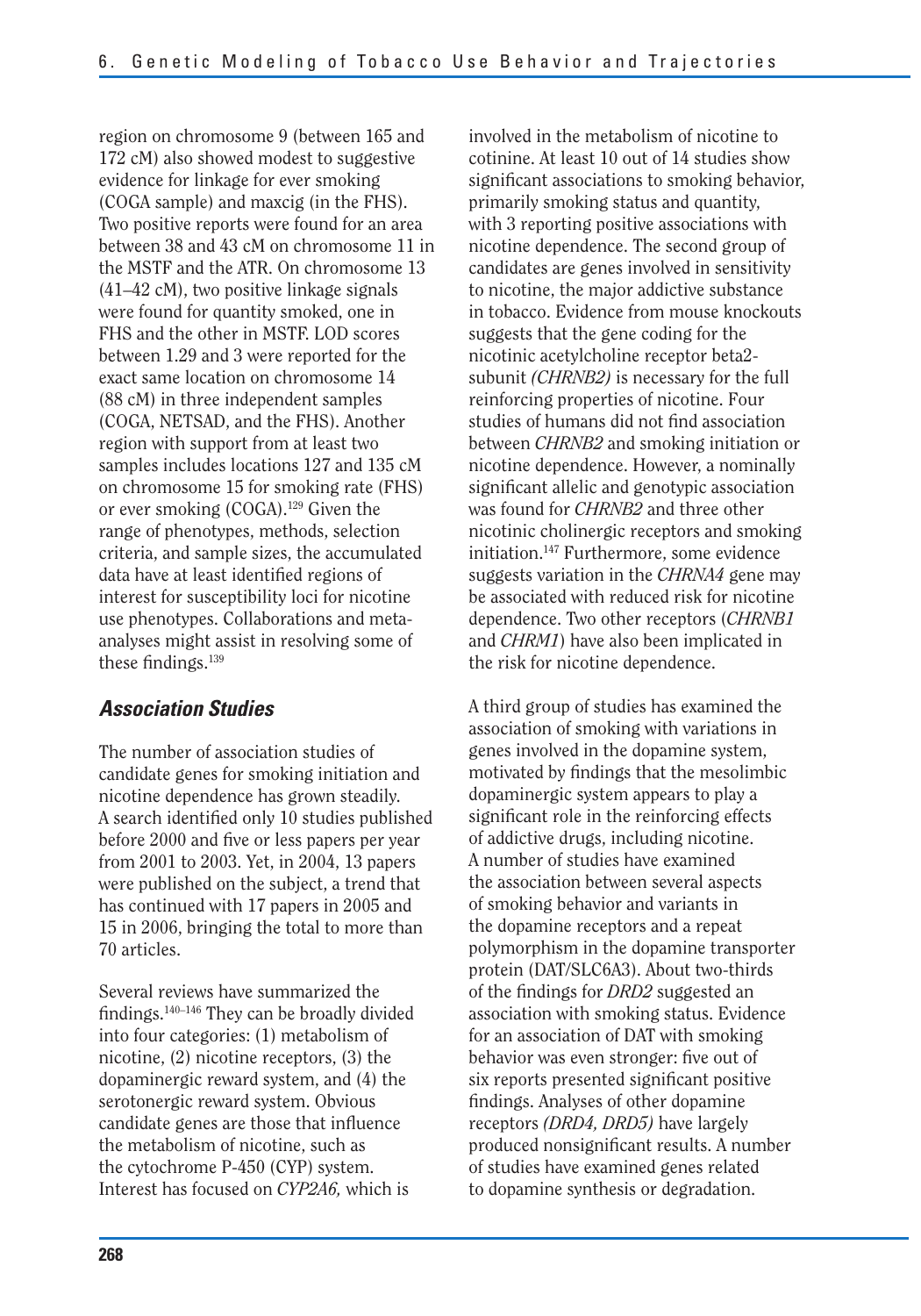Mostly significant associations have been reported for DOPA decarboxylase (DDC) and dopamine  $\beta$ -hydroxylase (D $\beta$ H) with, respectively, three out of three and three out of four studies showing significant results. Several studies have examined polymorphisms in the monoamine oxidase *(MAOA, MAOB),* catechol-*O*methyl transferase *(COMT),* and tyrosine hydroxylase *(TH)* genes with mixed results.

The fourth group of genes examined in association studies of smoking involves the serotonin system on the basis of evidence that nicotine withdrawal may be modulated by serotonergic transmission. The most studied gene in this system is the serotonin transporter *5-HTT,* particularly the functional polymorphism *5-HTTLPR,*  which is implicated in alcoholism and major depression. These studies have produced conflicting results, with one-half of the reports indicating a significant association. Variation in another serotonin system gene, *TPH,* has been associated with smoking behavior in three out of five reports. Finally, other genes have been tested for associations with smoking behavior, such as the phosphatase and tensin homolog gene *(PTEN),* and the cholecystokinin gene *(CCK),* but so far these results have not been replicated.

In addition, two genome-wide association studies of nicotine dependence have nominated several novel genes while also identifying known candidate genes.<sup>148,149</sup>

In summary, although this research area is in an early stage, and may be limited by several methodological weaknesses, various trends are starting to emerge. Most studies did not examine nicotine dependence directly; they used smoking status as the outcome. Sample sizes have tended to be relatively modest, the statistical criteria have been liberal, and multiple testing has been common. Therefore, the chance that these findings contain false positive results is high.

### **Item Response Theory Approach: Application to Virginia Twin Registry Data**

This section applies the psychometric factor model to data on nicotine initiation and dependence collected from twins. The model is described above in the subsection "Item Response Theory." These analyses are novel in that initiation and dependence are being analyzed together, exploiting the information on co-twins' dependence as a function of a twin's initiation status. The model tests for measurement noninvariance of nicotine dependence as a function of age and gender and their interaction.

#### **Subjects**

Participants in the present investigation were drawn from two longitudinal studies of adult twins, conducted in parallel;<sup>1</sup> the first consisted of female-female twin pairs (FF) and the second of male-male and male-female twin pairs (MMMF). Each sample was obtained from the populationbased Virginia Twin Registry, which is now part of the Mid-Atlantic Twin Registry. The first study was of zygosity determination and was based on questionnaire responses and DNA polymorphisms when required.150 Telephone interviews were collected from 1,846 individuals in the FF study and from 4,959 individuals in the MMMF study. The final sample includes 1,503 monozygotic males, 1,085 dizygotic males, 1,078 monozygotic females, 768 dizygotic females, and 2,371 dizygotic opposite-gender twin pairs.

#### **Measures**

Interviews for both the FF and MMMF studies were highly homologous. In the MMMF study, all common forms of tobacco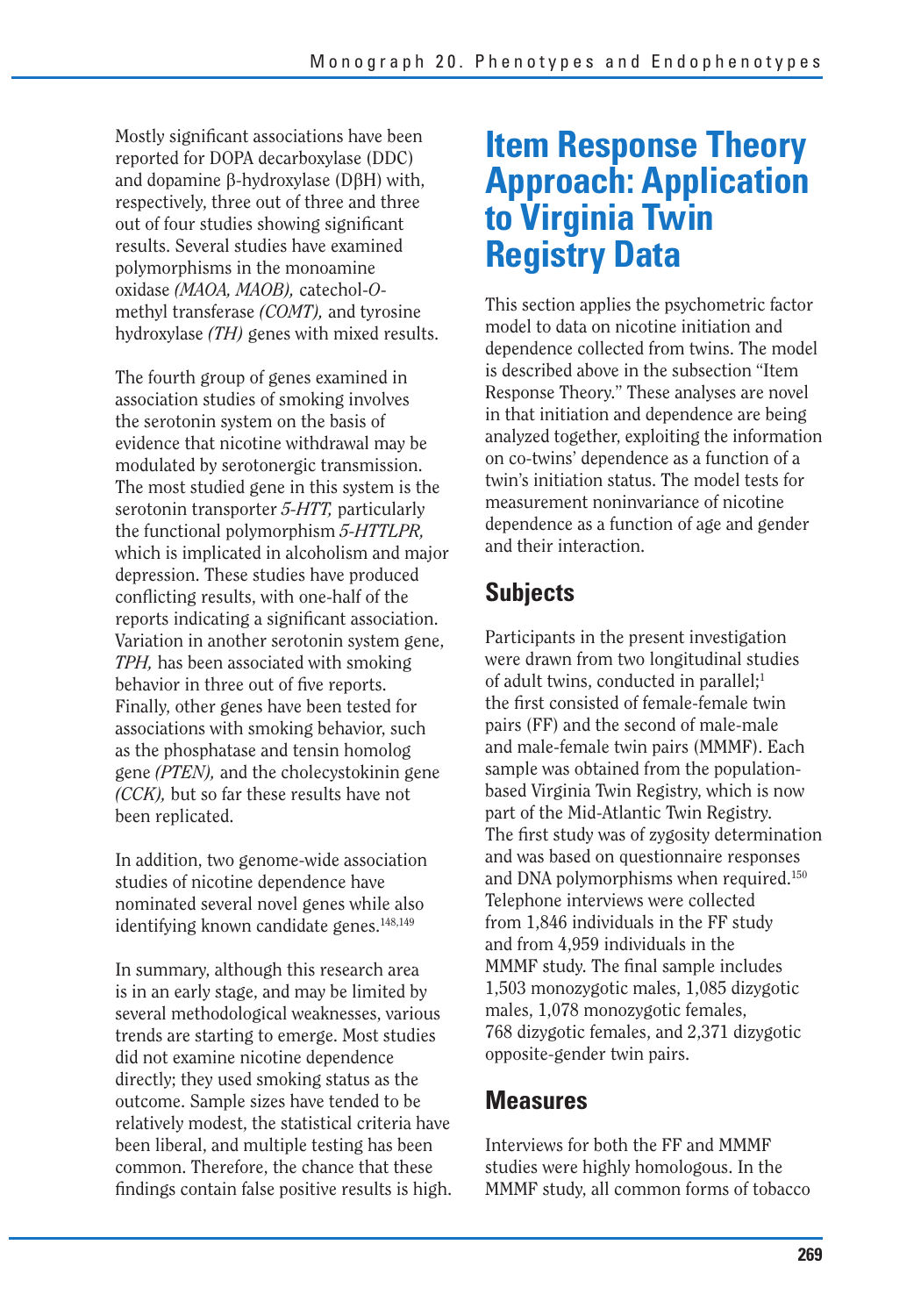self-administration (cigarettes, cigars, pipe tobacco, chewing tobacco, snuff) were assessed, whereas FF study participants were asked only about cigarettes. The focus was on tobacco initiation (TI), regular tobacco use (RTU), and items on the modified version of the FTQ.<sup>8</sup> TI was defined according to the responses to the questions "have you ever smoked cigarettes?" and the follow-up query "not even once?" RTU was defined as the use of an average of at least seven cigarettes per week for a minimum of four weeks. Individuals who met criteria for RTU were given the FTQ. This scale consists of eight items; three are scored on a two-point scale (number of cigarettes per day, inhale, nicotine level of cigarette brand) and five on a one-point scale (first cigarette) soon after waking, difficulty refraining when forbidden, smoking when ill in bed, smoking most in morning, first cigarette most satisfying). The revised FTND<sup>110</sup> scale includes only six items (inhale and nicotine level were dropped), with two other items scored on a three-point scale (number of cigarettes per day, first cigarette soon after waking).<sup>110</sup> It should be noted that the  $FTQ$ and FTND scales are not universally agreedupon definitions of nicotine dependence, and results obtained with other measures that is, *DSM* criteria<sup>108</sup>—could vary.

#### **Methods**

IRT models were used to estimate parameters that represent the "locations" of items on a latent continuum. The model describes the probability of a discrete response to an item as a function of a person parameter (their location on the latent trait) and one or more item parameters. In the two-parameter case, one parameter represents the location, and in the case of attainment testing, is referred to as the "item difficulty." The second parameter estimates the discrimination of the item—that is, the degree to which the item distinguishes between persons who have different scores on the latent trait. This second parameter characterizes the slope of

 variance of the factor was fixed to one the item characteristic curve. The difficulty parameter relates to the location of the curve on the continuum. These models can be extended to data on pairs of twins, and the trait variance can be partitioned into sources due to additive genetic, shared environmental, and specific environmental factors. The parameterization of these models is similar to that of the common pathway/latent phenotype model, $20$  which allows for variance partitioning at two levels: (1) the latent trait—that is, nicotine dependence, and (2) the residual item variances. The parameters of the genetic IRT model thus include item discrimination parameters (which correspond to factor loadings), item difficulties (which correspond to thresholds), and genetic and environmental parameters of the items and construct. As is typical for twin analyses, factor loadings are constrained to be the same for monozygotic and dizygotic twins. This assumption seems reasonable because it is unlikely that zygosity has a main effect on the measurement of the latent trait; however, it could be evaluated empirically by testing for measurement invariance of factor loadings as a function of zygosity. In the present analysis, item thresholds were also constrained to be equal across zygosity. Again, this assumption could be relaxed to test for possible sibling interaction, which results in differences in thresholds by zygosity.151 All analyses were performed using the Mx statistical modeling package;<sup>14</sup> Mx scripts are available on the Mx website.<sup>152</sup> Note that for identification purposes, the (but allowed to differ as a function of the covariates) and an estimate was made of all factor loadings rather than arbitrarily fixing one factor loading to one. This has implications for the choice of model testing for measurement invariance.

#### **Results**

The twin sample contained 6,805 individuals; 55% were male and 44% were female.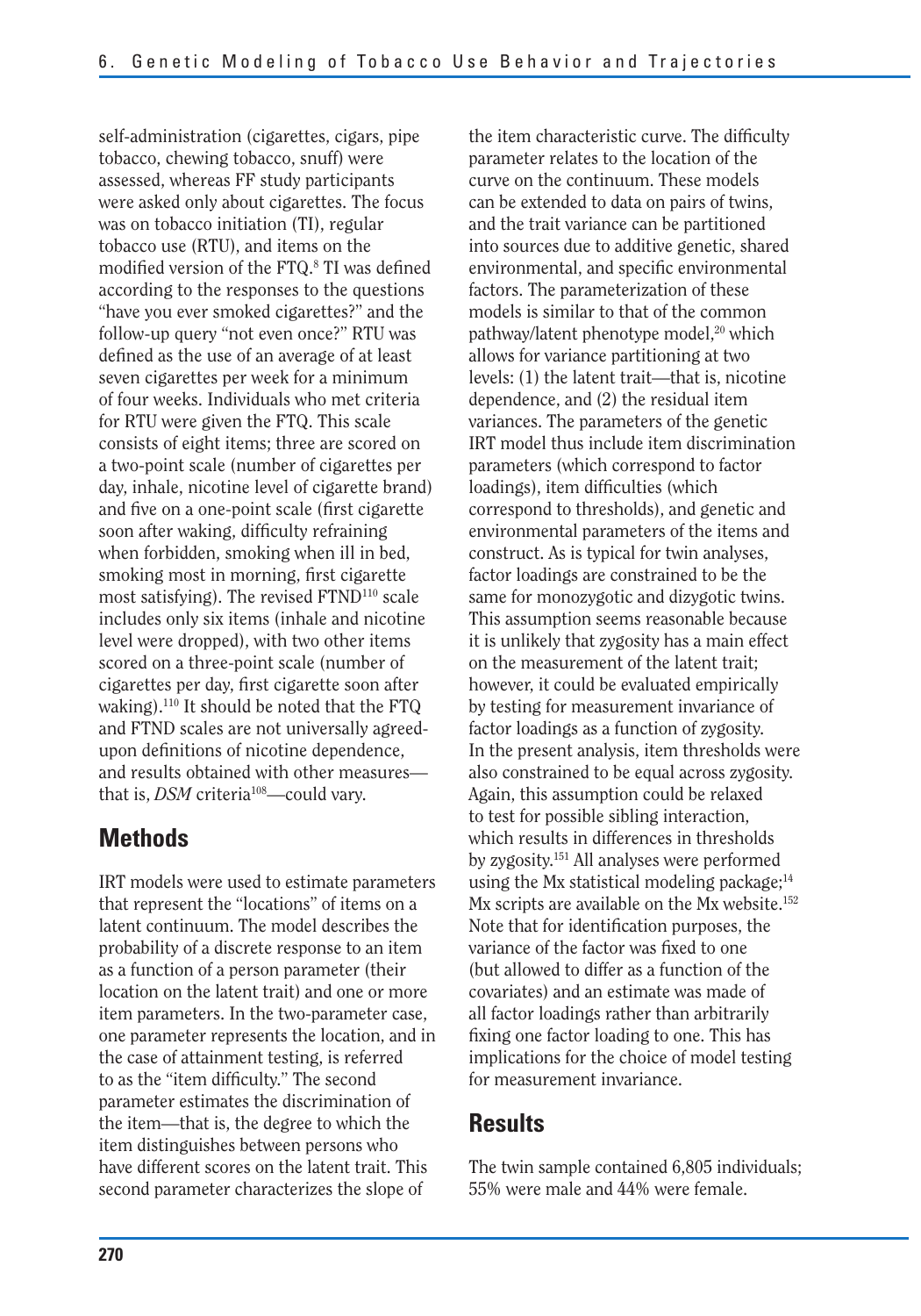The mean age was 36.2 (standard deviation 8.6) years with a range of 20.4–59.5 years. Overall, 78% reported lifetime TI, and 54% had smoked regularly and thus completed the FTQ. Consistent with previous analyses, which included TI and RTU when estimating the contributions of genetic and environmental factors to nicotine dependence in the CCC pathway model, TI and RTU were included together with the eight FTQ items, assuming neither independence nor unidimensionality of TI and nicotine dependence. Results were compared by using the traditional eight FTQ items, allowing for multiple thresholds as necessary, and the revised six FTND items. Results showed that factor loadings were consistently higher when including TI and RTU compared to those from analyses that (1) included TI alone and (2) included neither of the conditional variables (figure 6.6A). Similarly, prevalences were consistently lower when including TI and RTU, properly adjusting these parameters for the fact that only a selected sample was given the FTQ (figure 6.6B). Of note is that the genetic and environmental parameters were biased when not taking TI and RTU into account. These findings were observed for males and females.

When comparing results from analyses including the FTQ scoring with those including only the six FTND items, the two items not included in the FTND showed a different pattern of factor loadings and prevalences than the other items (figures 6.7A and 6.7B). The inhale item showed very high prevalence, resulting in little variance; the high-nicotine-level item exhibited the lowest factor loadings and clear difference in prevalence by gender. Therefore, the presentation of the results of the genetic analyses with IT, RTU, and the six FTND items is limited here, although the results using the full FTQ items did not differ substantially.

A strict order of model testing was followed and measurement properties were evaluated before testing alternative genetic models. One of the common hypotheses to test with twin data for females and males is whether the contributions of genes and environment are the same (in magnitude and nature) between both genders. However, if differences exist in the assessment of the phenotype in the two genders, then false conclusions may be drawn from genetic analyses if these measurement differences are not taken into account.<sup>4</sup> For example, one might conclude that the heritability for the latent phenotype of interest is significantly greater in females than in males, when in fact there are significant gender differences in the factor loadings and/or thresholds, but not in the sources of individual differences. Accordingly, a series of homogeneity and heterogeneity models were fitted to evaluate the degree of measurement invariance (see Neale and Cardon<sup>20</sup> for a detailed description of heterogeneity models).

Homogeneity models assume that the contributions of genes and environment to the variance (both at the level of the factor, and at the item level, that is, residual variances) are equal for both genders. First, a measurement invariant model was used in which factor mean and variance, factor loadings, and thresholds were the same by gender and age. Then the factor mean and/or factor variance were tested for difference by gender and age (given the large age distribution of the sample) and their interaction. Further testing was conducted to determine significant effects of the covariates on the factor loadings in addition to the factor mean or on the item thresholds in addition to the factor variance. Given that one estimates all factor loadings and fixes the factor variance, one cannot at this stage estimate all factor loadings in addition to the factor variance. Finally, the most saturated measurement model was fitted allowing for covariate effects on both the item thresholds and factor loadings. This series of tests was then repeated for heterogeneity models,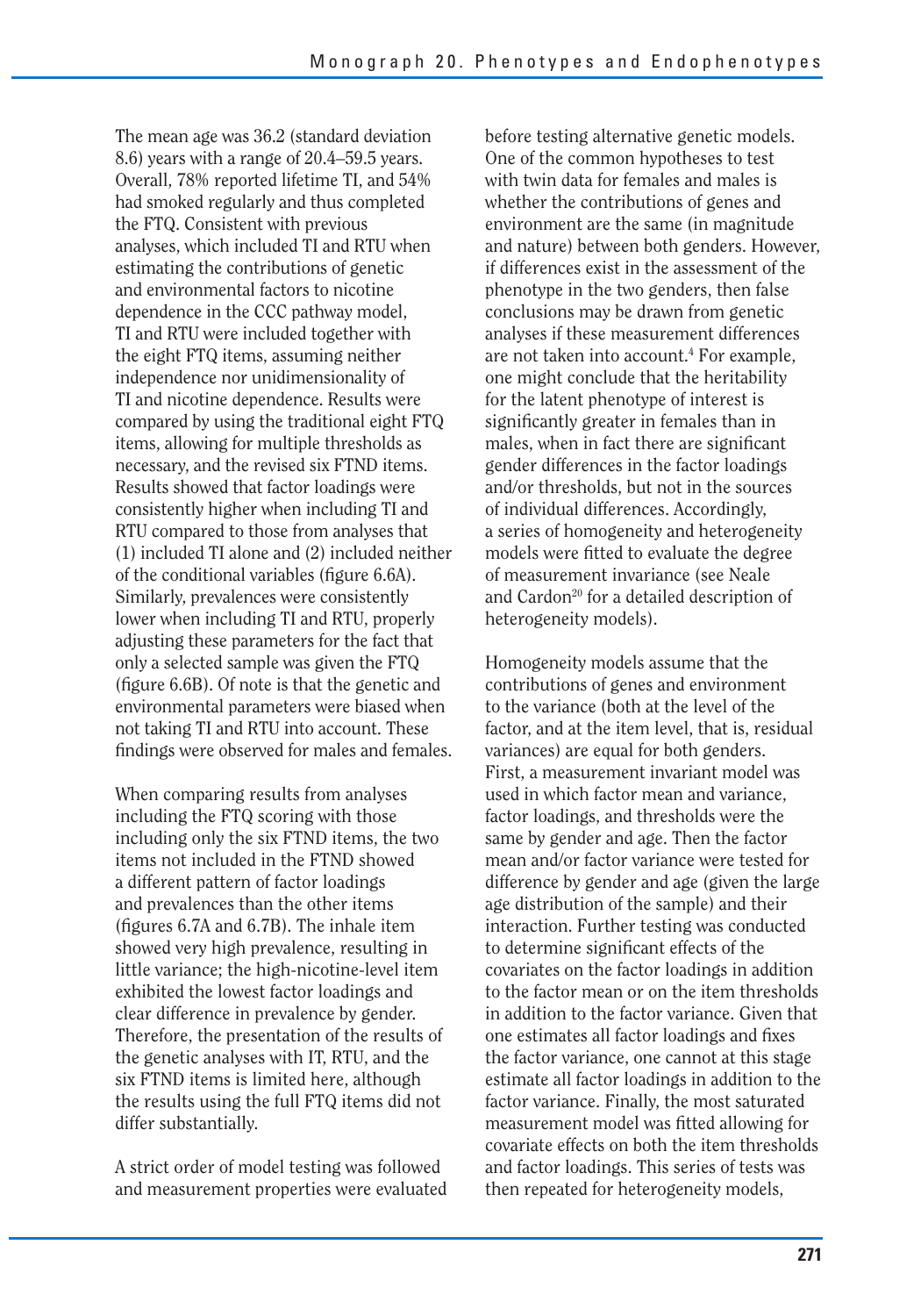

which allow the magnitude of the genetic and environmental contributions to differ by gender. A comparison of the two series of models provides a gender heterogeneity test for the role of genes and environment. Table 6.2 presents selected results from these genetic analyses of nicotine dependence.

When fitting the homogeneity models (columns 2–4) to the adult nicotinedependence data, significant effects were found of gender and age on both the factor mean and factor variance (models 2 and 3). Differences by gender and age were then tested at the item level—that is, differences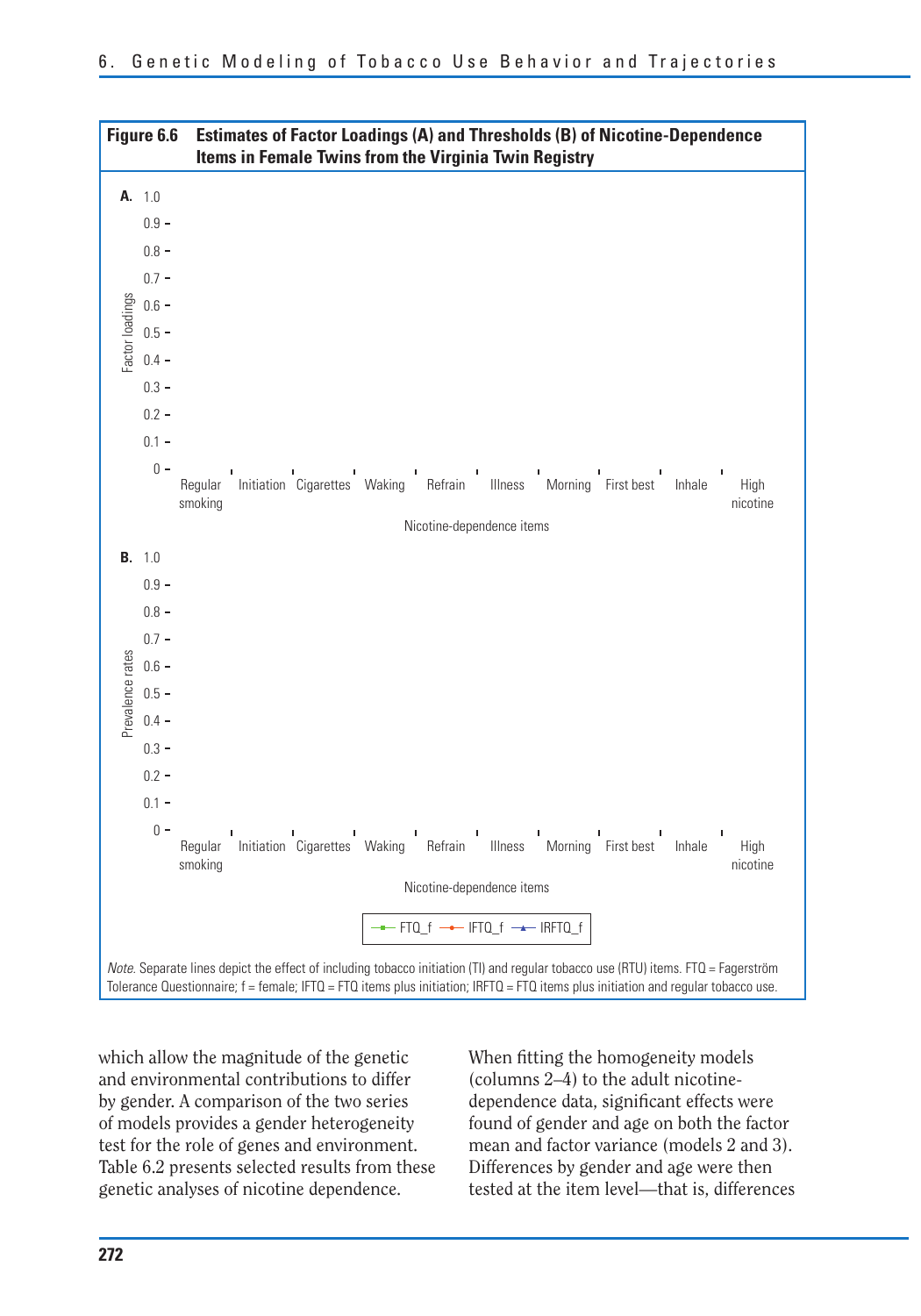

in thresholds and factor loadings. Results indicated that thresholds were significantly different by age (model 4) and gender (model 5). Furthermore, factor loadings differed significantly by age (model 6) and between males and females (model 7). When testing was conducted for measurement

invariance of the factor loadings allowing for differences in thresholds by gender, age and their interaction, only gender differences in factor loadings were found to be significant (model 9). Similar results were obtained when heterogeneity models were fitted (columns 5–7). The gender heterogeneity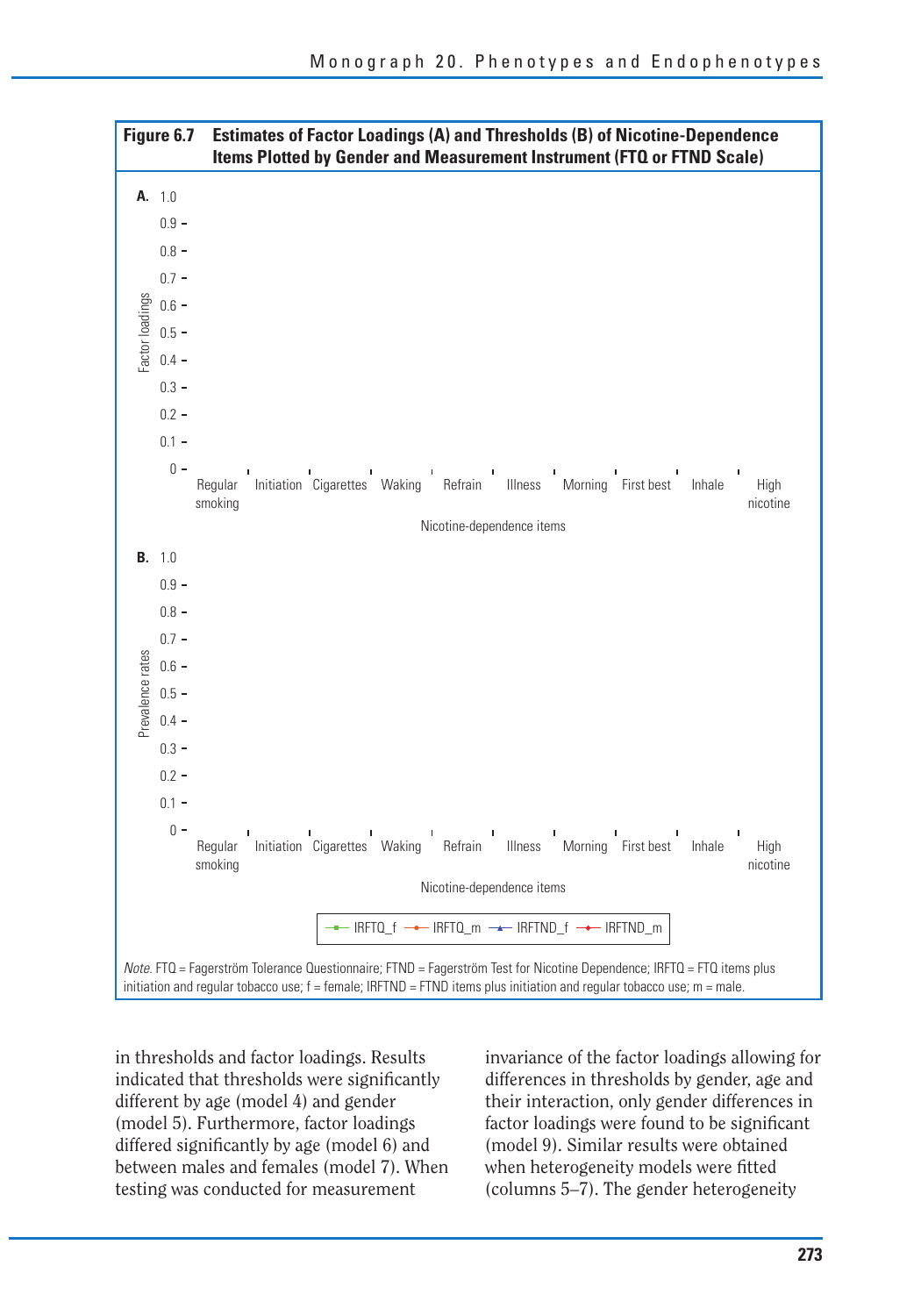|                                     | <b>Homogeneity models</b> |    |            | <b>Heterogeneity models</b> |    |            | <b>Gender heterogeneity test</b> |                |                  |  |
|-------------------------------------|---------------------------|----|------------|-----------------------------|----|------------|----------------------------------|----------------|------------------|--|
|                                     | $-2LL$                    | ep | <b>AIC</b> | $-2LL$                      | ep | <b>AIC</b> | $\Delta \chi^2$                  | df             | $\boldsymbol{p}$ |  |
| Invariance<br>1                     | 52474.92                  | 38 | $-24729.1$ | 52436.76                    | 57 | $-24729.2$ | 38.16                            | 18             | 0.00             |  |
| Factor mean and factor variance     |                           |    |            |                             |    |            |                                  |                |                  |  |
| Age<br>2.                           | 52075.79                  | 42 | $-25120.2$ | 52039.78                    | 61 | $-25118.2$ | 36.01                            | 18             | 0.01             |  |
| Gender<br>$\mathcal{S}$             | 52075.19                  | 42 | $-25120.8$ | 52044.87                    | 61 | $-25113.1$ | 30.33                            | 18             | 0.05             |  |
| Item thresholds and factor variance |                           |    |            |                             |    |            |                                  |                |                  |  |
| 4. Age                              | 52259.44                  | 49 | $-24922.6$ | 52222.72                    | 68 | $-24921.3$ | 36.72                            | 18             | 0.01             |  |
| Gender<br>5                         | 51976.54                  | 49 | $-25205.5$ | 51952.14                    | 68 | $-25191.9$ | 24.40                            | 18             | 0.14             |  |
| Factor mean and factor loadings     |                           |    |            |                             |    |            |                                  |                |                  |  |
| Age<br>6.                           | 52046.74                  | 49 | $-25135.3$ | 52014.43                    | 68 | $-25129.6$ | 32.31                            | 18             | 0.02             |  |
| Gender<br>7                         | 52017.26                  | 49 | $-25164.7$ | 51989.19                    | 68 | $-25154.8$ | 28.07                            | 18             | 0.06             |  |
| Item thresholds and factor loadings |                           |    |            |                             |    |            |                                  |                |                  |  |
| Age<br>8.                           | 51765.04                  | 70 | $-25375.0$ | 51747.36                    | 89 | $-25354.6$ | 17.68                            | 18             | 0.48             |  |
| Gender<br>9                         | 51742.11                  | 70 | $-25397.9$ | 51724.14                    | 89 | $-25377.9$ | 17.97                            | 18             | 0.46             |  |
| Submodels of model 9                |                           |    |            |                             |    |            |                                  |                |                  |  |
| 10. GE variance<br>of factor        | 51732.84                  | 73 | $-25401.2$ |                             |    |            | 9.27                             | $\overline{2}$ | 0.01             |  |
| 11. GE variance<br>of items         | 51733.48                  | 86 | $-25374.5$ |                             |    |            | 8.63                             | 16             | 0.93             |  |

#### **Table 6.2 Results from Fitting Measurement Noninvariance and Gender Heterogeneity Models to Nicotine Initiation and Dependence Data Collected from Twins**

Note. -2LL = minus twice the log-likelihood of the data; ep = number of estimated parameters; AIC = Akaike Information Criterion;  $\Delta \chi^2$  = difference chi-square statistic; df = degrees of freedom; p = probability; GE = genetic and environmental.

tests (last three columns, 8–10) compare the corresponding homogeneity and heterogeneity models. For the measurement invariant models (model 1), as well as for models with limited measurement variance—that is, age variant and gender invariant (models 2, 4, and 6)—the gender heterogeneity tests are significant, suggesting that the contributions of genes and environment to the factor and the items differ significantly. However, when allowing for gender differences at the measurement level (thresholds and factor loadings), the combined genetic and environmental parameters—that is, at the factor and item level—did not differ significantly between males and females, resulting in homogeneity model 9 as the best fitting model (by the Akaike Information Criterion [AIC]).

A further exploration was made of whether the difference in fit between homogeneity

and heterogeneity models 9, although not significant, was explained by differences in the genetic and environmental contributions to the factor variance or to the residual item variances. A model allowing for different magnitudes of genetic and environmental contributions to the latent construct (but equating genetic and environmental parameters at the item level between the genders) (model 10) further significantly improved the overall fit of the model over model 9 and resulted in a lower AIC. The converse—different variance components at the item level but not at the factor level (model 11)—did not result in improvement of fit over model 9. Thus, the overall conclusion is that significant gender differences exist at the measurement level (both thresholds and factor loadings). If one is prepared to assume that the same factors are operating in males and females of different ages, and that the measurement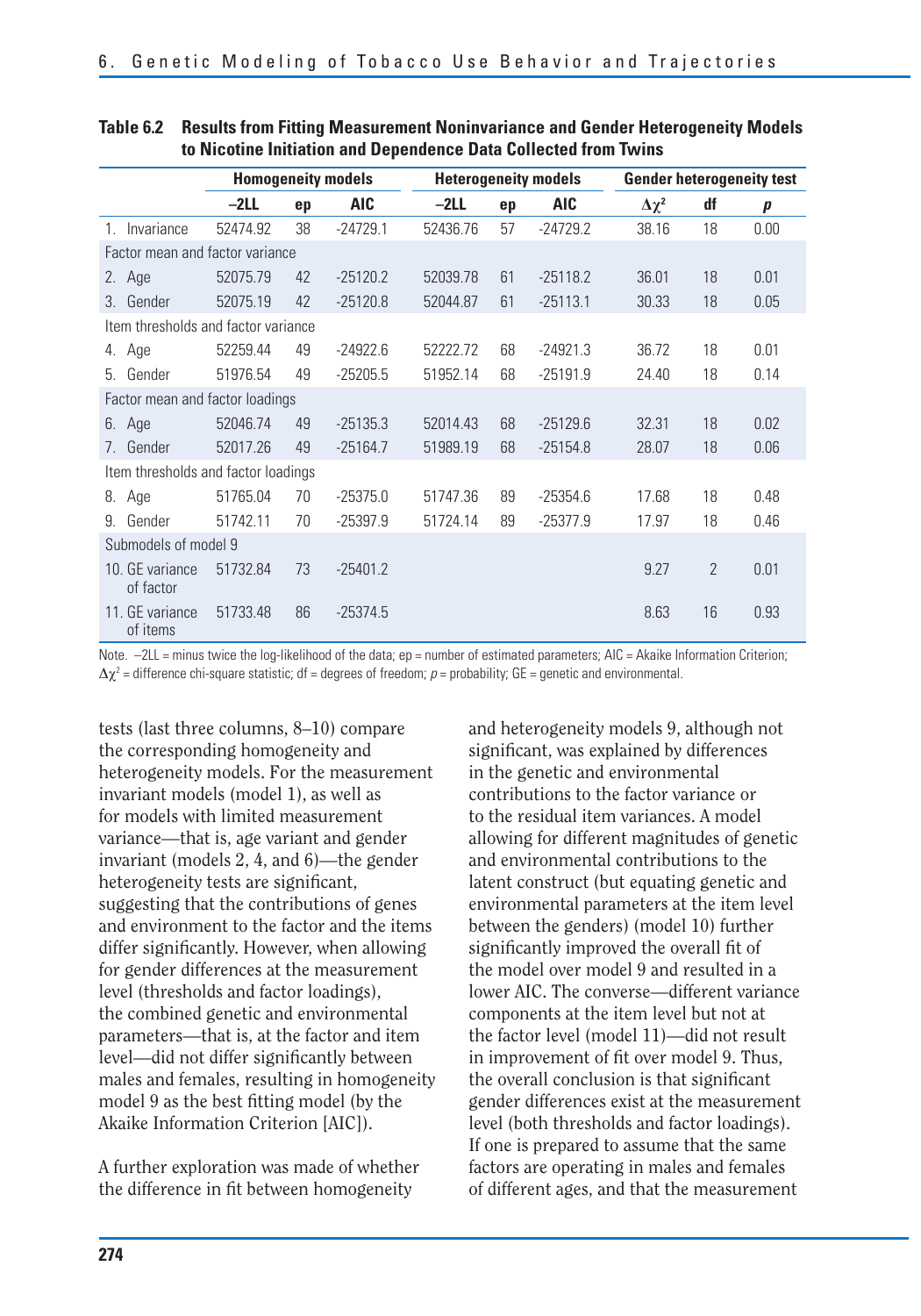

"number of cigarettes per day."

noninvariance is due to differential sensitivity of certain items, then it would appear that the genetic and environmental factors have different magnitudes of effect at the factor level, but not at the item level. Age also has a significant effect on the thresholds but not on the factor loadings. If these differences in measurement had been ignored, it would have been wrongly concluded that the genetic and environmental contributions were different for males and females not only at the factor level but also at the item level.

The information about the contributions of the individual items to the latent construct of nicotine dependence is best viewed using ICCs in which the slope of the curve reflects the factor loading or indicates how well the item discriminates people who have nicotine dependence from those who have not. The threshold corresponds to the point of inflection of the curve that marks the level at which individuals have a 50% chance of endorsing the item and relates to the endorsement frequency of the items. Thus, the higher the factor loading, the steeper the curve; the higher the threshold, the more to the right of the underlying liability distribution is the curve. As these measurement parameters may be moderated by gender and age, the curves will depend on the particular values of the covariates. Figure 6.8 shows the ICCs for 20-year-old females.

The curves have fairly good coverage in that from –2 to 3 SDs there is likely to be variation in the response patterns. Below –2 SDs, almost all respondents would likely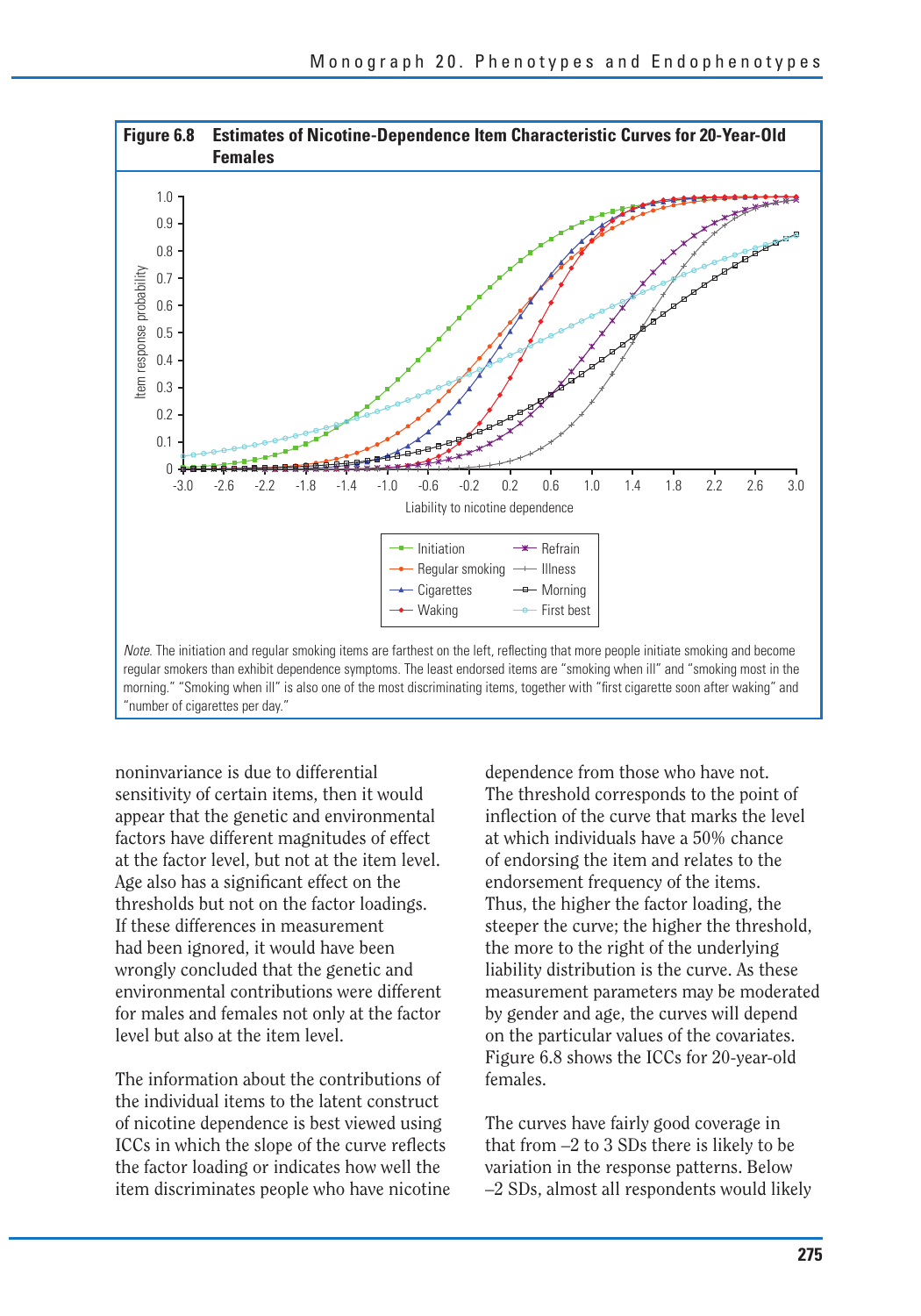respond in the lowest category on all items. At +3 SDs, responses would be almost all in the highest response category, although some 15% may be expected not to do so for the "first best" and "morning" items. Because of its relatively flat slope, the "first" best" item would also be most likely to be responded to positively at the low end of the scale. In a sum score approach, this item would therefore perform inconsistently and might be considered for deletion.

When curves were compared by the level of the covariates, the ICCs for males are shifted to the left compared to those for females, reflecting the more frequent endorsement of most of the items by males than by females. Similarly, curves for older individuals are shifted to the left of those of younger individuals. The slopes of the curves differ only by gender, and all but one (first cigarette soon after waking) is steeper for males than females. The same information is gleaned from figures 6.9A and 6.9B, which depict the factor loadings and thresholds, respectively.

Separate lines represent the different levels of the categorical covariates. For continuous covariates, such as age, estimates are shown for minimum and maximum of the range of the covariate in the sample. The remaining two panels of figure 6.9 present the estimates of the genetic variance (heritability) of each of the items separately for the heritability through the common factor and the residual heritability. The heritability of the latent factor is also shown. Note that the latter was significantly different in males and females, explaining, respectively, 80% and 58% of the variance. Thus, the heritability of the items resulting from the latent factor also differed by gender and reflects the factor loadings of the items.

Interestingly, the pattern of genetic contributions to the residual variance of the items, independent of the latent nicotine-dependence factor, is quite distinct, with initiation and regular smoking exhibiting the largest genetic variance specific to them. This is consistent with previous results from fitting CCC pathway models to these data, which suggested that the genetic factors for TI, RTU, and nicotine dependence were correlated, but not identical dimensions, and that specific genetic factors influence each stage of the smoking behavior continuum. Shared environmental factors contributed about 20% to the latent nicotinedependence factor in females but were negligible in males (not shown). They also accounted for zero to 8% of the residual item variances. Specific environmental factors explained about 20% of the factor variance in males and females, and between 18% and 32% of the residual item variances, except for "smoking most in morning" and "first" cigarette most satisfying," which accounted for about 65% of the variance.

#### **Study Conclusions**

This analysis has shown the importance of taking the assessment of nicotine dependence into account when estimating the role of genetic and environmental factors in the liability to nicotine dependence. When measurement invariance of nicotine initiation and dependence by age and gender was assumed, significant gender heterogeneity was found in the contributions of genes and environment to both age and gender at the factor level and the item level. However, when measurement invariance was accounted for, the overall gender heterogeneity test was not significant, suggesting no differences in the magnitude of genetic and environmental influences in males and females. Model fit further improved when these influences were allowed to differ at the factor level but not the item level. One could argue that when measurement is not invariant by gender, the common factor is measuring something different, or at least the latent factor is measured on a different metric in males and females, which makes it difficult to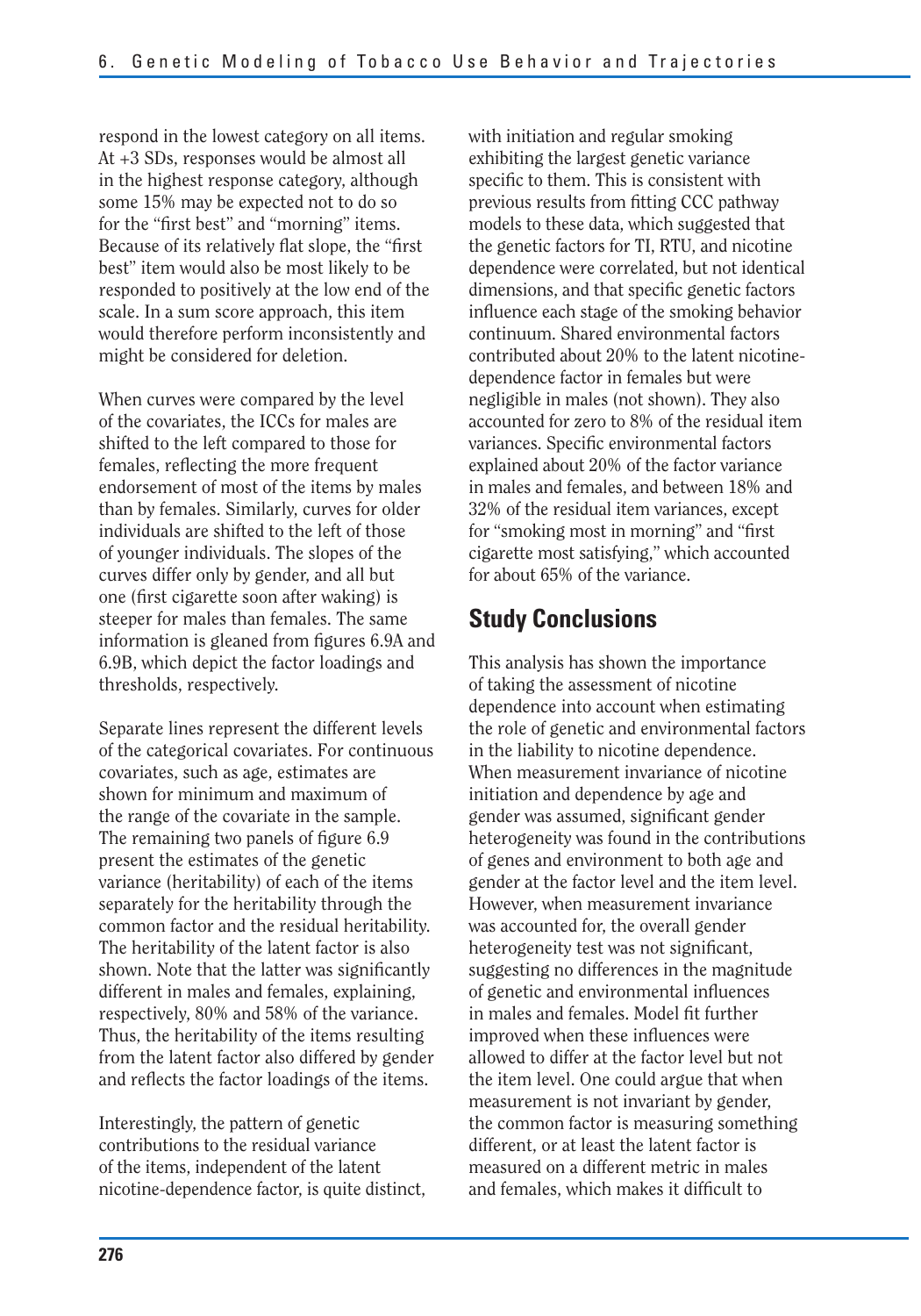

interpret results of differences in heritability of the common factor. Although caution in interpretation is needed, it is argued that by allowing for limited measurement

differences—due to differential sensitivity of items by gender—inferences about heterogeneity of heritability by gender at the latent factor become more meaningful.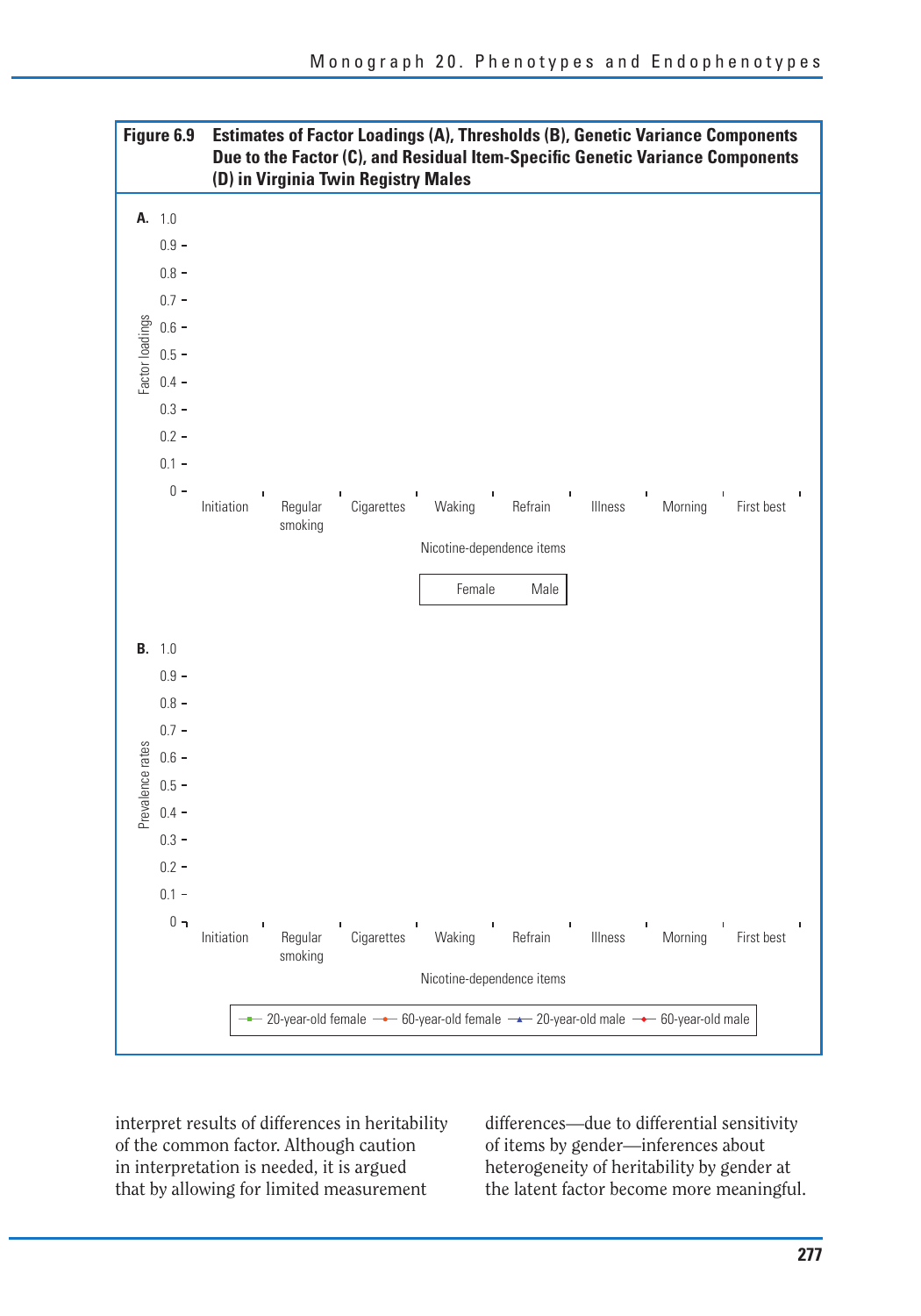

In the current application, factor loadings are slightly shifted upward in males versus females and prevalences are consistently higher in males and older individuals. In situations in which some items have substantially higher factor loadings and/or thresholds in one gender and other items in the other gender, comparing gender heterogeneity at the factor level may become problematic.

Second, it appears that an item response framework is to be preferred over a sum score approach in which differential item functioning would be obscured and each item weighted equally, regardless of their correlation with the latent construct to be measured. Finally, as was shown previously in using the CCC pathway model to estimate the heritability of nicotine dependence, and repeated in the current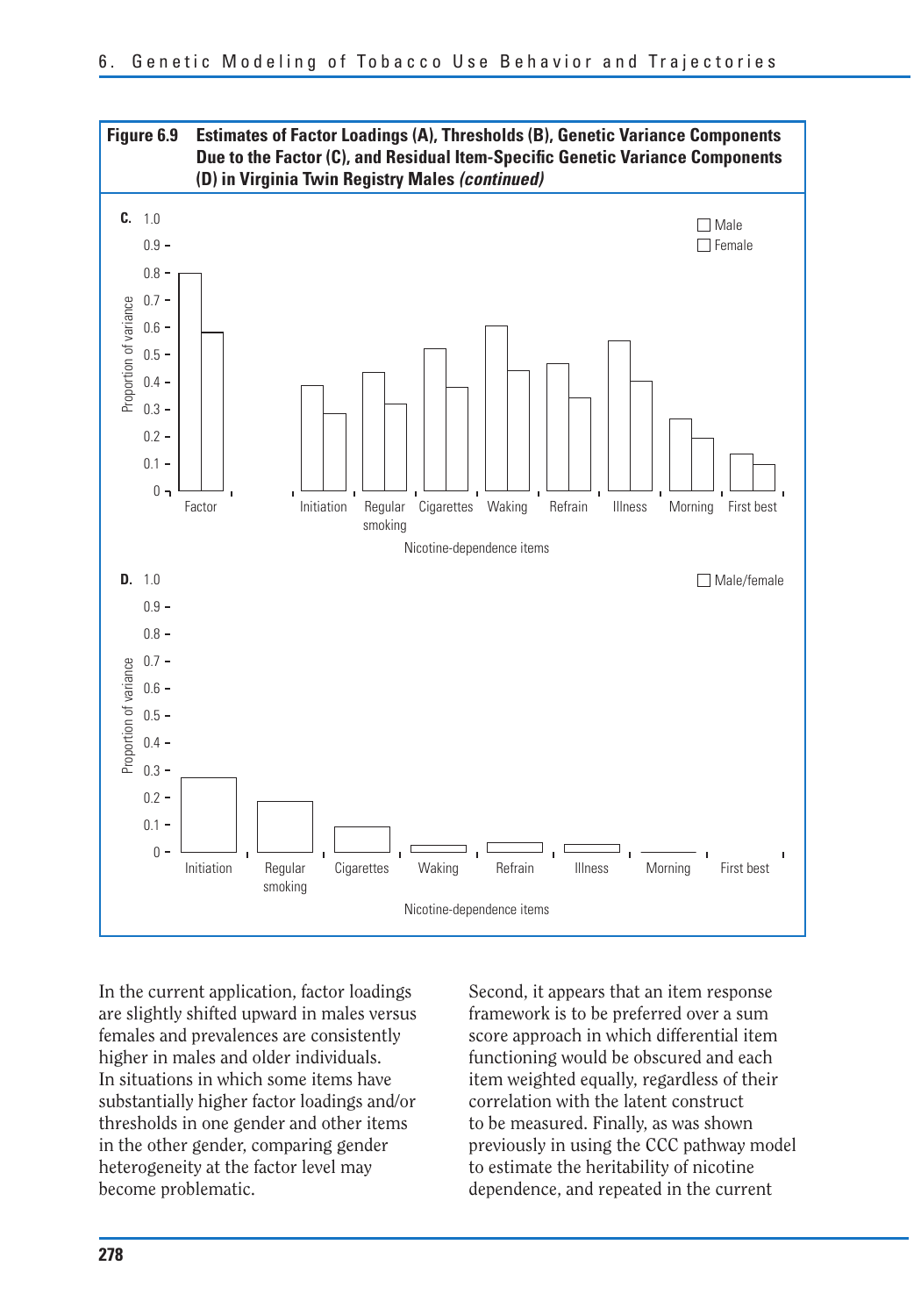analysis, it is important to include smoking initiation and regular smoking to obtain unbiased estimates of the factor loadings and thresholds. Factor scores from such an analysis should provide a more accurate quantitative phenotype that will improve the ability to find and replicate susceptibility genes for nicotine dependence.

Previous studies of the heritability of nicotine dependence reported estimates between .4 and .7, with little evidence for gender differences. The current analysis estimated heritability of nicotine dependence to be .8 in males and .6 in females. These estimates are significantly different. Estimates of factor loadings and thresholds increased or decreased up to .2 units when measurement variance was allowed and conditional variables such as initiation and regular smoking were included. At this point, one can only speculate about whether this difference proves to be relevant in the search for specific genes or environments that influence smoking behavior and whether it might guide prevention efforts.

# **Limitations**

Although the twin study is one of the most powerful designs to estimate the contributions of genetic and environmental factors to a phenotype of interest, several assumptions are made. One of the most often voiced criticisms of the classical twin study is the equal environments assumption, which states that the degree to which traitrelevant environments are shared is the same for monozygotic and dizygotic twins. In one of the few formal examinations of the validity of the equal environment assumption in twin studies, it appeared not to be violated for regular smoking.153 Some assumptions can be tested, that is, the random mating can be evaluated when data on spouses are available. A common way to include such data with the twin

design is by extending it with their parents. The twin-parent design also allows one to disentangle genetic transmission from environmental transmission, which are confounded in nuclear family parentoffspring correlations. Other designs, however, such as adoption studies or COT designs may be more powerful to sort out transmission from parents to offspring.

Another limitation of studies is the vague assessment of the phenotype. Typically, smoking initiation is assessed with simple questions such as, "Have you ever smoked?" However, how initiation is operationalized for data analysis varies considerably, or the same question may be interpreted differently by younger and older individuals or vary by the status/stage of an individual's smoking behavior. With regard to nicotine dependence, the FTND is widely used, although it is not considered the gold standard. Typically, a sum score is derived, although factor analyses have suggested that factor loadings vary considerably and that two factors might better account for the item correlations. There also appears to be limited overlap between the FTNDbased and *DSM-*based assessment of nicotine dependence.

Except for six studies of smoking behavior in adolescents, the majority of the research has focused on adult samples. It is likely incorrect to assume that the same results would be obtained with adolescent samples. Additional complications arise, however, when using data on adolescents in that adolescents have not passed through the main period of uptake of smoking behavior. Thus, the data are left censored and may require approaches based on survival analysis.

While most studies have included both males and females, this is not true for ethnicity, and no adolescent studies on non-Caucasian populations were found. Furthermore, the vast majority of studies on adults are based on Caucasian samples.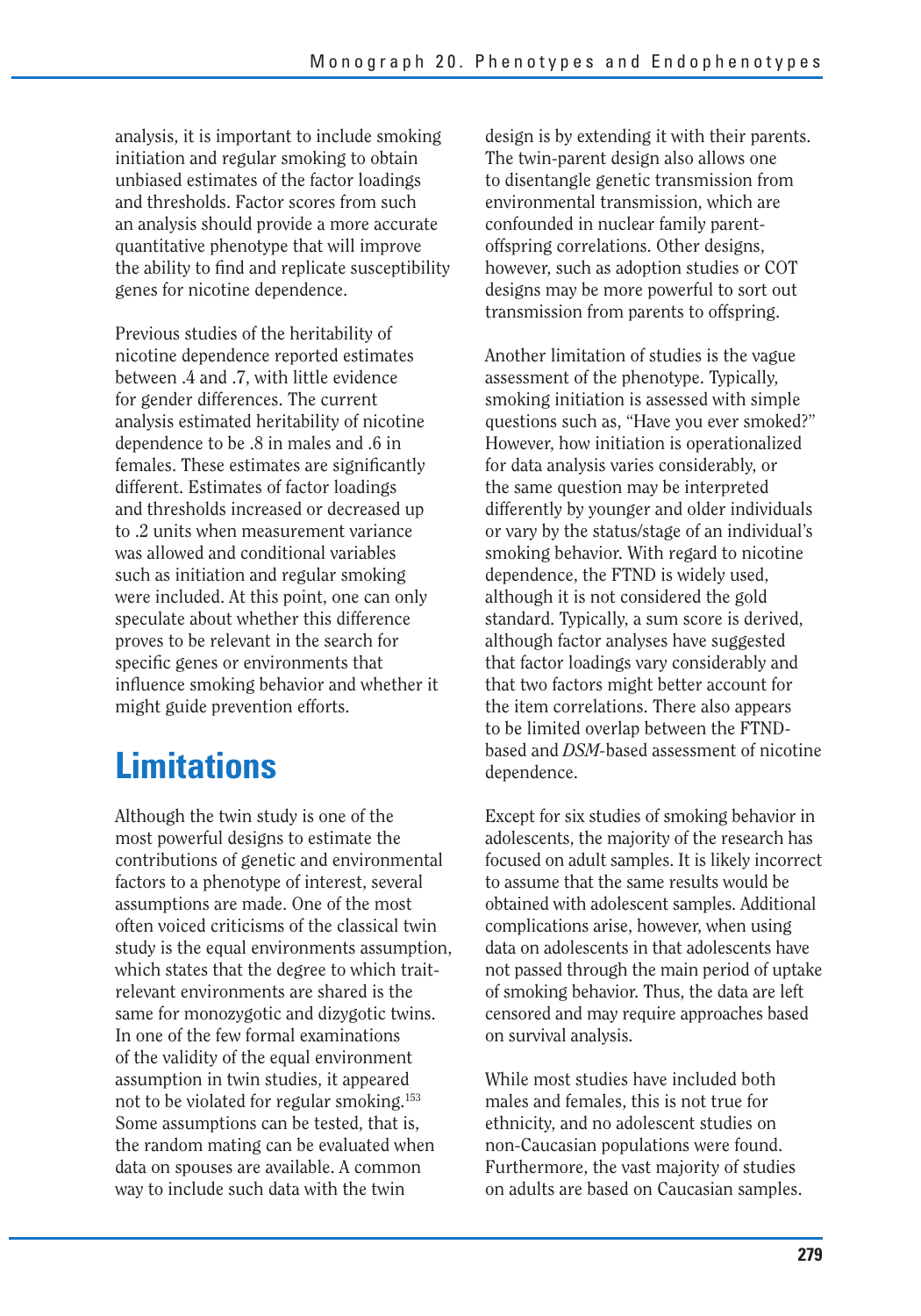Redden and Allison<sup>75</sup> note that assortative mating can increase the risk of type 1 error in association studies; accordingly, this is a risk for association studies of nicotine initiation and dependence.

## **Summary**

The main goal of this chapter is to provide a review of methods for, and applied analyses of, the genetic epidemiological study of nicotine dependence. A secondary aim is to demonstrate that data collected from relatives provide qualitatively different information, which can be used to overcome certain limitations of data collected from unrelated individuals. In the process, the ability to assess the relationship between initiation and dependence by estimating parameters of a factor model applied to data on nicotine initiation as well as the FTND, was exploited. In addition to providing the reader with a general impression of the genetic epidemiology of nicotine dependence, this review has identified a number of further opportunities for model development and data analysis.

Data from relatives do not merely provide a way to partition variation into genetic and environmental components. Especially important for the study of tobacco use, abuse, and dependence is the potential to examine the association between initiation and subsequent progression. The proxy information gleaned from comparing the rate of progression in pairs of relatives who are concordant for initiation to the rate in those who are discordant for initiation allows a number of hypotheses and assumptions to be tested. At the most basic level, one can assess measurement invariance assumptions, which address whether dependence items perform equally well at measuring the latent trait of nicotine dependence in males and females and at different ages. To some extent, this is a sine qua non of epidemiological research into

complex behavioral traits. In the absence of measurement invariance tests, one cannot draw unambiguous conclusions about development, trajectories, or even the efficacy of treatments.

# **Conclusions**

- 1. Data from twin studies suggest that shared environmental factors are the predominant source of familial resemblance in liability to smoking initiation in young adolescents, while additive genetic factors appear more important in older adolescents.
- 2. Results from extended twin designs show that significant assortative mating exists for smoking initiation and that the parent-child correlations can be almost entirely accounted for by genetic factors. This implies a limited environmental influence of parental smoking initiation on smoking initiation in their children.
- 3. In contrast to the significant role of shared environmental factors in smoking initiation, the liability to smoking persistence and nicotine dependence appears to be primarily accounted for by additive genetic factors. Furthermore, the liabilities to initiation and progression appear to be substantially correlated. Molecular genetic studies may be expected to find some genetic variants that contribute specifically to initiation—some that are specific to dependence and some that contribute to both.
- 4. Future development and applications of genetic latent growth curve models and genetic latent class models promise to improve the understanding of the role of genes and environment in smoking trajectories and transitions from nonsmoker to smoking dependence.
- 5. The search for susceptibility loci for smoking-related traits, either through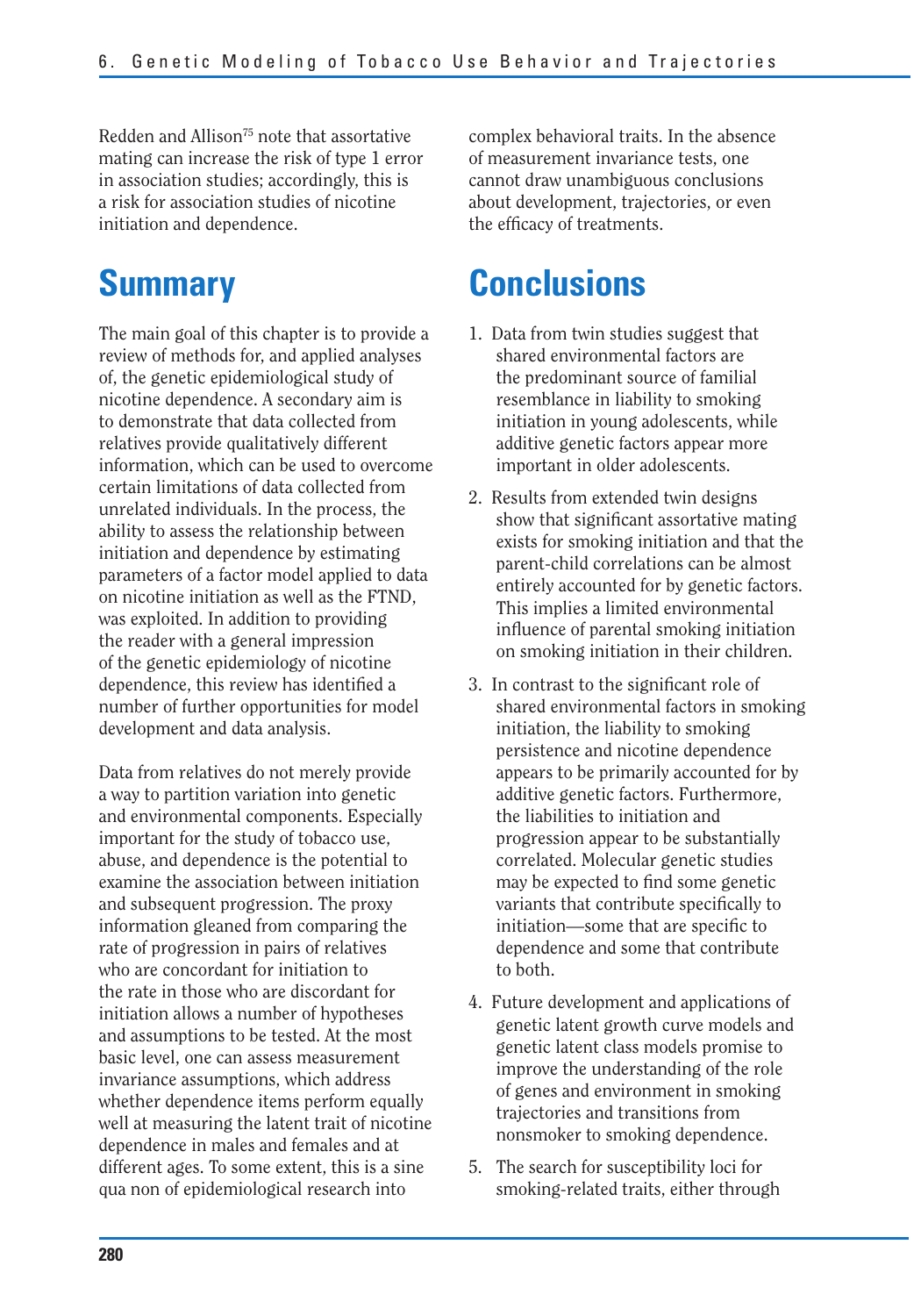linkage or association studies, has not identified any convincing replicated findings. However, several genomic regions and several candidate genes have been found to be associated with smoking behavior in more than one study.

6. Improving the assessment of nicotine initiation and dependence by allowing for differences in measurement by age and gender and taking conditionality into account might provide more accurate estimates of the contributions of genes and environment to different stages of smoking.

7. Meta-analyses or mega-analyses of studies of smoking phenotypes—both genetic epidemiological and molecular genetic—should prove useful in summarizing the available data and results. Possibly, certain data sets may produce results that are outliers, and controlling for their effects would permit finer resolution between hypotheses and more accurate parameter estimates.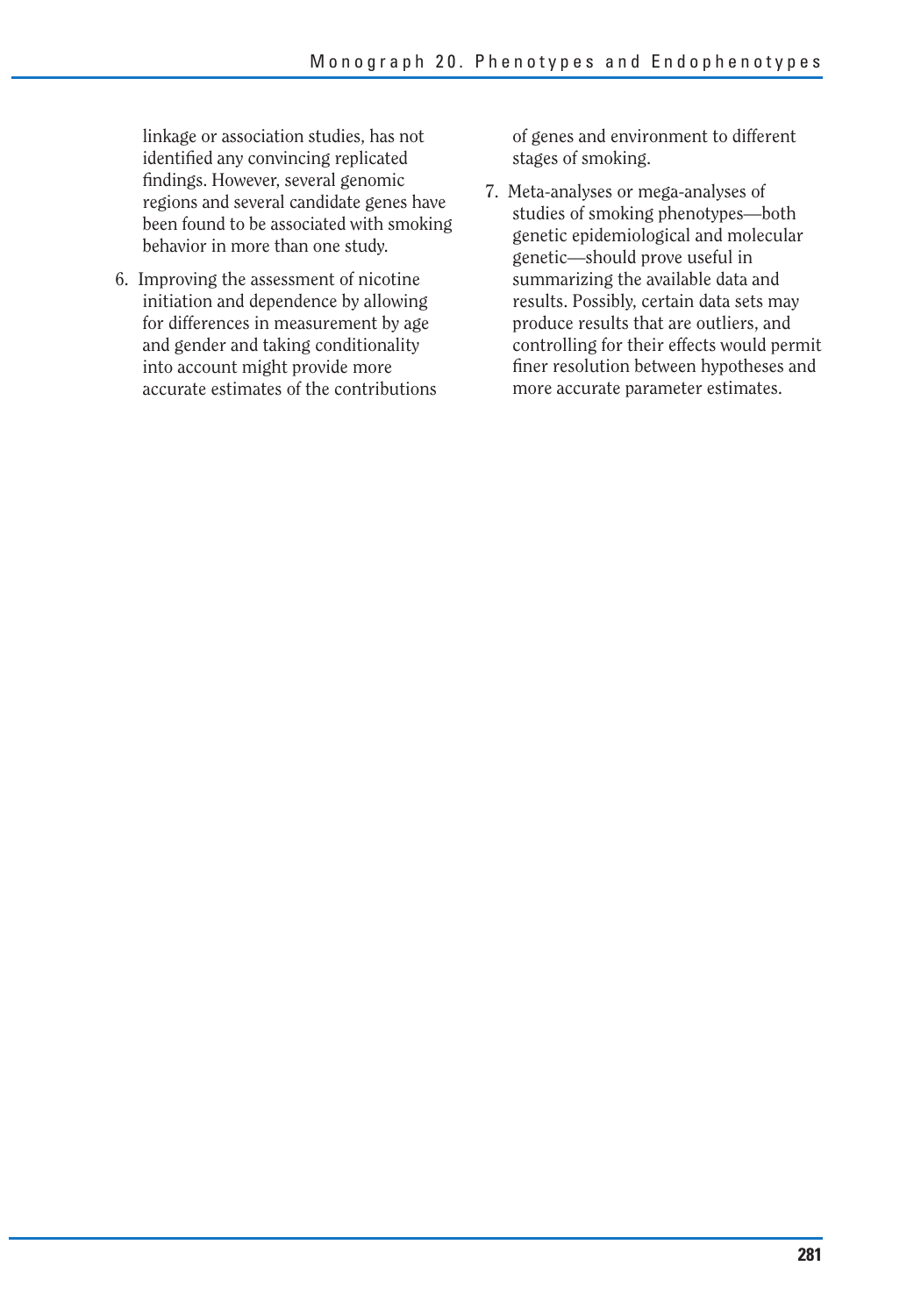# **References**

- 1. Kendler, K. S., M. C. Neale, P. Sullivan, L. A. Corey, C. O. Gardner, and C. A. Prescott. 1999. A population-based twin study in women of smoking initiation and nicotine dependence. *Psychological Medicine* 29 (2): 299–308.
- 2. Sung, M., A. Erkanli, A. Angold, and E. J. Costello. 2004. Effects of age at first substance use and psychiatric comorbidity on the development of substance use disorders. *Drug and Alcohol Dependence*  75 (3): 287–99.
- 3. Mehta, P. D., M. C. Neale, and B. R. Flay. 2004. Squeezing interval change from ordinal panel data: Latent growth curves with ordinal outcomes. *Psychological Methods* 9 (3): 301–33.
- 4. Lubke, G. H., C. V. Dolan, and M. C. Neale. 2004. Implications of absence of measurement invariance for detecting sex limitation and genotype by environment interaction. *Twin Research* 7 (3): 292–98.
- 5. Meredith, W. 1993. Measurement invariance, factor analysis and factorial invariance. *Psychometrika* 58 (4): 525–43.
- 6. Vandenberg, R. J., and C. E. Lance. 2000. A review and synthesis of the measurement invariance literature: Suggestions, practices, and recommendations for organizational research. *Organizational Research Methods*  3 (1): 4–69.
- 7. Vandenberg, R. J. 2002. Toward a further understanding of an improvement in measurement invariance methods and procedures. *Organizational Research Methods* 5 (2): 139–58.
- 8. Fagerström, K. O., and N. G. Schneider. 1989. Measuring nicotine dependence: A review of the Fagerström Tolerance Questionnaire. *Journal of Behavioral Medicine* 12 (2): 159–82.
- 9. Wright, S. 1934. The method of path coeffi cients. *Annals of Mathematical Statistics* 5: 161–215.
- 10. Bollen, K. A. 1989. *Structural equations with latent variables.* Oxford, UK: John Wiley & Sons.
- 11. Wright, S. 1921. Correlation and causation. *Journal of Agricultural Research* 20:557–85.
- 12. Sörbom, D. 1974. A general method for studying differences in factor means and factor structures between groups. *British*

*Journal of Mathematical and Statistical Psychology* 27: 229–39.

- 13. McArdle, J. J., and S. M. Boker. 1986. *RAMpath - path diagram software.* Denver: Data Transforms.
- 14. Neale, M. C., S. M. Boker, G. Xie, and H. H. Maes. 1997. *Mx: Statistical modeling.* 4th ed. Richmond, VA: Virginia Commonwealth Univ.
- 15. Mehta, P. D., and S. G. West. 2000. Putting the individual back into individual growth curves. *Psychological Methods* 5 (1): 23–43.
- 16. Muthén, B. 2001. Latent variable mixture modeling. In *New developments and techniques in structural equation modeling,*  ed. G. A. Marcoulides and R. E. Schumacker, 1–33. Mahwah, NJ: Lawrence Erlbaum.
- 17. Bauer, D. J., and P. J. Curran. 2003. Distributional assumptions of growth mixture models: Implications for overextraction of latent trajectory classes. *Psychological Methods* 8 (3): 338–63.
- 18. Raudenbush, S. W. 2001. Comparing personal trajectories and drawing causal inferences from longitudinal data. *Annual Review of Psychology* 52:501–25.
- 19. Stanek, E. J. 3rd, and S. R. Diehl. 1988. Growth curve models of repeated binary response. *Biometrics* 44 (4): 973–83.
- 20. Neale, M. C., and L. R. Cardon. 1992. *Methodology for genetic studies of twins and families.* New York: Kluwer Academic/ Plenum Publishers.
- 21. Loehlin, J. C., and R. C. Nichols. 1976. *Heredity, environment, and personality: A study of 850 sets of twins.* Austin, TX: Univ. of Texas Press.
- 22. Rose, R. J., J. Kaprio, C. J. Williams, R. Viken, and K. Obremski. 1990. Social contact and sibling similarity: Facts, issues, and red herrings. *Behavior Genetics* 20 (6): 763–78.
- 23. Kendler, K. S., M. C. Neale, R. C. Kessler, A. C. Heath, and L. J. Eaves. 1994. Parental treatment and the equal environment assumption in twin studies of psychiatric illness. *Psychological Medicine* 24 (3): 579–90.
- 24. Truett, K. R., L. J. Eaves, E. E. Walters, A. C. Heath, J. K. Hewitt, J. M. Meyer, J. Silberg, M. C. Neale, N. G. Martin, and K. S. Kendler. 1994. A model system for analysis of family resemblance in extended kinships of twins. *Behavior Genetics* 24 (1): 35–49.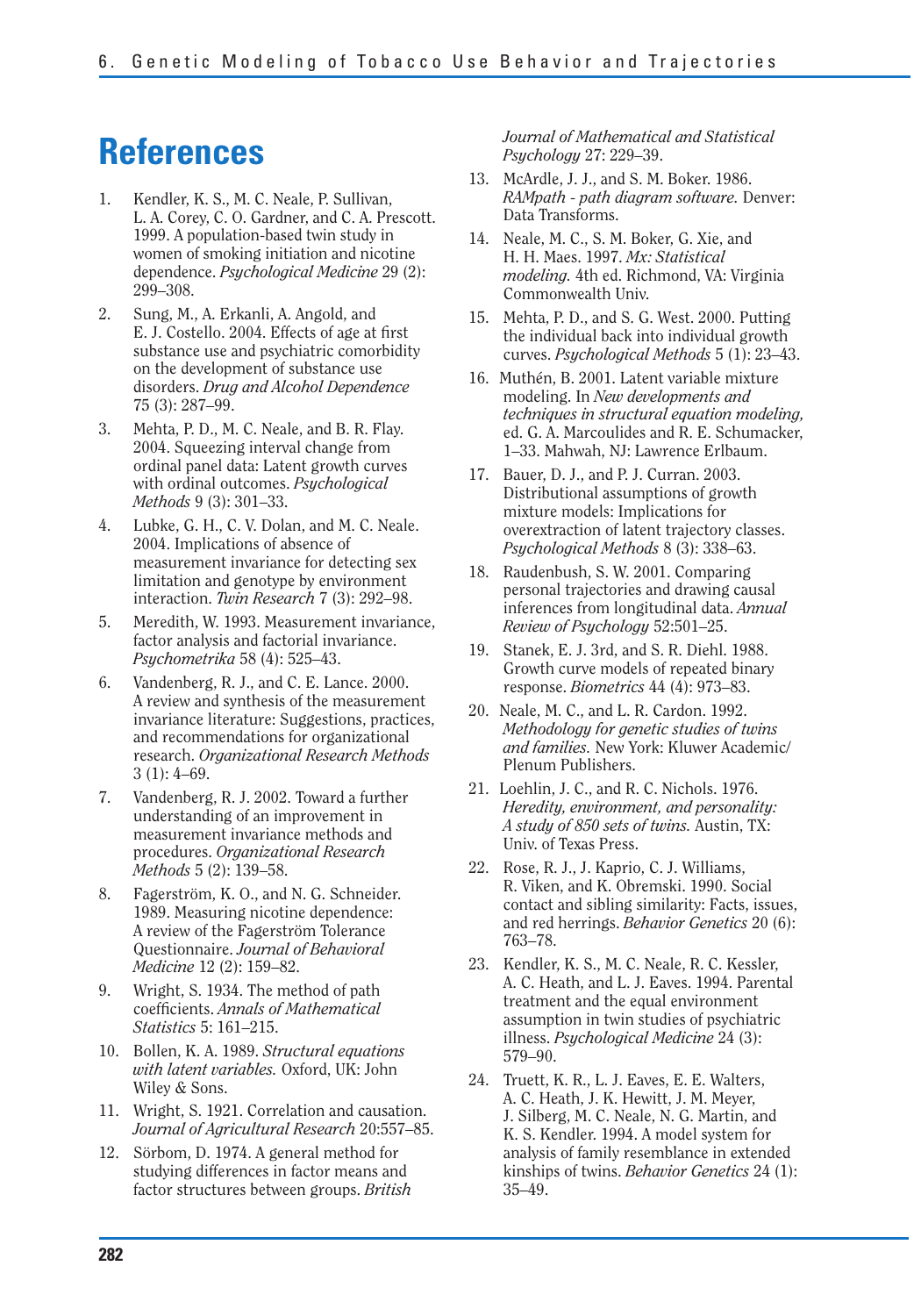- 25. Martin, N. G., L. J. Eaves, M. J. Kearsey, and P. Davies. 1978. The power of the classical twin study. *Heredity* 40 (1): 97–116.
- 26. Neale, M. C., L. J. Eaves, and K. S. Kendler. 1994. The power of the classical twin study to resolve variation in threshold traits. *Behavior Genetics* 24 (3): 239–58.
- 27. Mather, K., and J. L. Jinks. 1982. *Biometrical genetics 3rd ed.* New York: Chapman and Hall.
- 28. Jencks, C. 1972. *Inequality: A reassessment of the effect of family and schooling in America.* New York: Basic Books.
- 29. Eaves, L. J., K. A. Last, P. A. Young, and N. G. Martin. 1978. Model-fitting approaches to the analysis of human behaviour. *Heredity* 41 (3): 249–320.
- 30. Young, P. A., L. J. Eaves, and H. J. Eysenck. 1980. Intergenerational stability and change in the causes of variation in personality. *Personality and Individual Differences* 1 (1): 35–55.
- 31. Fulker, D. W. 1982. Extensions of the classical twin method. *Progress in Clinical and Biological Research* 103 Pt A: 395-406.
- 32. Eaves, L., A. Heath, N. Martin, H. Maes, M. Neale, K. Kendler, K. Kirk, and L. Corey. 1999. Comparing the biological and cultural inheritance of personality and social attitudes in the Virginia 30,000 study of twins and their relatives. *Twin Research*  2 (2): 62–80.
- 33. Maes, H. H., M. C. Neale, N. G. Martin, A. C. Heath, and L. J. Eaves. 1999. Religious attendance and frequency of alcohol use. Same genes or same environments: A bivariate extended twin kinship model. *Twin Research* 2 (2): 169–79.
- 34. Kendler, K. S., A. C. Heath, N. G. Martin, and L. J. Eaves. 1987. Symptoms of anxiety and symptoms of depression. Same genes, different environments? *Archives of General Psychiatry* 44 (5): 451–57.
- 35. McArdle, J. J., and H. H. Goldsmith. 1990. Alternative common factor models for multivariate biometric analyses. *Behavior Genetics* 20 (5): 569–608.
- 36. Neale, M. C., E. Harvey, H. H. Maes, P. F. Sullivan, and K. S. Kendler. 2006. Extensions to the modeling of initiation and progression: Applications to substance use and abuse. *Behavior Genetics* 36 (4): 507–24.
- 37. Maes, H. H., P. F. Sullivan, C. M. Bulik, M. C. Neale, C. A. Prescott, L. J. Eaves, and

K. S. Kendler. 2004. A twin study of genetic and environmental influences on tobacco initiation, regular tobacco use and nicotine dependence. *Psychological Medicine* 34 (7): 1251–61.

- 38. Neale, M. C., S. H. Aggen, H. H. Maes, T. S. Kubarych, and J. E. Schmitt. 2006. Methodological issues in the assessment of substance use phenotypes. *Addictive Behaviors* 31 (6): 1010–34.
- 39. Lubke, G., and M. C. Neale. 2006. Distinguishing between latent classes and continuous factors: Resolution by maximum likelihood? *Multivariate Behavioral Research* 41 (4): 499–532.
- 40. Muthén, B., and T. Asparouhov. 2006. Item response mixture modeling: Application to tobacco dependence criteria. *Addictive Behaviors* 31 (6): 1050–66.
- 41. Baker, L. A., C. Reynolds, and E. Phelps. 1992. Biometrical analysis of individual growth curves. *Behavior Genetics* 22 (2): 253–64.
- 42. Neale, M. C., E. Roysamb, and K. Jacobson. 2006. Multivariate genetic analysis of sex limitation and G x E interaction. *Twin Research and Human Genetics* 9 (4): 481–89.
- 43. Malthus, T. R. 1789. *An essay on the principle of population as it affects the future improvement of society, with remarks on the speculations of Mr. Godwin, M. Condorcet, and other writers.* London: J. Johnson.
- 44. Browne, M. W. 1984. Asymptotically distribution-free methods for the analysis of covariance structures. *British Journal of Mathematical and Statistical Psychology*  37 (Pt 1): 62–83.
- 45. Neale, M. C., and J. J. McArdle. 2000. Structured latent growth curves for twin data. *Twin Research* 3 (3): 165–77.
- 46. Box, G., G. M. Jenkins, and G. Reinsel. 1994. *Time series analysis: Forecasting and control.* 3rd ed. Englewood Cliffs, NJ: Prentice Hall.
- 47. Wirth, R. J., and M. C. Edwards. 2007. Item factor analysis: Current approaches and future directions. *Psychological Methods*  12 (1): 58–79.
- 48. Dolan, C. V., V. D. Schmittmann, G. H. Lubke, and M. C. Neale. 2005. Regime switching in the latent growth curve mixture model. *Structural Equation Modeling* 12 (1): 94–119.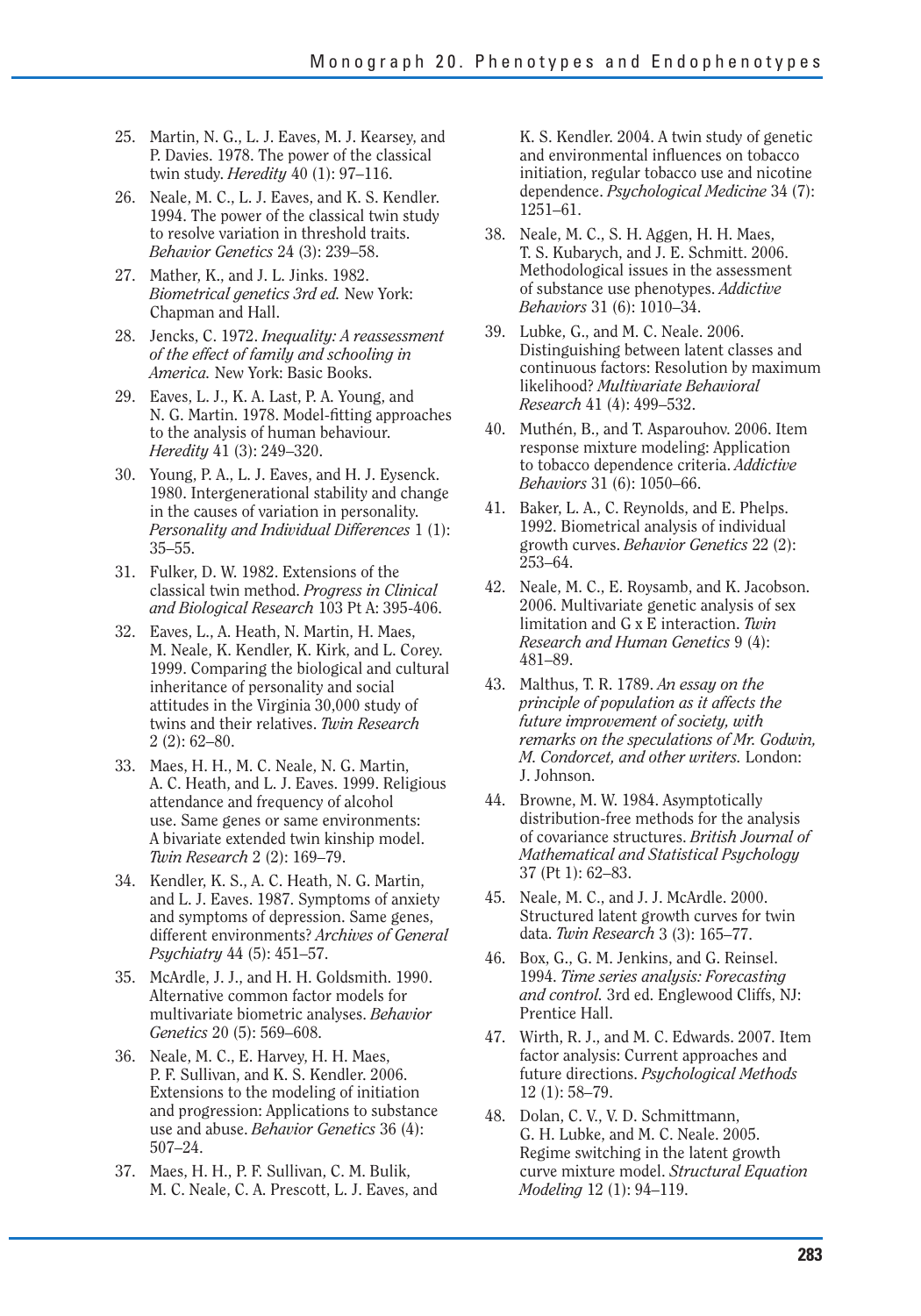- 49. Spearman, C. 1904. 'General intelligence,' objectively determined and measured. *American Journal of Psychology* 15 (2): 201–93.
- 50. Lazarsfeld, P. F., and N. W. Henry. 1968. *Latent structure analysis.* Boston, MA: Houghton Mifflin.
- 51. Lazarsfeld, P. F. 1950. Some latent structures. In *The American soldier: Studies in social psychology in World War II,* vol. 4, ed. S. A. Stouffer. Princeton, NJ: Princeton Univ. Press.
- 52. Vermunt, J. K., and J. Magidson. 2002. Latent class cluster analysis. In *Advances in latent class analysis,* ed. J. Hagenaars and A. McCutcheon, 89–106. Cambridge, UK: Cambridge Univ. Press.
- 53. Bartholomew, D. J. 1987. *Latent variable models and factor analysis.* New York: Oxford Univ. Press.
- 54. McLachlan, G., and D. Peel. 2000. *Finite mixture models.* New York: John Wiley and Sons.
- 55. Arminger, G., P. Stein, and J. Wittenberg. 1999. Mixtures of conditional meanand covariance-structure models. *Psychometrika* 64 (4): 475–94.
- 56. Dolan, C. V., and H. L. J. van der Maas. 1998. Fitting multivariate normal finite mixtures subject to structural equation modeling. *Psychometrika* 63 (3): 227–53.
- 57. Jedidi, K., H. S. Jagpal, and W. S. DeSarbo. 1997. Finite-mixture structural equation models for response-based segmentation and unobserved heterogeneity. *Marketing Science* 16 (1): 39–59.
- 58. Yung, Y.-F. 1997. Finite mixtures in confirmatory factor-analysis models. *Psychometrika* 62 (3): 297–330.
- 59. Muthén, B. O. 2001. Second-generation structural equation modeling with a combination of categorical and continuous latent variables: New opportunities for latent class/latent growth modeling. In *New methods for the analysis of change,*  ed. L. M. Collins and A. Sayer, 291–322. Washington, DC: American Psychological Association.
- 60. Muthén, B. O., and K. Shedden. 1999. Finite mixture modeling with mixture outcomes using the EM algorithm. *Biometrics* 55 (2): 463–69.
- 61. Eaves, L. J., J. L. Silberg, J. K. Hewitt, M. Rutter, J. M. Meyer, M. C. Neale, and A. Pickles. 1993. Analyzing twin resemblance

in multisymptom data: Genetic applications of a latent class model for symptoms of conduct disorder in juvenile boys. *Behavior Genetics* 23 (1): 5–19.

- 62. Gillespie, N. A., and M. C. Neale. 2006. A finite mixture model for genotype and environment interactions: Detecting latent population heterogeneity. *Twin Research and Human Genetics* 9 (3): 412–23.
- 63. Muthén, B., T. Asparouhov, and I. Rebollo. 2006. Advances in behavioral genetics modeling using Mplus: Applications of factor mixture modeling to twin data. *Twin Research and Human Genetics* 9 (3): 313–24.
- 64. Li, F., T. E. Duncan, and H. Hops. 2001. Examining developmental trajectories in adolescent alcohol use using piecewise growth mixture modeling analysis. *Journal of Studies on Alcohol* 62 (2): 199–210.
- 65. Li, M. D. 1976. *First course in population genetics.* Pacific Grove, CA: Boxwood Press.
- 66. Morton, N. E. 1982. *Outline of genetic epidemiology.* New York: Karger.
- 67. Fulker, D. W., and S. S. Cherny. 1996. An improved multipoint sib-pair analysis of quantitative traits. *Behavior Genetics* 26 (5): 527–32.
- 68. Eaves, L. J., M. C. Neale, and H. Maes. 1996. Multivariate multipoint linkage analysis of quantitative trait loci. *Behavior Genetics*  26 (5): 519–25.
- 69. Lander, E., and L. Kruglyak. 1995. Genetic dissection of complex traits: Guidelines for interpreting and reporting linkage results. *Nature Genetics* 11 (3): 241–47.
- 70. Abecasis, G. R., S. S. Cherny, W. O. Cookson, and L. R. Cardon. 2002. Merlin—rapid analysis of dense genetic maps using sparse gene flow trees. *Nature Genetics* 30 (1): 97–101.
- 71. Kruglyak, L., M. J. Daly, M. P. Reeve-Daly, and E. S. Lander. 1996. Parametric and nonparametric linkage analysis: A unified multipoint approach. *American Journal of Human Genetics* 58 (6): 1347–63.
- 72. Pritchard, J. K., and N. A. Rosenberg. 1999. Use of unlinked genetic markers to detect population stratification in association studies. *American Journal of Human Genetics* 65 (1): 220–28.
- 73. Fulker, D. W., S. S. Cherny, P. C. Sham, and J. K. Hewitt. 1999. Combined linkage and association sib-pair analysis for quantitative traits. *American Journal of Human Genetics*  64 (1): 259–67.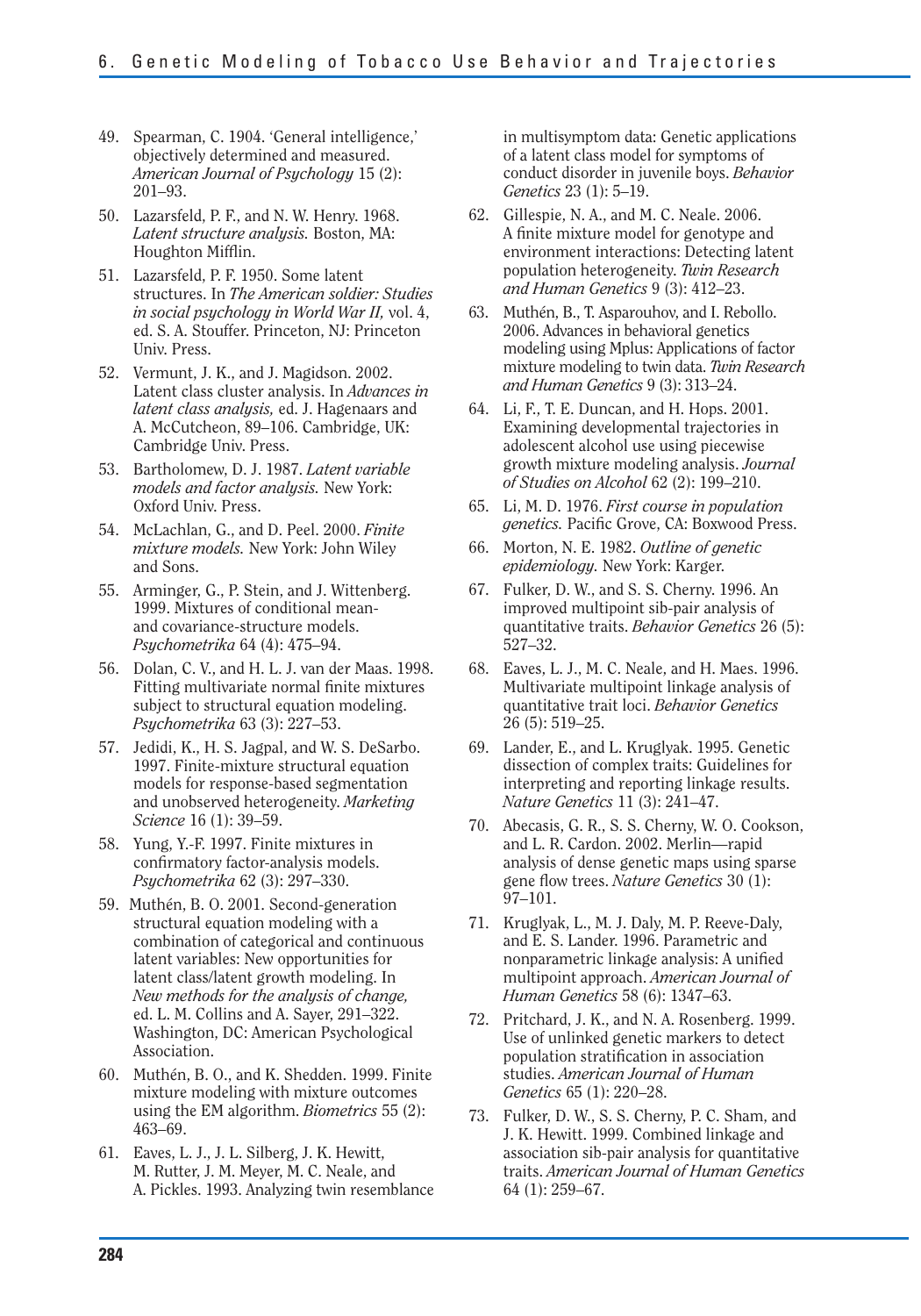- 74. Cardon, L. R., and G. R. Abecasis. 2000. Some properties of a variance components model for fine-mapping quantitative trait loci. *Behavior Genetics* 30 (3): 235–43.
- 75. Redden, D. T., and D. B. Allison. 2006. The effect of assortative mating upon genetic association studies: Spurious associations and population substructure in the absence of admixture. *Behavior Genetics* 36 (5): 678–86.
- 76. van den Oord, E. J., and H. Snieder. 2002. Including measured genotypes in statistical models to study the interplay of multiple factors affecting complex traits. *Behavior Genetics* 32 (1): 1–22.
- 77. Sullivan, P. F., and K. S. Kendler. 1999. The genetic epidemiology of smoking. *Nicotine & Tobacco Research* 1 Suppl. 2: S51–S57, S69–S70.
- 78. Li, M. D. 2003. The genetics of smoking related behavior: A brief review. *American Journal of the Medical Sciences* 326 (4): 168–73.
- 79. Centers for Disease Control and Prevention. 2007. Cigarette smoking among adults— United States, 2006. *Morbidity and Mortality Weekly Report* 56 (44): 1157–61.
- 80. Boomsma, D. I., J. R. Koopmans, L. J. Van Doornen, and J. F. Orlebeke. 1994. Genetic and social influences on starting to smoke: A study of Dutch adolescent twins and their parents. *Addiction* 89 (2): 219–26.
- 81. Koopmans, J. R., L. J. van Doornen, and D. I. Boomsma. 1997. Association between alcohol use and smoking in adolescent and young adult twins: A bivariate genetic analysis. *Alcoholism, Clinical and Experimental Research* 21 (3): 537–46.
- 82. Kaprio, J., D. I. Boomsma, K. Heikkilä, M. Koskenvuo, K. Romanov, R. J. Rose, R. J. Viken, and T. Winter. 1995. Genetic variation in behavioral risk factors to risk for atherosclerosis: A twin family study of smoking and cynical hostility. In *Atherosclerosis X: Proceedings of the Xth International Symposium on Atherosclerosis,* ed. F. P. Woodford, J. Davignon, and A. Sniderman, 634–37. Amsterdam: Elsevier Science.
- 83. Dick, D. M., S. Barman, and T. Pitkänen. 2006. Genetic and environmental influences on the initiation and continuation of smoking and drinking. *Socioemotional development and health from adolescence to adulthood,* ed. L. Pulkkinen, J. Kaprio,

and R. J. Rose, 126–45. New York: Cambridge Univ. Press.

- 84. Rose, R. J., R. J. Viken, D. M. Dick, J. E. Bates, L. Pulkkinen, and J. Kaprio. 2003. It does take a village: Nonfamilial environments and children's behavior. *Psychological Science* 14 (3): 273–77.
- 85. Maes, H. H., C. E. Woodard, L. Murrelle, J. M. Meyer, J. L. Silberg, J. K. Hewitt, M. Rutter, et al. 1999. Tobacco, alcohol and drug use in eight- to sixteen-year-old twins: The Virginia Twin Study of Adolescent Behavioral Development. *Journal of Studies on Alcohol* 60 (3): 293–305.
- 86. Han, C., M. K. McGue, and W. G. Iacono. 1999. Lifetime tobacco, alcohol and other substance use in adolescent Minnesota twins: Univariate and multivariate behavioral genetic analyses. *Addiction* 94 (7): 981–93.
- 87. McGue, M., I. Elkins, and W. G. Iacono. 2000. Genetic and environmental influences on adolescent substance use and abuse. *American Journal of Medical Genetics*  96 (5): 671–77.
- 88. Rhee, S. H., J. K. Hewitt, S. E. Young, R. P. Corley, T. J. Crowley, and M. C. Stallings. 2003. Genetic and environmental influences on substance initiation, use, and problem use in adolescents. *Archives of General Psychiatry* 60 (12): 1256–64.
- 89. White, V. M., J. L. Hopper, A. J. Wearing, and D. J. Hill. 2003. The role of genes in tobacco smoking during adolescence and young adulthood: A multivariate behaviour genetic investigation. *Addiction* 98 (8): 1087–1100.
- 90. Rende, R., C. Slomkowski, J. McCaffery, E. E. Lloyd-Richardson, and R. Niaura. 2005. A twin-sibling study of tobacco use in adolescence: Etiology of individual differences and extreme scores. *Nicotine & Tobacco Research* 7 (3): 413–19.
- 91. Hopfer, C. J., T. J. Crowley, and J. K. Hewitt. 2003. Review of twin and adoption studies of adolescent substance use. *Journal of the American Academy of Child & Adolescent Psychiatry* 42 (6): 710–19.
- 92. Jedidi, K., H. S. Jagpal, and W. S. DeSarbo. 1997. STEMM: A general finite mixture structural equation model. *Journal of Classifi cation* 14 (1): 23–50.
- 93. Vink, J. M., G. Willemsen, R. C. Engels, and D. I. Boomsma. 2003. Smoking status of parents, siblings and friends: Predictors of regular smoking? Findings from a longitudinal twin-family study. *Twin Research* 6 (3): 209–17.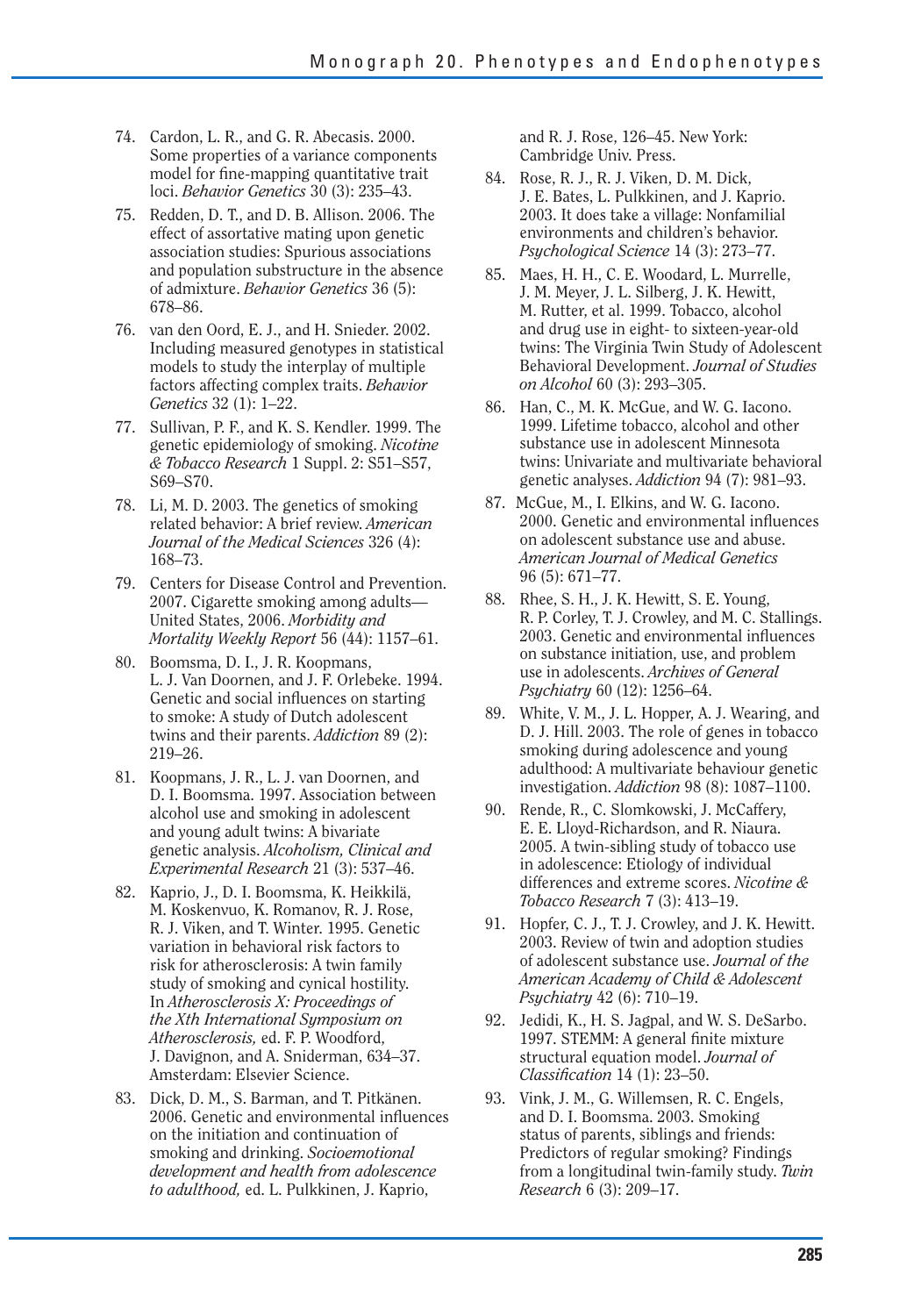- 94. Vink, J. M., G. Willemsen, and D. I. Boomsma. 2003. The association of current smoking behavior with the smoking behavior of parents, siblings, friends and spouses. *Addiction* 98 (7): 923–31.
- 95. Maes, H. H., M. C. Neale, K. S. Kendler, N. G. Martin, A. C. Heath, and L. J. Eaves. 2006. Genetic and cultural transmission of smoking initiation: An extended twin kinship model. *Behavior Genetics* 36 (6): 795–808.
- 96. Maes, H. H., M. C. Neale, and K. S. Kendler. 2006. Testing for measurement invariance in genetic analyses of smoking and nicotine dependence. *American Journal of Medical Genetics Part B, Neuropsychiatric Genetics*  141B (7): 700.
- 97. Pergadia, M. L., A. C. Heath, N. G. Martin, and P. A. Madden. 2006. Genetic analyses of DSM-IV nicotine withdrawal in adult twins. *Psychological Medicine* 36 (7): 963–72.
- 98. Morley, K. I., M. T. Lynskey, P. A. Madden, S. A. Treloar, A. C. Heath, and N. G. Martin. 2007. Exploring the inter-relationship of smoking age-at-onset, cigarette consumption and smoking persistence: Genes or environment? *Psychological Medicine* 37 (9): 1357–67.
- 99. Heath, A. C., N. G. Martin, M. T. Lynskey, A. A. Todorov, and P. A. Madden. 2002. Estimating two-stage models for genetic influences on alcohol, tobacco or drug use initiation and dependence vulnerability in twin and family data. *Twin Research* 5 (2): 113–24.
- 100. Broms, U., K. Silventoinen, P. A. Madden, A. C. Heath, and J. Kaprio. 2006. Genetic architecture of smoking behavior: A study of Finnish adult twins. *Twin Research and Human Genetics* 9 (1): 64–72.
- 101. Heath, A. C., P. A. Madden, and N. G. Martin. 1998. Statistical methods in genetic research on smoking. *Statistical Methods in Medical Research* 7 (2): 165–86.
- 102. Koopmans, J. R., W. S. Slutske, A. C. Heath, M. C. Neale, and D. I. Boomsma. 1999. The genetics of smoking initiation and quantity smoked in Dutch adolescent and young adult twins. *Behavior Genetics* 29 (6): 383–93.
- 103. True, W. R., A. C. Heath, J. F. Scherrer, B. Waterman, J. Goldberg, N. Lin, S. A. Eisen, M. J. Lyons, and M. T. Tsuang. 1997. Genetic and environmental contributions to smoking. *Addiction* 92 (10): 1277–87.
- 104. True, W. R., H. Xian, J. F. Scherrer, P. A. Madden, K. K. Bucholz, A. C. Heath,

S. A. Eisen, M. J. Lyons, J. Goldberg, and M. Tsuang. 1999. Common genetic vulnerability for nicotine and alcohol dependence in men. *Archives of General Psychiatry* 56 (7): 655–61.

- 105. Heath, A. C., K. M. Kirk, J. M. Meyer, and N. G. Martin. 1999. Genetic and social determinants of initiation and age at onset of smoking in Australian twins. *Behavior Genetics* 29 (6): 395–407.
- 106. Madden, P. A., A. C. Heath, N. L. Pedersen, J. Kaprio, M. J. Koskenvuo, and N. G. Martin. 1999. The genetics of smoking persistence in men and women: A multicultural study. *Behavior Genetics* 29 (6): 423–31.
- 107. Vink, J. M., G. Willemsen, and D. I. Boomsma. 2005. Heritability of smoking initiation and nicotine dependence. *Behavior Genetics* 35 (4): 397–406.
- 108. American Psychiatric Association. 2000. *Diagnostic and Statistical Manual of Mental Disorders*, 4th ed., text rev. (DSM–IV–TR). Arlington, VA: American Psychiatric Publishing.
- 109. Aggen, S. H., M. C. Neale, and K. S. Kendler. 2005. DSM criteria for major depression: Evaluating symptom patterns using latenttrait item response models. *Psychological Medicine* 35 (4): 475–87.
- 110. Heatherton, T. F., L. T. Kozlowski, R. C. Frecker, and K. O. Fagerström. 1991. The Fagerström Test for Nicotine Dependence: A revision of the Fagerström Tolerance Questionnaire. *British Journal of Addiction* 86 (9): 1119–27.
- 111. Pomerleau, C. S., S. M. Carton, M. L. Lutzke, K. A. Flessland, and O. F. Pomerleau. 1994. Reliability of the Fagerström Tolerance Questionnaire and the Fagerström Test for Nicotine Dependence. *Addictive Behaviors*  19 (1): 33–39.
- 112. Hudmon, K. S., C. S. Pomerleau, J. Brigham, H. Javitz, and G. E. Swan. 2005. Validity of retrospective assessments of nicotine dependence: A preliminary report. *Addictive Behaviors* 30 (3): 613–37.
- 113. Prokhorov, A. V., C. De Moor, U. E. Pallonen, K. S. Hudmon, L. Koehly, and S. Hu. 2000. Validation of the modified Fagerström Tolerance Questionnaire with salivary cotinine among adolescents. *Addictive Behaviors* 25 (3): 429–33.
- 114. Haddock, C. K., H. Lando, R. C. Klesges, G. W. Talcott, and E. A. Renaud. 1999. A study of the psychometric and predictive properties of the Fagerström Test for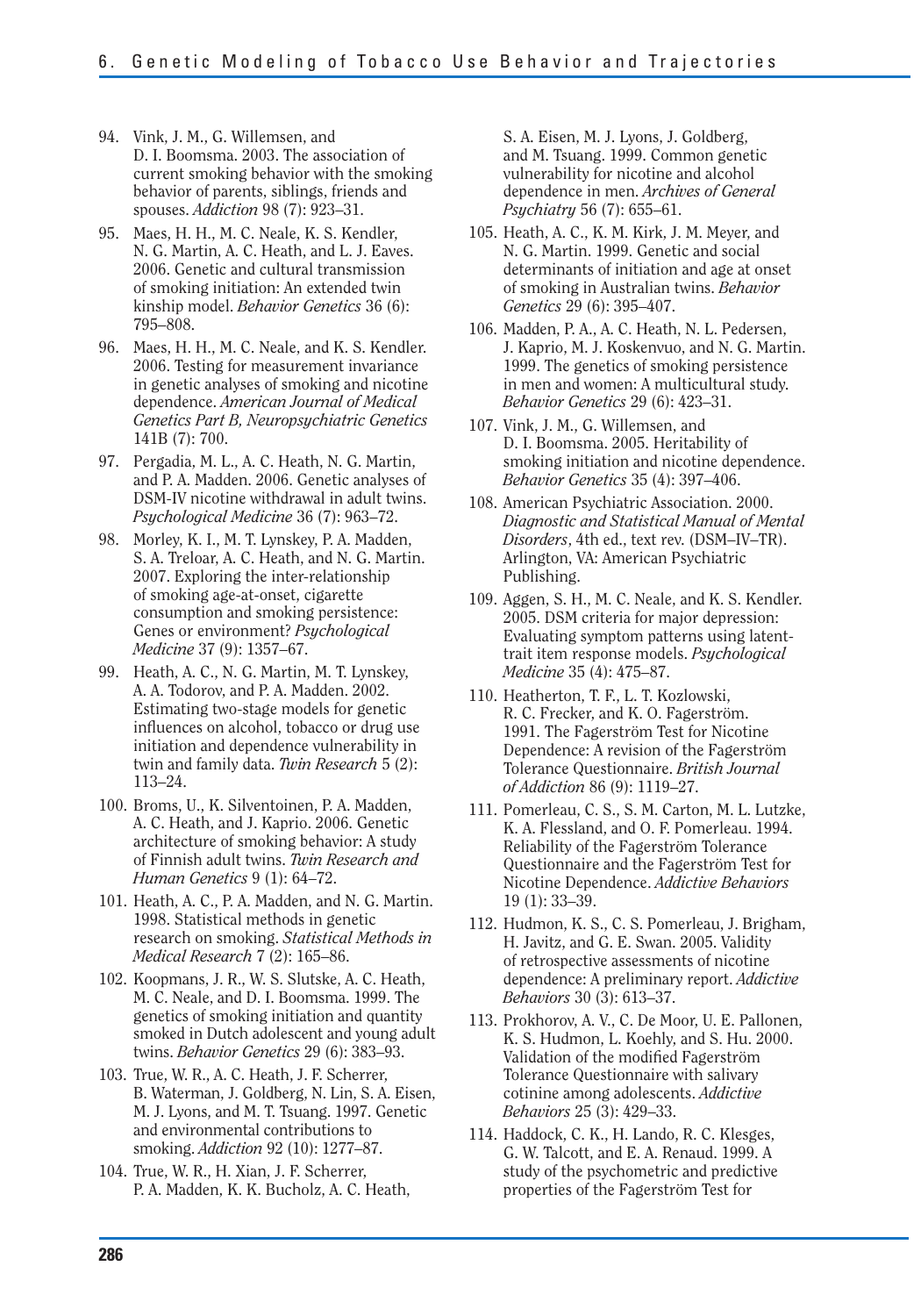Nicotine Dependence in a population of young smokers. *Nicotine & Tobacco Research* 1 (1): 59–66.

- 115. Radzius, A., E. T. Moolchan, J. E. Henningfield, S. J. Heishman, and J. J. Gallo. 2001. A factor analysis of the Fagerström Tolerance Questionnaire. *Addictive Behaviors* 26 (2): 303–10.
- 116. Radzius, A., J. J. Gallo, D. H. Epstein, D. A. Gorelick, J. L. Cadet, G. E. Uhl, and E. T. Moolchan. 2003. A factor analysis of the Fagerström Test for Nicotine Dependence (FTND). *Nicotine &Tobacco Research* 5 (2): 255–40.
- 117. Richardson, C. G., and P. A. Ratner. 2005. A confirmatory factor analysis of the Fagerström Test for Nicotine Dependence. *Addictive Behaviors* 30 (4): 697–709.
- 118. de Leon, J., F. J. Diaz, E. Becona, M. Gurpegui, D. Jurado, and A. Gonzalez-Pinto. 2003. Exploring brief measures of nicotine dependence for epidemiological surveys. *Addictive Behaviors* 28 (8): 1481–6.
- 119. John, U., C. Meyer, A. Schumann, U. Hapke, H. J. Rumpf, C. Adam, D. Alte, and J. Ludemann. 2004. A short form of the Fagerström Test for Nicotine Dependence and the Heaviness of Smoking Index in two adult population samples. *Addictive Behaviors* 29 (6): 1207–12.
- 120. Kandel, D., C. Schaffran, P. Griesler, J. Samuolis, M. Davies, and R. Galanti. 2005. On the measurement of nicotine dependence in adolescence: Comparisons of the mFTQ and a DSM-IV-based scale. *Journal of Pediatric Psychology* 30 (4): 319–32.
- 121. Hughes, J. R., A. H. Oliveto, R. Riggs, M. Kenny, A. Liguori, J. L. Pillitteri, and M. A. MacLaughlin. 2004. Concordance of different measures of nicotine dependence: Two pilot studies. *Addictive Behaviors*  29 (8): 1527–39.
- 122. Lessov, C. N., N. G. Martin, D. J. Statham, A. A. Todorov, W. S. Slutske, K. K. Bucholz, A. C. Heath, and P. A. Madden. 2004. Defining nicotine dependence for genetic research: Evidence from Australian twins. *Psychological Medicine* 34 (5): 865–79.
- 123. Straub, R. E., P. F. Sullivan, Y. Ma, M. V. Myakishev, C. Harris-Kerr, B. Wormley, B. Kadambi, et al. 1999. Susceptibility genes for nicotine dependence: A genome scan and followup in an independent sample suggest that regions on chromosomes 2, 4, 10, 16, 17 and 18 merit further study. *Molecular Psychiatry* 4 (2): 129–44.
- 124. Bierut, L. J., J. P. Rice, A. Goate, A. L. Hinrichs, N. L. Saccone, T. Foroud, H. J. Edenberg, et al. 2004. A genomic scan for habitual smoking in families of alcoholics: Common and specific genetic factors in substance dependence. *American Journal of Medical Genetics A* 124 (1): 19–27.
- 125. Saccone, N. L., E. L. Goode, and A. W. Bergen. 2003. Genetic analysis workshop 13: Summary of analyses of alcohol and cigarette use phenotypes in the Framingham Heart Study. *Genetic Epidemiology* 25 Suppl. 1: S90–S97.
- 126. Vink, J. M., A. L. Beem, D. Posthuma, M. C. Neale, G. Willemsen, K. S. Kendler, P. E. Slagboom, and D. I. Boomsma. 2004. Linkage analysis of smoking initiation and quantity in Dutch sibling pairs. *Pharmacogenomics Journal* 4 (4): 274–82.
- 127. Ehlers, C. L., and K. C. Wilhelmsen. 2006. Genomic screen for loci associated with tobacco usage in Mission Indians. *BMC Medical Genetics* 7:9.
- 128. Gelernter, J., X. Liu, V. Hesselbrock, G. P. Page, A. Goddard, and H. Zhang. 2004. Results of a genomewide linkage scan: Support for chromosomes 9 and 11 loci increasing risk for cigarette smoking. *American Journal of Medical Genetics Part B, Neuropsychiatric Genetics* 128 (1): 94–101.
- 129. Gelernter, J., C. Panhuysen, R. Weiss, K. Brady, J. Poling, M. Krauthammer, L. Farrer, and H. R. Kranzler. 2007. Genomewide linkage scan for nicotine dependence: Identification of a chromosome 5 risk locus. *Biological Psychiatry* 61 (1): 119–26.
- 130. Li, M. D., T. J. Payne, J. Z. Ma, X. Y. Lou, D. Zhang, R. T. Dupont, K. M. Crews, G. Somes, N. J. Williams, and R. C. Elston. 2006. A genomewide search finds major susceptibility loci for nicotine dependence on chromosome 10 in African Americans. *American Journal of Human Genetics*  79 (4): 745–51.
- 131. Swan, G. E., H. Hops, K. C. Wilhelmsen, C. N. Lessov-Schlaggar, L. S. Cheng, K. S. Hudmon, C. I. Amos, et al. 2006. A genome-wide screen for nicotine dependence susceptibility loci. *American Journal of Medical Genetics Part B, Neuropsychiatric Genetics* 141 (4): 354–60.
- 132. Saccone, S. F., M. L. Pergadia, A. Loukola, U. Broms, G. W. Montgomery, J. C. Wang, A. Agrawal, et al. 2007. Genetic linkage to